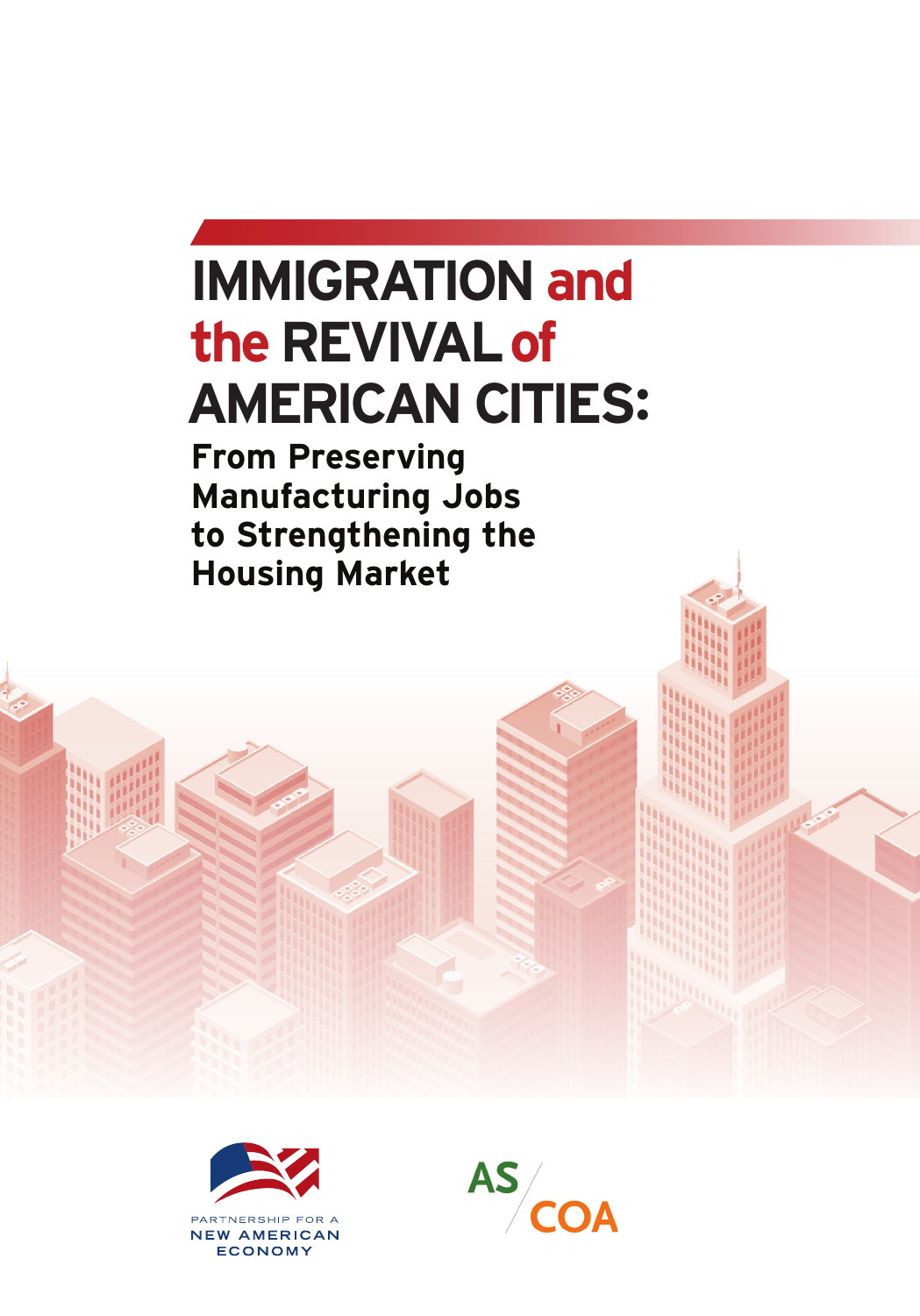#### **About Americas Society/Council of The Americas**

Americas Society and Council of the Americas (AS/COA) unite opinion leaders to exchange ideas and create solutions to the challenges of the Americas today.

The Americas Society (AS), the recipient of a grant from the Rockefeller Brothers Fund to produce part of this report, is the premier forum dedicated to education, debate and dialogue in the Americas.<sup>1</sup> The Council of the Americas (COA), affiliate organization to AS, is the premier international business organization with a membership that consists of leading international companies representing a broad spectrum of sectors including banking and finance, consulting services, consumer products, energy and mining, manufacturing, media, technology, and transportation.<sup>2</sup>

The positions and opinions expressed in this publication do not represent those of Americas Society and Council of the Americas members or the boards of directors of either organization.

This report was made possible with support from the Rockefeller Brothers Fund. The opinions and views of the authors do not necessarily state or reflect those of the Fund.

For further information about AS/COA, visit AS/COA Online at **www.as-coa.org**

#### **About Partnership for a New American Economy**

The Partnership for a New American Economy brings together more than 500 Republican, Democratic and Independent mayors and business leaders who support sensible immigration reforms that will help create jobs for Americans today. Visit **www.renewoureconomy.org** to learn more.3

*No part of this publication may be reproduced in any form without permission in writing from Americas Society/Council of the Americas and Partnership for a New American Economy.* 

- 1 The Americas Society is a tax-exempt public charity described in 501(c)(3) and 509(a)(1) of the Internal Revenue Code of 1986.
- 2 The Council of the Americas is a tax-exempt business league under 501(c)(6) of the Internal Revenue Code of 1986, and as such, actively pursues lobbying activities to advance its purpose and the interests of its members.
- 3 The research efforts of the Partnership for a New American Economy are supported by the Partnership for a New American Economy Research Fund, a tax-exempt business under 501(c)(3) of the Internal Revenue Code of 1986.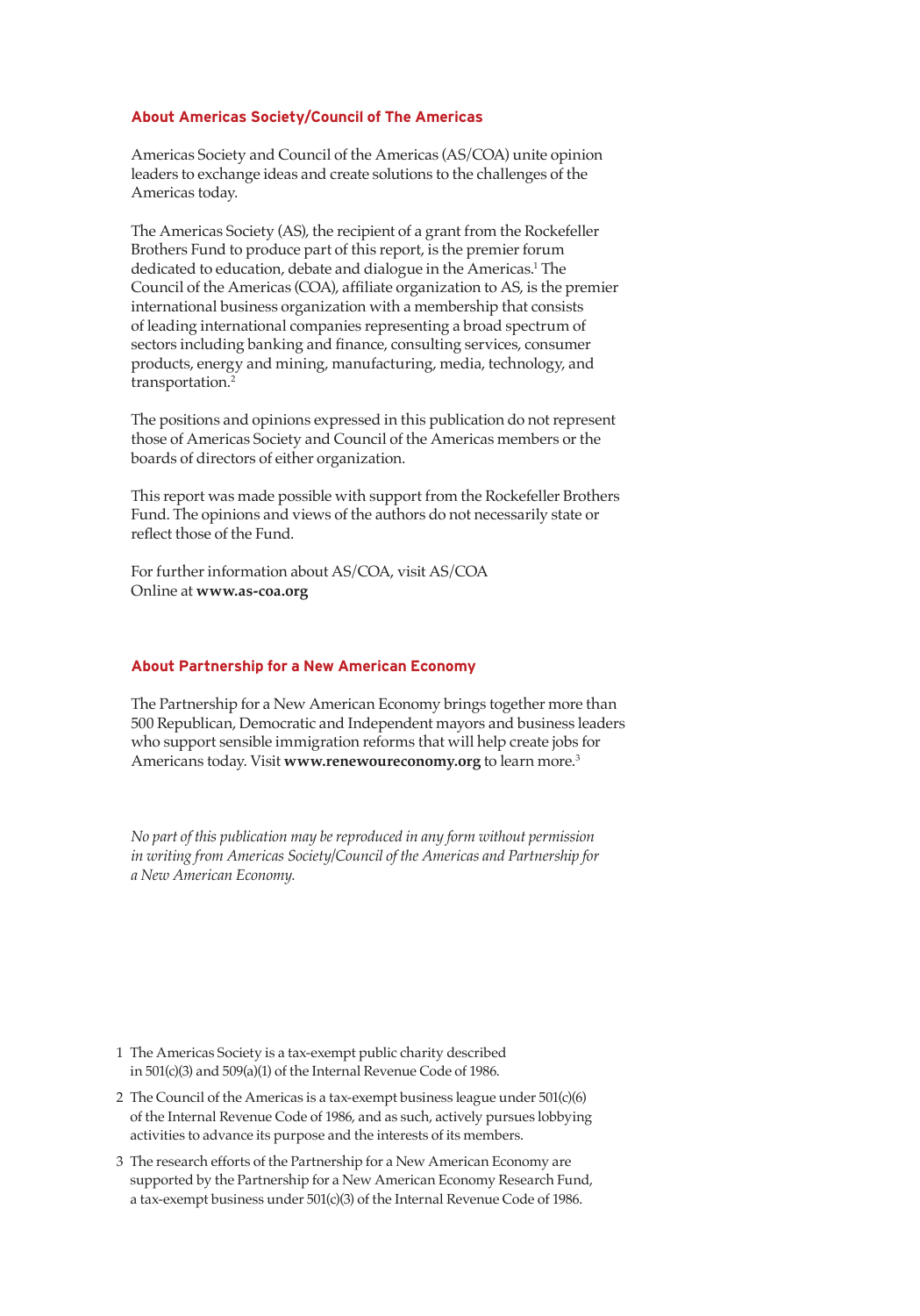# **Immigration and the revival of american cities:**

**From Preserving Manufacturing Jobs to Strengthening the Housing Market**

*—September 2013*

**Jacob L. Vigdor** of Vigdor Measurement & Evaluation LLC prepared this report and is grateful for the assistance of **Gretchen Calcagni** and **Mayuri Valvekhar**, whose data analysis efforts were instrumental in this study.

At Americas Society/Council of the Americas, **Jason Marczak**, director of policy, leads the AS/COA Immigration and Integration Initiative under which this report was produced. **Richard André**, senior policy associate, helps to oversee the organization's immigration work. **Susan Segal**, president and CEO, has led the organizations into the present-day immigration discussions.

At Partnership for a New American Economy, **John Feinblatt**, the chief advisor for policy and strategic planning to New York City Mayor Michael R. Bloomberg, oversees the organization's work. **Jeremy Robbins**, policy advisor and special counsel in the office of Mayor Bloomberg, serves as director of the Partnership. **Angie C. Marek**, a senior writer and researcher for PNAE, edits white papers and leads the organization's research efforts.

**Paula Daneze** designed this publication.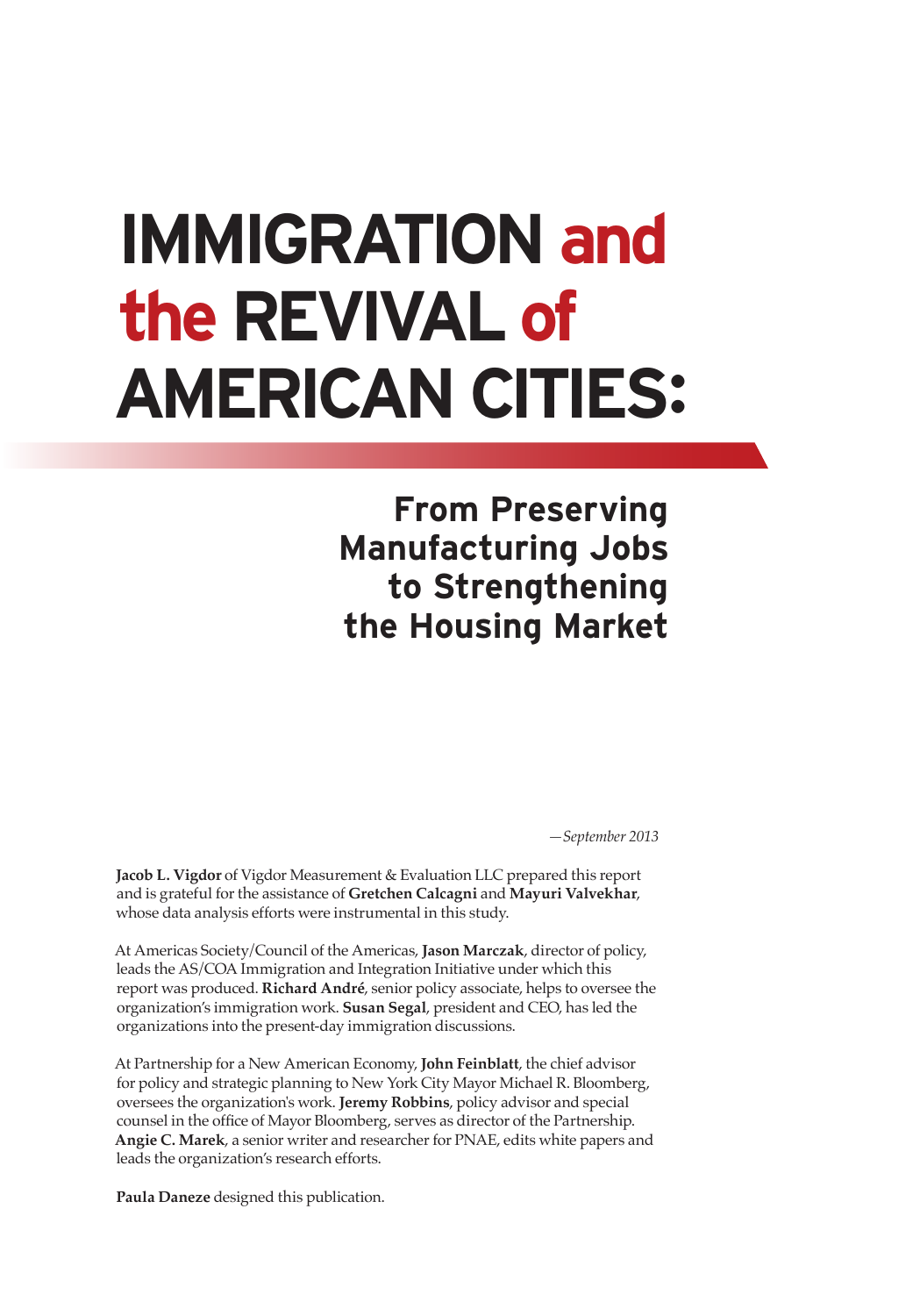# **TABLE of CONTENTS**

- **Executive Summary**
- **Introduction**
- **Immigration and Manufacturing Jobs**
- **Immigrants and the U.S. Housing Market**
- **Turning Communities into Magnets for U.S.-Born Residents**
- **Civic Engagement**
- **The Financial Costs of Turning Away Immigrants**
- **Appendix**
- **Endnotes**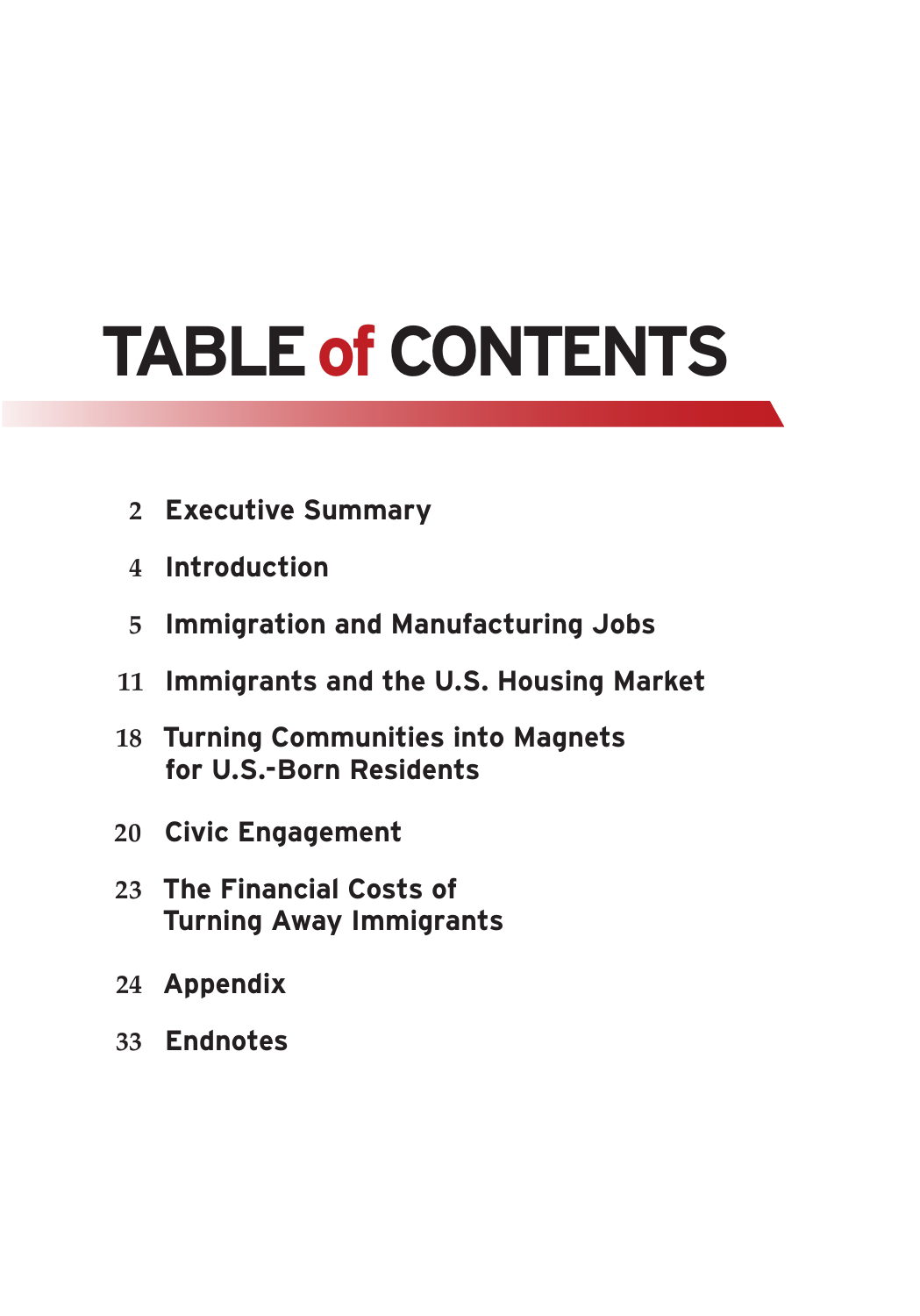# **Executive Summary**

**Every day, across America,**<br>
immigrants are choosing to<br>
make the United States their<br>
new home. In 2011, almost 1.1<br>
million immigrants received<br>
green cards allowing them to remain in the immigrants are choosing to make the United States their new home. In 2011, almost 1.1 million immigrants received country permanently—a rate of almost 3,000 people per day. At the same time, millions of students, agricultural laborers, hightech employees, and others have arrived in the United States on a temporary basis. These new Americans leave an indelible mark on small towns and bustling urban communities alike, often dramatically changing them for the better. It is a story that has been told many times—from the struggling meatpacking towns in Iowa that

**For every 1,000 immigrants living in a county, 46 manufacturing jobs are created or preserved that would otherwise not exist or have moved elsewhere.**

found new life when immigrant workers arrived, to Lewiston, Maine, which had a once-decaying downtown that now bustles with Somali-owned grocery stores and restaurants.

Regardless of their immigration status, immigrants settling in American towns and cities contribute to their communities in countless ways. They increase demand for housing, often in areas that would be in decline without them, raising the value of local homes and the wealth of

American homeowners and families. They become new customers at local businesses like restaurants and hair salons. These new Americans also create and preserve jobs in the U.S.: they start businesses at higher-than-average rates and fill critical labor needs in sectors like manufacturing, adding new skills to allow manufacturing to grow and remain here in America.

This report uses data from the U.S. Census Bureau and the American Community Survey to measure the impact of immigration on three leading indicators of community vitality: (1) the number of middle-class manufacturing jobs; (2) the health of the housing market; and (3) the size of the local U.S.-born population.

The report analyzes data for almost 3,100 counties—nearly every county in the United States—for the 40-year period from 1970 to 2010. The results are clear: Immigrants are a key part of the American success story at the community level, revitalizing local areas and creating economic growth and jobs for U.S.-born workers.

### **Key Findings:**

- **• Immigrants are creating and preserving U.S. manufacturing jobs—positions that are a lifeline for many middle-class American towns.** Immigration adds a talented workforce that helps bolster the manufacturing industry and protects U.S. manufacturing jobs. For every 1,000 immigrants living in a county, 46 manufacturing jobs are created or preserved that would otherwise not exist or have moved elsewhere.
- **• Immigrants are increasing U.S. housing wealth.** Each of the 40 million immigrants in the U.S. adds, on average, 11.6 cents to the value of a home in their local county. This adds \$3.7 trillion to U.S. housing wealth nationally.

### **• Immigrants are making oncedeclining areas more attractive to the U.S.-born population.**

For every 1,000 immigrants that arrive to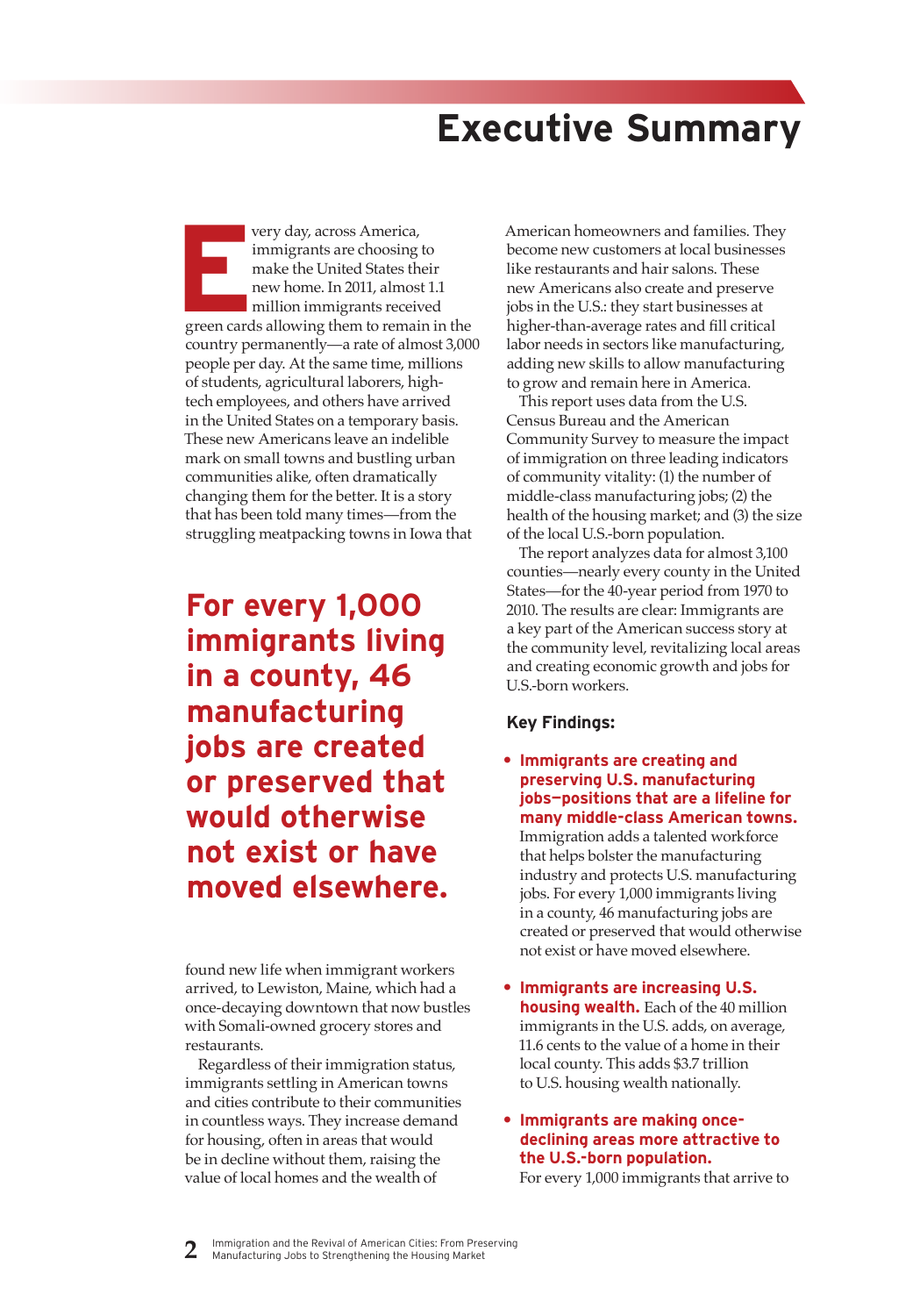a county, 270 U.S.-born residents move there in response.1 These residents are drawn by the increasing demand for service-oriented businesses ranging from restaurants to law firms and by the employment that is preserved in sectors like manufacturing.

Immigrants are also boosting civic engagement through participating in their communities and in the military while creating American jobs through entrepreneurship. The rate of immigrant self-employment is roughly three times the rate among the U.S.-born population.

Immigrants' impact on American communities is not limited to one geographic area or communities of a certain size. The data show that immigrants have stanched the decline of housing prices in Rust Belt cities and stabilized declining rural areas. Within major U.S. cities like New York and San Francisco, immigrants have helped revitalize once-declining neighborhoods on the outskirts of the urban core. The arrival of high-skilled immigrants as well as workers that are part of the essential economy has also greatly contributed to the growth of the manufacturing industry in places like Los Angeles, Houston, and in southern Arizona.

But the role that immigrants will play helping to create prosperity in American communities in the future is far from certain. Congressional action on immigration reform will have major implications on the number of new immigrants that arrive in American cities and towns in the coming decades. This

**Attracting 100,000 new immigrants per year would create or preserve 4,600 American manufacturing jobs and grow U.S. housing wealth by \$80 billion annually.**

study shows that immigrants are more than just our neighbors; they're a key part of the way local areas grow and thrive. The data show that if the 11 million undocumented immigrants currently in the U.S. were deported, U.S. housing wealth would drop by \$1 trillion and the manufacturing sector would shed an additional half-million U.S. jobs. The American military would also be deprived of a promising source of new recruits, and millions of potential taxpayers would be turned away. Attracting 100,000 new immigrants per year, on the other hand, would create or preserve 4,600 American manufacturing jobs and grow U.S. housing wealth by \$80 billion annually.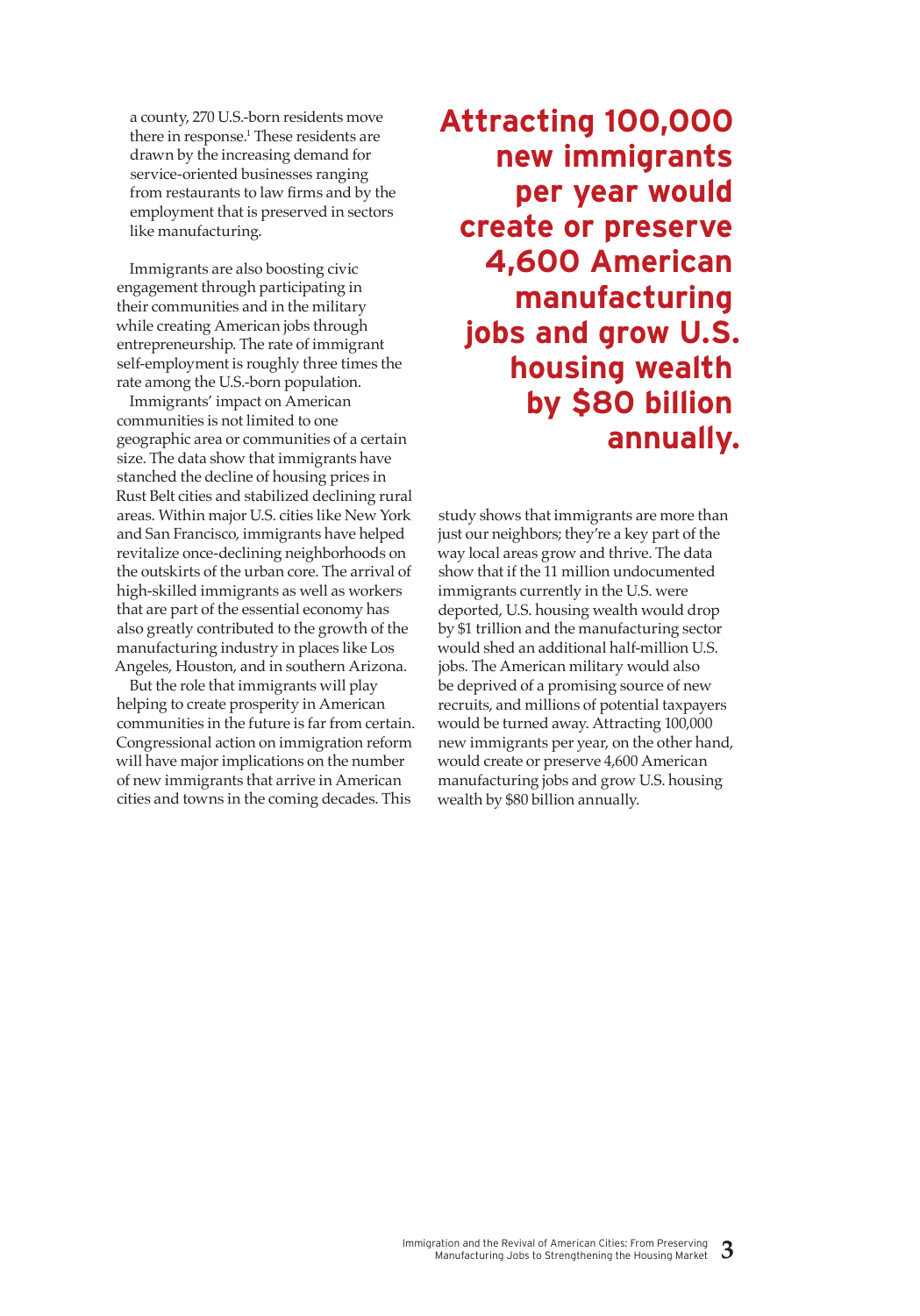# **Introduction**

etween 1970 and 2010—the<br>
period examined in this study<br>
dramatic number of immigran<br>
settled in the United States. Du<br>
ing that period, the U.S. foreign<br>
born population quadrupled, from fewer period examined in this study—a dramatic number of immigrants settled in the United States. During that period, the U.S. foreignthan 10 million in 1970 to more than 40 million by 2010. Immigrants now account for one in eight U.S. residents.

This report aims to quantify how these new immigrants have affected communities across the United States with a focus on manufacturing jobs, the housing market, and civic engagement.

Urban economists have traditionally used housing prices to measure the vitality of local areas. Communities marked by economic opportunity and high quality of life generally attract new residents, who tend to bid up the price of housing. Housing prices also serve as an important barometer of the wealth of American families. About 65 percent of U.S. households own the homes they live in, and home equity is the most important store of wealth for the typical family. A large proportion of families have little in the way of financial assets aside from their homes.

Simply documenting that immigrants raise housing prices, however, does not demonstrate that immigrants have enhanced the vitality of American communities overall. To establish this, it is critical to consider whether immigrants have helped stabilize communities that would have been in decline without them.

Community decline most often begins with job loss. A major industry or business may close for a variety of reasons, such as foreign competition or a management decision to ship jobs to low-wage countries overseas. While some of the luckier unemployed workers might find new jobs locally, more often extensive community-wide job loss results in residents moving to areas with more vibrant economies and greater job prospects.2 As the population shrinks, local businesses—including restaurants, shops and auto repair garages—face shrinking revenues because of their dwindling customer base, often times forcing them eventually to

fold. As businesses close and families leave, local governments see their tax base shrink, making it harder to fund the essential public services such as high-quality policing and public education that make a community an attractive place to live.

At the same time, families that remain employed react to the effects of decreased local revenue—increasing crime and deteriorating schools—by moving to the suburbs or to other regions of the country altogether. Some of the families that stay behind may not do so by choice, but because poverty, old age or disability makes it difficult, if not impossible, to relocate. The end result of this vicious cycle is exemplified by the bankruptcy filing of Detroit, once the nation's fourth largest city. By 2012, Detroit, a city of roughly 700,000 people, had lost more than 1 million residents in the decades since its population peaked in 1950.

The cycle in which communities decline also points to how immigration can intervene at multiple points in the process to stem this downward spiral. For example, immigration may help convince employers to refrain from shipping jobs overseas. At the same time, once a decline has started, an influx of immigrants stabilizes the customer base for local businesses, cuts housing vacancy rates and helps local governments make payroll. The impact of immigration on declining areas may even be strong enough to reverse outward flows of the U.S.-born population.

Most American metropolitan areas feature some combination of expensive neighborhoods and areas in decline. Immigration may, in fact, ease affordability problems in the expensive neighborhoods by raising quality of life in the formerly declining areas to the point where they become a viable option for a wider array of middle-class families. In this sense, immigration produces a rare twopronged effect on the local housing market—simultaneously boosting home prices and easing affordability issues all at once. By examining the impact of immigration at the county level, this report will explore whether immigration does indeed have such a powerful double-dividend impact.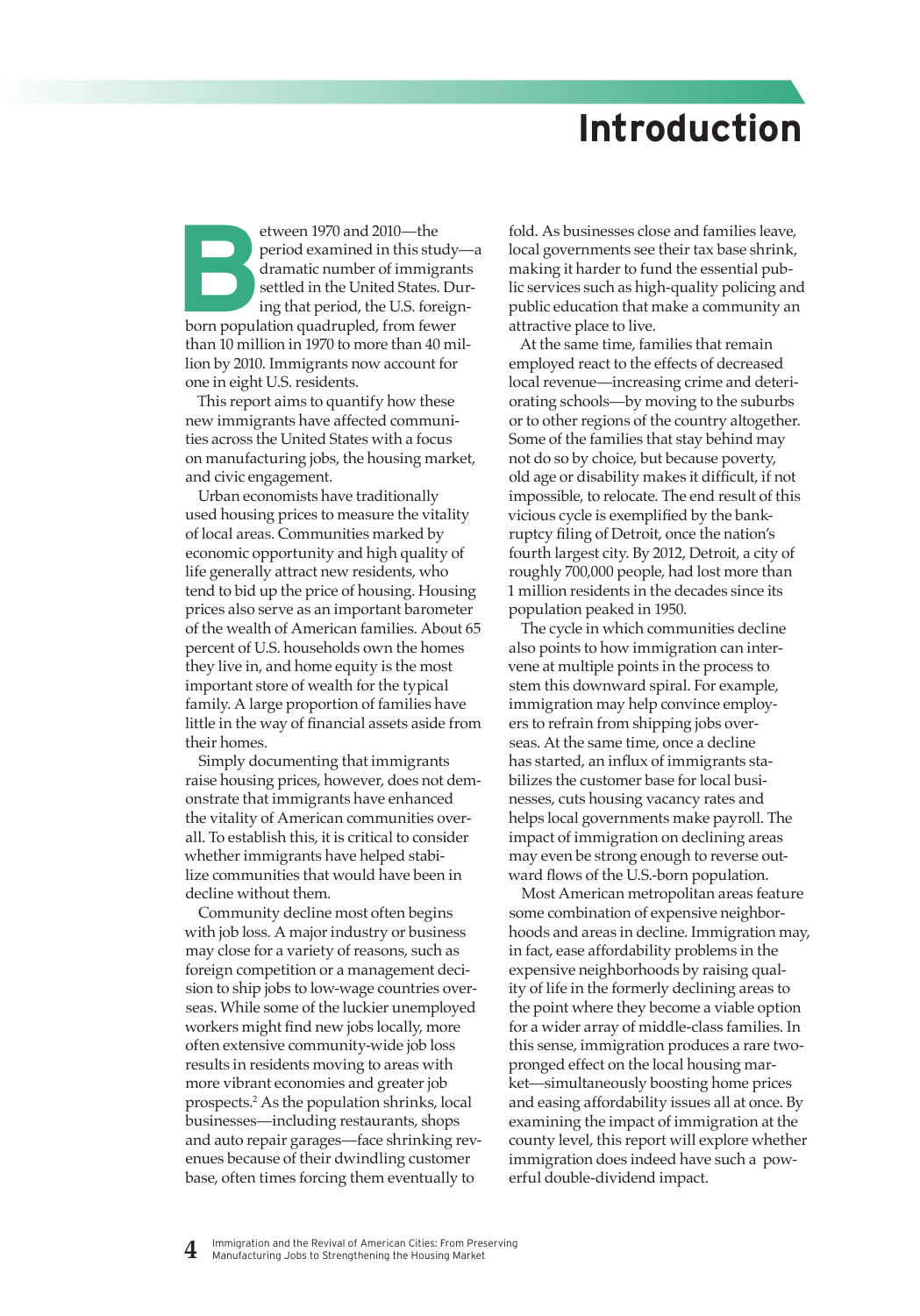# **Immigration and Manufacturing Jobs**

**I** mmigrants impact communities in a number of ways, from improving local real estate markets (see the following section on the housing market) to boosting civic engagement (discussed in a later report section) to filling gaps in the local labor force. But immigrants also play an outsize role in one very important measure of community vitality: the creation and preservation of American jobs. Here, it is particularly important to look at the impact of immigrants on the manufacturing sector—a segement of the economy on which millions of American middle-class jobs depend.

The U.S. manufacturing industry has undergone dramatic changes over the last half century with the rise of both global manufacturing operations and the increasing prominence of highskilled manufacturing. The skills the manufacturing industry requires are more diverse and the wage pressures are more severe than they were a generation ago.

By adding more individuals with the requisite skills sets needed and by adding more workers to the labor pool, immigration changes the way corporations think about the costs and benefits of keeping operations on American soil.

The data in this report only reinforces this argument: communities with higher rates of immigration are able to retain more manufacturing jobs than those without as many immigrants. Foreign-born residents, in other words, are helping to grow the U.S. manufacturing sector and prevent muchneeded U.S. manufacturing jobs from moving elsewhere.

### **Immigration and Employment Opportunities**

**L**abor economists have long debated the nature of immigration's impact on the job market.3 A natural concern surrounding immigration will always be that immigrants may take jobs away from workers born in the U.S., particularly desirable jobs in manufacturing and other sectors that employ the middle class. The notion stems from the idea that the amount of work to be done in the United States is finite and immutable. This, however, is not the case.

Work can be divided into two categories: work that must be done in the United States and work that could be done anywhere in the world given modern transportation and communications technology. Jobs that must stay on U.S. soil (fixed-location work) are found in a broad array of service industries ranging from retail trade to legal representation, as well as construction and a small subset of manufacturing, like the production of U.S. military weapons. But jobs that depend on specific skills or competitive labor costs, and are not tied to a fixed location, are for obvious reasons more easily moved outside of the United States. These include much of the manufacturing industry, as well as a variety of traditional office or customer service tasks that can now be completed by workers globally.

The amount of fixed-location work to be done in the United States is fundamentally a function of the population. By increasing the number of people in a local area, immigrants increase the amount of demand for a variety of services, from clothing sales to automotive repair to hair care.

Their need for basic shelter leads to construction work as well. U.S. Bureau of Labor Statistics data indicate that approximately 79 percent of all American jobs are currently in the service industry, the vast majority of which is fixed-location work.<sup>4</sup>

For an American business that produces complex machinery for a global market, however, the amount of work to be done is not necessarily governed by the size of the U.S. population. These jobs depend on global demand, and are not intrinsically tied to U.S. soil. If the skill sets necessary to produce these goods are not available, or if the cost of labor is not competitive, these jobs can move elsewhere. Indeed, a major trend over the past half century or more has been for mobile employers to outsource work, primarily to take advantage of lower labor costs abroad. Domestic firms have also had to downsize as foreign-owned firms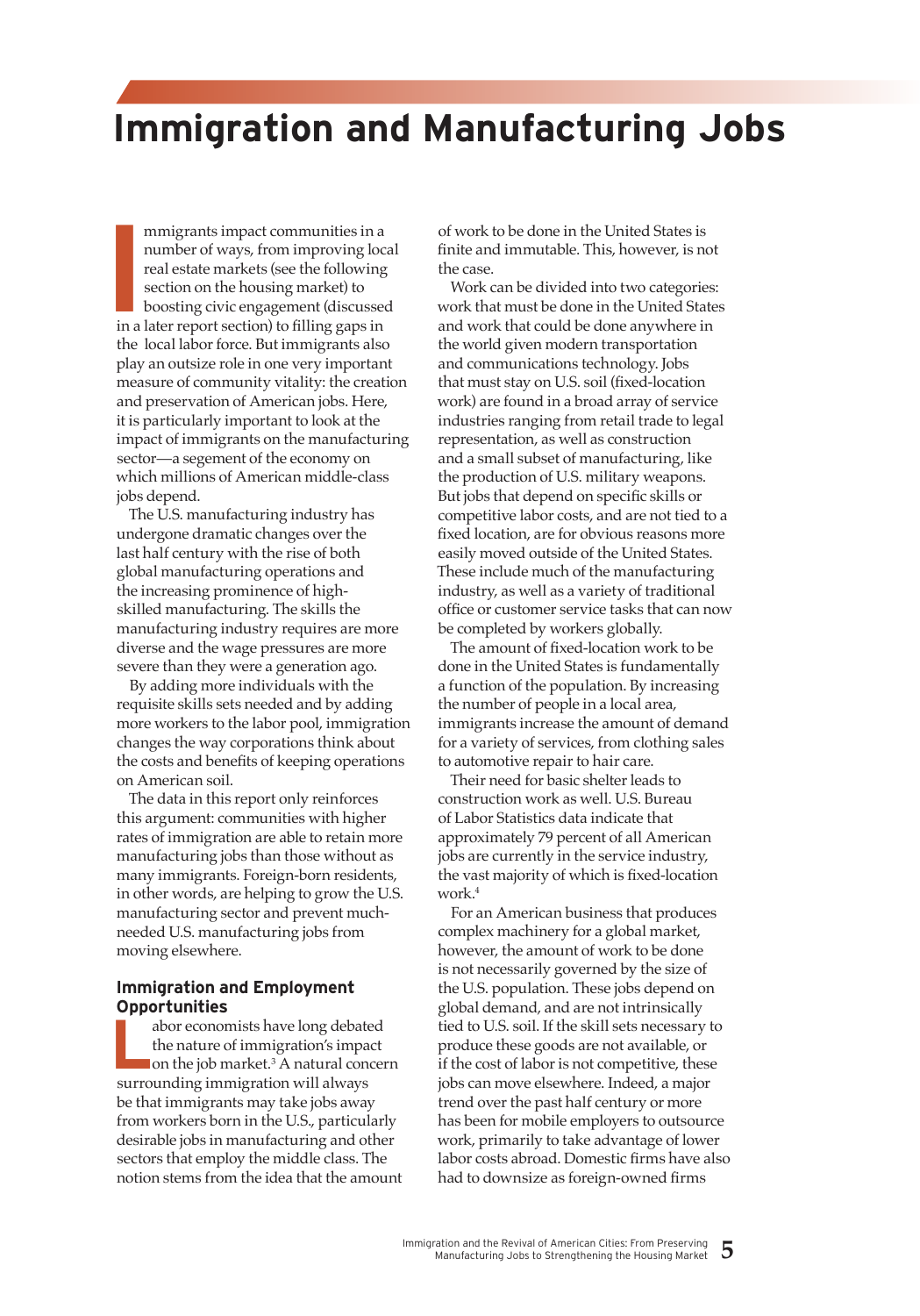# **Figure 1. How Immigrants are Preserving U.S. Manufacturing Jobs at the County and National Levels**

when **1,000** immigrants move to a county



**46** manufacturing jobs are created or preserved



that means the more than **40 million** immigrants currently in the u.s.



have created or preserved **1.8 million MANUFACTURING** JOBS NATIONALLY



this represents more than **1** in **7** manufacturing jobs remaining in america



undercut them on price.

By introducing a new labor force into the United States—sometimes with skills in short supply in the broader U.S. population—immigration actually prevents some mobile employers from moving their operations elsewhere. This has a major impact on the U.S. economy. Manufacturers that remain on American soil employ workers at a variety of skill levels, from laborers on the factory floor to secretaries and executives.

Having manufacturing companies remain in America is also helpful to other U.S. companies—like part providers and human resources firms—that support the manufacturers' work locally. Such job preservation has an indirect effect on housing prices as well.

### **The Data: Immigrants Bolster the Manufacturing Sector and Protect U.S. Manufacturing Jobs**

 **T** he argument that immigration leads companies to keep jobs in the United States that would otherwise have been shipped abroad applies to a number of industries, but none more than manufacturing.

The manufacturing industry employed 18 million workers in 1970, more than a quarter of the nonagricultural workforce. Today, only 9 percent of American nonagricultural jobs are in the manufacturing industry. Six million manufacturing jobs were lost between 1970 and 2010—a period that saw the size of the American workforce double.<sup>5</sup> There are many reasons for this change, including the increasing mechanization of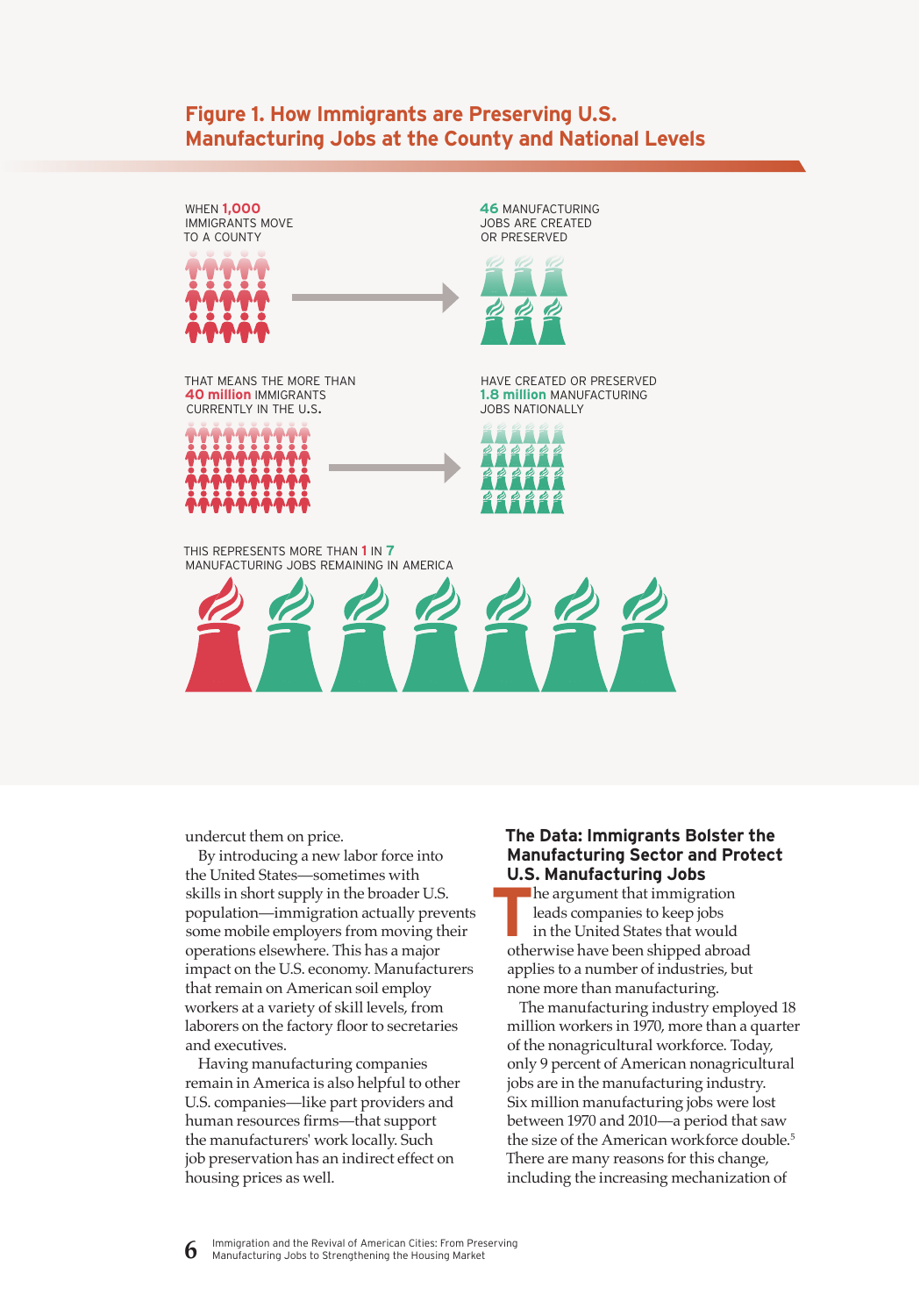manufacturing work, competitive pressures from abroad and the increasing prominence of the service industry, to name just three.

Leaders in the manufacturing industry have often said that having access to the best talent at all skill levels is critical to keeping their businesses running, making immigration reform a top priority for industry groups like the National Association of Manufacturers.6

Our findings reveal that immigrants are indeed playing a critical role in driving the U.S. manufacturing industry to create more jobs and to keep existing ones in America. In the last four decades, communities with more immigrants have maintained manufacturing jobs at a greater rate than would be expected, based on the nature of their local manufacturing industries in 1970. This impact is not a small one: for every 1,000 immigrants that arrive in a county, 46 manufacturing jobs are created or preserved **[see figure 1]**.

 When viewed at the national level, it becomes clear that foreign-born residents are having a profound impact on the U.S. manufacturing industry. Our results indicate that the presence of 40 million immigrants in the United States is responsible for the retention of 1.8 million manufacturing jobs nationally, or about 15 percent of all employment remaining in the sector.

At the same time, while it makes intuitive sense that employers will want to locate their companies in communities with a strong supply of potential workers, it also makes sense that immigrants will gravitate toward areas where large numbers of jobs are available. This, of course, introduces a fundamental problem that could easily complicate this report's effort to measure the impact of immigration on manufacturing employment. While areas with more

immigration also appear to have more manufacturing jobs, the question is whether this means that immigrants helped preserve or create jobs or whether immigrants went to where jobs were available.

To address this issue, this analysis makes use of a widely accepted statistical method an instrumental variables regression that is used to distinguish correlation from causality in immigration studies.

Calculations take advantage of the fact that immigrants tend to move to cities where a community of their compatriots are already living. Looking at the distribution of immigrants of different nationalities across counties in 1970, the report forecasts which counties would be expected to gain immigrants over the next 40 years, paying no attention to the local growth or decline of the manufacturing industry during the same period. The next step is to examine whether counties with higher forecast immigrant growth retain more manufacturing jobs than those with lower forecast growth, and if so, the overall strength of that relationship. (See the Appendix for a more detailed methodology description, as well as data on the impact of immigration on local manufacturing employment for the 200 largest counties by population.)

### **The manufacturing analysis reveals three key findings:**

#### **1 Immigration has kept America's top manufacturing hub on top.**

Over the last 40 years, the greatest concentration of manufacturing jobs has been nowhere near the Rust Belt; instead, it has been in Los Angeles County, California. In 1970, Chicago and surrounding Cook County, Illinois, came in a close second: both

Table 1:

### Manufacturing and Immigration in Los Angeles and Chicago

| <b>Manufacturing</b><br>employment |         |         | Percent<br>change in<br>employment | Foreign-born<br>population |             | Percent change<br>in foreign-born<br>population |  |  |  |
|------------------------------------|---------|---------|------------------------------------|----------------------------|-------------|-------------------------------------------------|--|--|--|
|                                    | 1970    | 2010    | 1970-2010                          | 1970                       | 2010        | 1970-2010                                       |  |  |  |
| <b>Los Angeles County</b>          | 824,507 | 406,878 | $-51%$                             | 793.209                    | 3.5 million | $+341%$                                         |  |  |  |
| Cook County<br>(Chicago)           | 802,763 | 202,540 | $-75%$                             | 500,742                    | 1.1 million | +120%                                           |  |  |  |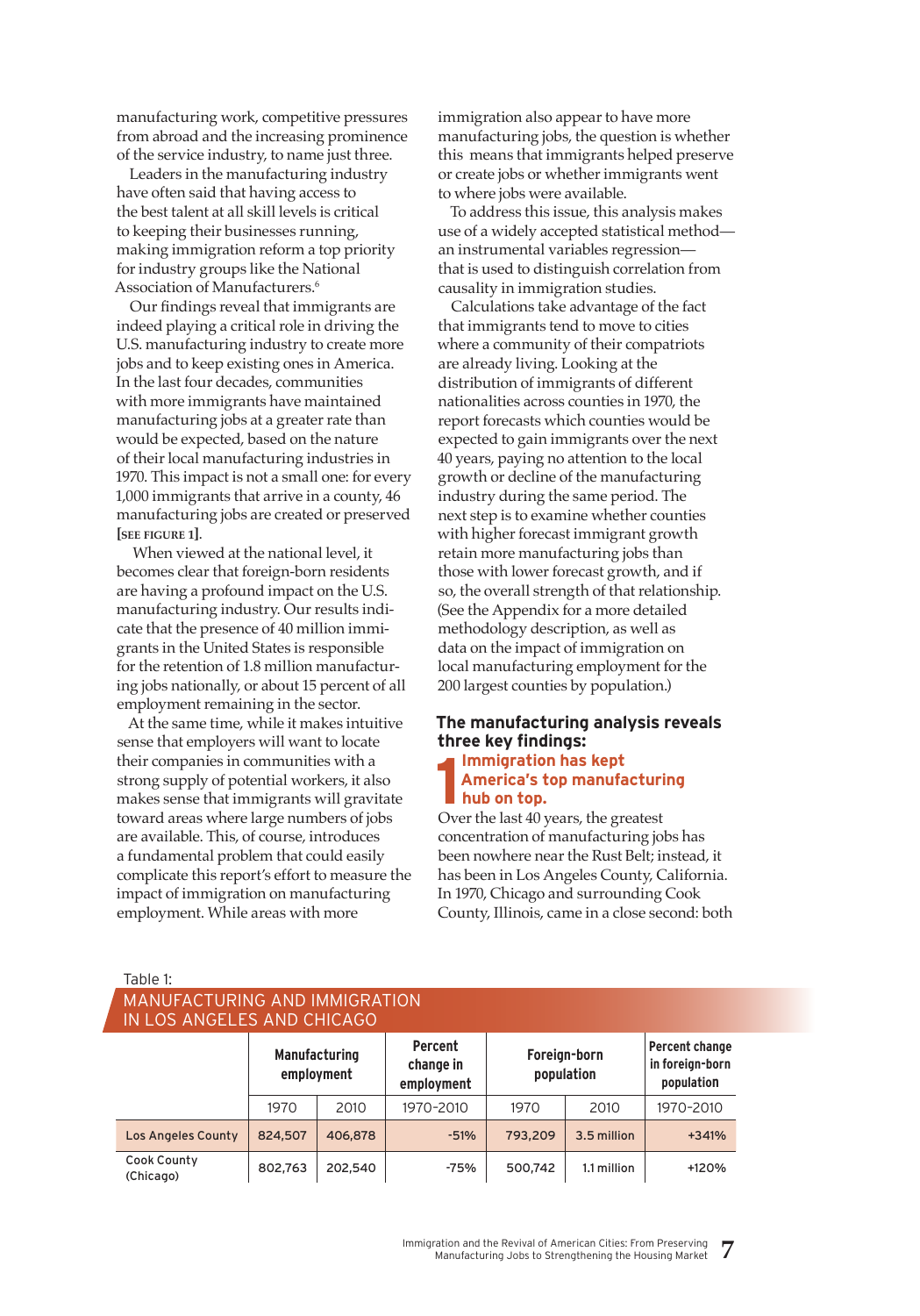had more than 800,000 manufacturing jobs, twice as many as the next biggest counties, and more than 43 of the 50 states.

In the years since 1970, both counties have lost manufacturing jobs, as have more than 2,000 other counties in the United States. But Los Angeles has fared much better than Chicago. While the number of manufacturing jobs in Los Angeles County was only 3 percent larger than the number in Cook County in 1970, today Los Angeles has more than twice as many manufacturing jobs and remains the largest major manufacturing center in America **[see table 1]**.

Why has Los Angeles fared so much better than Chicago? One important factor: immigration.

A wave of new foreign-born residents moved to both areas between 1970 and 2010, but the growth was proportionately much larger in Los Angeles. There, the immigrant population nearly quintupled, compared to the doubling experienced in Cook County. Bearing in mind that when 1,000 immigrants move to an area 46 manufacturing jobs are created or preserved, the fact that Los Angeles added 2.7 million immigrants over this time period—rather than Cook County's 600,000—accounts for about half of the difference in total manufacturing jobs between the two areas in 2010. Immigrants now account for more than 35 percent of the population in Los Angeles County, a substantial share of the population.

While some critics might argue that the departure of immigrants from Los Angeles would free up jobs for U.S.-born workers, the reality is that virtually all of the jobs they now hold would disappear along with many jobs held by U.S.-born Americans. From aerospace firms facing a shortage of qualified engineers to a garment industry fighting for market share against foreign competition, companies hiring both immigrants and U.S.-born workers would find it impossible to stay in business. It is nearly inconceivable to imagine Los Angeles County without 3.5 million of its inhabitants, but estimates indicate that about 40 percent of the county's manufacturing jobs would vanish without these immigrant residents.

More immigration could have also made a large difference in other counties hard hit by manufacturing job losses. Wayne County, Michigan, which includes the city of Detroit, bled 80 percent of its manufacturing

jobs from 1970 to 2010; the combined city and county of Philadelphia witnessed a 90 percent drop in manufacturing jobs. Neither Wayne County nor Philadelphia was a major magnet for immigrants in recent decades, especially compared to Chicago, which welcomed large waves of Mexican immigrants coming to work in the manufacturing industry.7 For every immigrant in Philadelphia, there are more than 20 immigrants in Los Angeles County. The comparable ratio for Wayne County is even higher.

In such areas, a slack job market obviously contributes to the low levels of immigration experienced. But the absence of immigrants and their entrepreneurial and workforce contributions only compounds the employment problems in both areas. This is clearly illustrated with Wayne County. As of 2010, Wayne County's population was 7.6 percent foreign born. If the area had a foreign-born population comparable to Cook County, where 21 percent of residents were born abroad, calculations indicate that the area would have retained more than 14,000 additional jobs in the manufacturing sector.

## The new manufacturing<br>
epicenters are also imm<br>
epicenters. **epicenters are also immigration epicenters.**

Manufacturing employment has declined in roughly two-thirds of American counties. Not coincidentally, the counties that have experienced the largest expansion of the manufacturing sector are also areas that have become home to large numbers of immigrants.

The following table shows the five American counties with the largest raw increases in manufacturing employment between 1970 and 2010 **[see table 2]**. In some cases, the source of the increase is fairly well-known: Santa Clara County is home to Silicon Valley, where semiconductors and computer equipment are produced. Harris County, including Houston and the surrounding suburbs, boasts a robust petrochemical industry. Other counties on the list have a diversified modern manufacturing base: pharmaceuticals and medical devices, plastics, semiconductors, and aerospace equipment figure prominently in San Diego County, Maricopa County and Orange County; San Diego is also home to a significant shipbuilding industry.

These counties are home to strong and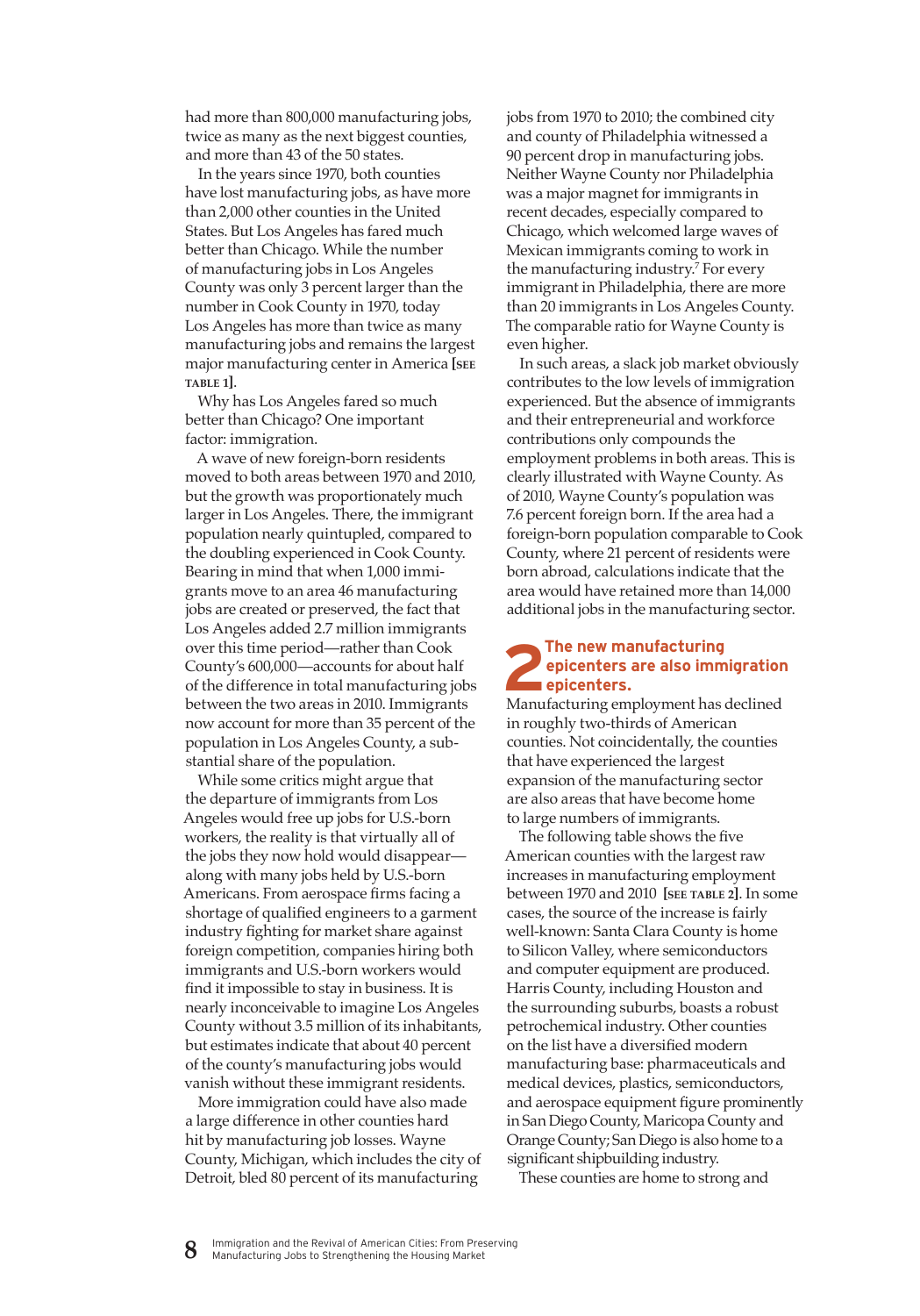#### The top five u.s. counties with the most manufacturing growth, 1970–2010

| . <i>. .</i>             |         |                                 |              |                                           |
|--------------------------|---------|---------------------------------|--------------|-------------------------------------------|
|                          |         | <b>Manufacturing employment</b> | Job increase | Number of<br>manufacturing                |
|                          | 1970    | 2010                            |              | jobs attributable to<br>immigration, 2010 |
| <b>Harris County, TX</b> | 136.915 | 180.214                         | 43,299       | 45,000                                    |
| Maricopa County, AZ      | 73,273  | 114.091                         | 40,818       | 27,000                                    |
| Orange County, CA        | 124.056 | 162,207                         | 38,151       | 42,000                                    |
| San Diego County, CA     | 67.817  | 102,820                         | 35,003       | 32,000                                    |
| Santa Clara County, CA   | 124,982 | 157,457                         | 32,475       | 7,200                                     |

growing industries, but, in reality, immigration accounts for the majority of the manufacturing employment increase in four of the five counties. In fact, in two cases—Harris and Orange Counties—the projected impact of immigration on manufacturing exceeds the increase between 1970 and 2010, indicating that the manufacturing sector would have shrunk rather than grown if not for immigration. Besides immigration, other factors helped to account for the growth in manufacturing employment, but the long-standing presence of immigrants played an important role.

The exception to this general pattern is Santa Clara County in California, where the manufacturing sector—focused on semiconductors, analytical laboratory instruments and wireless communication equipment—would have grown significantly with or without immigration. Nonetheless, although the majority of the increase in manufacturing jobs in Santa Clara County cannot be tied directly to immigration, the impact was still substantial. More than 7,000 manufacturing jobs in the area—at firms like Intel, Advanced Micro Devices, Cisco Systems, and Hewlett Packard—can be attributed to the presence of immigrants.

It also should be of no surprise that immigrants are a large part of the story in areas of the country like Harris and Orange Counties where sophisticated technology and research and development activity is at the heart of the manufacturing industry. In recent years, more than 42 percent of graduates receiving advanced-level degrees in science, technology, engineering, or math (or STEM fields) from the most researchintensive U.S. universities have been foreignborn residents on temporary visas.<sup>8</sup>

#### **3Immigration has kept manufacturers in small towns open for business.**

Immigrants, as discussed in the next section, have helped reverse the trend of declining home values in many rural areas. But new Americans have also contributed to the vitality of small-town America in another critical way—by preserving valuable manufacturing jobs in areas where they could easily be vanishing.

In Buena Vista County, Iowa, for instance, the main source of employment is the meatpacking industry, a manufacturing category that has seen heavy foreign competition in recent years, from countries like Argentina and New Zealand. As of 1980, Buena Vista County had fewer than 1,200 manufacturing jobs and counted about 300 foreign-born residents among its 20,000-person population.

Over 20 years, however, more than 2,000 immigrants moved to Buena Vista County, and the area added nearly 1,700 manufacturing jobs. While meatpacking remains the mainstay of the local economy, the recent economic growth in Buena Vista has trickled down to other industries and sparked a wave of local entrepreneurship. Some of the new businesses exist to serve the manufacturers such as Tasler Inc. a wooden pallet company that created a facility in Buena Vista County in the late 1990s. Others serve the expanded base of local consumers, including Tortillas El Lago, a wholesale bakery.

These same patterns are found in North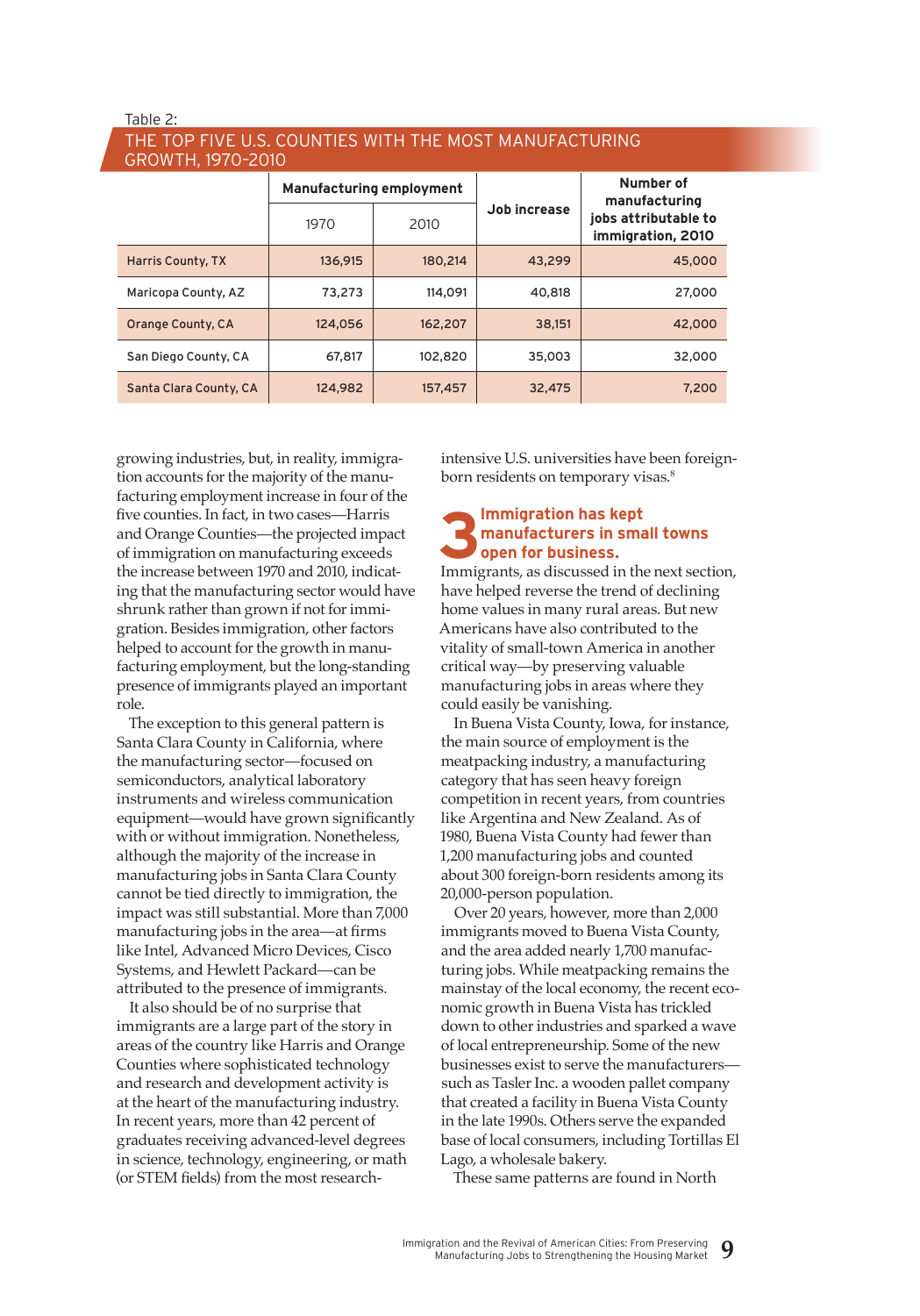Carolina's coastal plain, an area sandwiched between booming beach communities and the prosperous cities of Charlotte and Raleigh. Traditionally an agricultural region, the coastal plain was also once home to food processing and textile manufacturing—businesses that have since largely shuttered. The result: today many counties in this region have patterns of manufacturing job loss that mirror the Rust Belt on a smaller scale. Washington County, for instance, lost more than half its manufacturing jobs between 1970 and 2010; Jones County lost more than three quarters over the same time period. Neither county has seen much immigration.

The story is very different, however, in the coastal plain counties that have attracted immigrants in the last several decades. While neighboring counties shed jobs, Duplin County added more than 2,000 positions concentrated in poultry processing between 1970 and 2010—growth that was possible due to the arrival of more than 7,000 immigrants. Pitt County, which also added 7,000 immigrants over the same time span, saw its manufacturing workforce swell by nearly 1,000 people, with the growth of the local pharmaceutical industry making up for losses in more traditional sectors like tobacco products and textiles.

All across the country, the manufacturing jobs that once provided families a sure route to the middle class are much less plentiful than in earlier decades. In those communities that have managed to buck the trend, immigration has played a critical role. Areas that have failed to attract immigrants tend to lack plentiful job opportunities for the U.S. born; on the contrary, the dominant trend in such communities has been the wholesale loss of jobs.

•••

# **About 40 percent of Los Angeles County's manufacturing jobs would vanish without immigrants.**

At a national level, immigration reform particularly reforms that increase the nation's ability to target shortages of workers at specific skill levels—could mean the difference between a renewal of the American manufacturing industry and its continued decline. High-skilled immigrants play an invaluable role in pharmaceutical and computer industries, two areas of manufacturing that continue to grow and add jobs. Lower-skilled, or essential-economy, immigrants address a second shortage area as well, replenishing a labor pool that has shrunk as increasing numbers of Americans pursue higher education or retire.

The importance of immigration should not be discounted. In the most recent recession alone, the manufacturing sector shed more than 2 million jobs. In nearly four years of postrecession recovery, only onequarter of these jobs—a half-million—have returned. Our findings show that a loss of the 11 million undocumented workers in the United States today would wipe out these modest gains. Reform that permitted the legal entry of 100,000 additional immigrants per year, on the other hand, would retain 4,600 jobs in the manufacturing sector—or 46,000 every decade.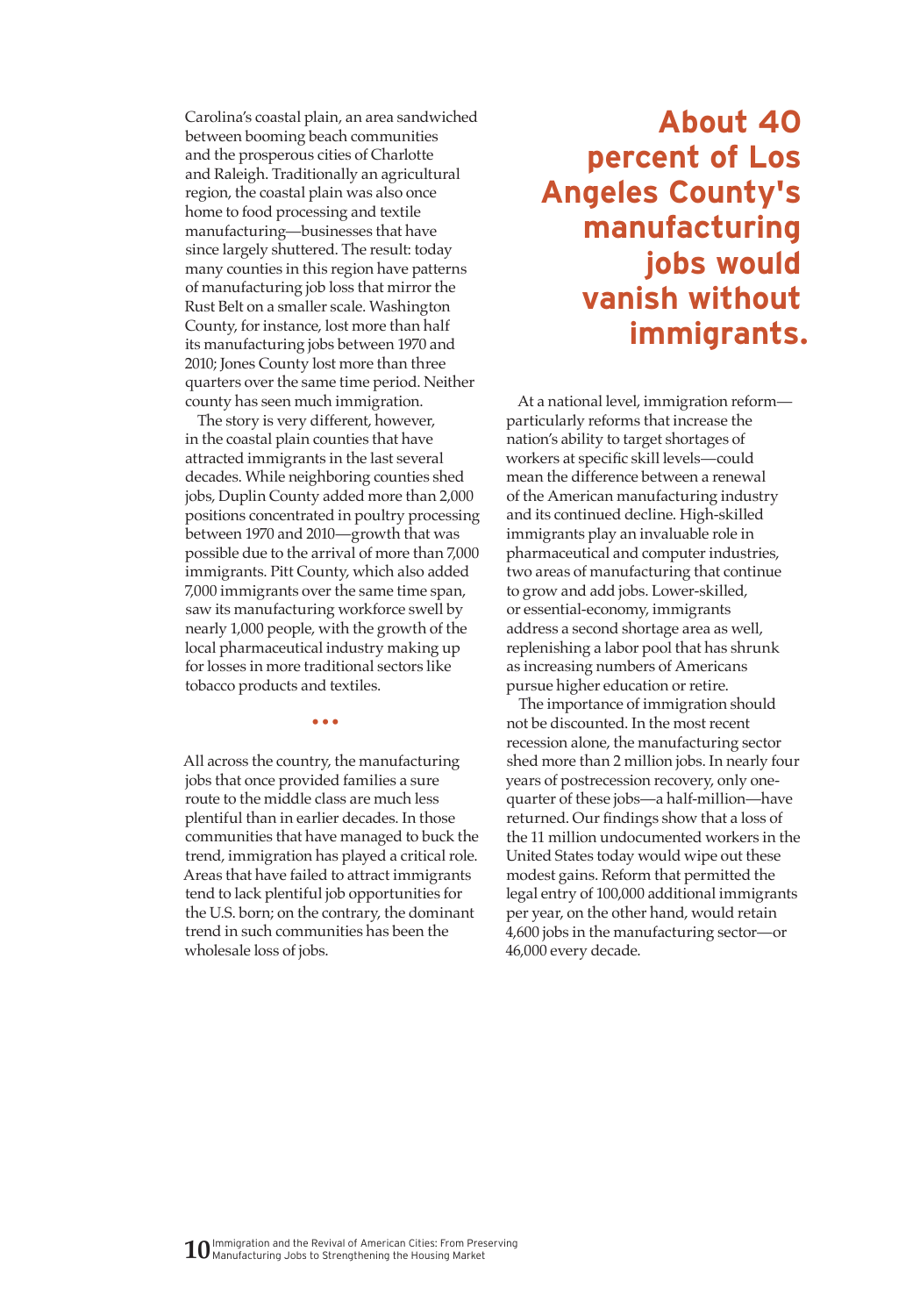# **Immigration and the U.S. Housing Market**

**I**<br> **I**<br> **I**<br> **I**<br> **I**<br> **I**<br> **EXPER** mmigration contributes to the vitality of American communities first and foremost by creating and preserving job opportunities. Immigrants help American businesses compete and expand, and often become employers themselves, spending a significant portion of their income at local businesses. This increased vitality is reflected in housing prices—a barometer of local economic vitality—in the very areas where immigrants have settled.

The American housing market is, in reality, a collection of thousands of local housing markets. In most of these markets, housing is reasonably priced and relatively available. Some communities, however, exhibit a more extreme pattern. In some areas marked by sustained declines in population over decades, vacant housing stock and the issues that stem from it—can lead to a decline in housing prices over time. And in a select number of markets, particularly desirable neighborhoods in large coastal cities, the number of families seeking homes far outpaces available housing stock, which leads to significant affordability problems.

With so many different dynamics within individual housing markets then, the simple assessment that "immigrants buy houses, therefore the price of housing rises" is of little use in understanding the true role immigration has on the American housing market.

Instead, it is important to examine closely the individual communities where immigrants play a major role in the housing market. If immigrants moved to America's expensive neighborhoods, pushing high prices even higher, one might conclude that U.S.-born families would be better off without immigration. In fact, as will be shown below, immigrants tend to avoid these neighborhoods, gravitating instead to more affordable regions—Sun Belt cities with ample housing supply, and cities or neighborhoods that have fallen out of favor in recent decades. By lifting up declining areas and making them attractive to a wider group of families,

immigration actually lessens affordability problems in expensive areas nearby.

Immigration also has a powerful indirect impact on housing values. Vacant housing is closely tied to quality of life. Housing that is vacant or in disrepair fosters crime, and research has shown that then results in more population decline, creating a vicious cycle that also leads to falling property values.<sup>9</sup> Since local governments typically depend on property taxes more than any other revenue instrument, many must then either raise tax rates or cut valuable public services like education—moves that cause even more families to move elsewhere.

Immigration—and particularly the arrival of low-income immigrants who must find inexpensive housing—has the potential to turn around such vicious cycles. By keeping properties on the tax rolls, immigrants support local government. By moving into once-vacant homes, they help reduce crime. When the vicious cycles stop, potential residents—both immigrants and U.S.-born individuals—have an incentive to look at a neighborhood differently, moving in rather than out. This explains what at first might be seen as a contradiction in terms that immigrants can simultaneously boost housing prices in some areas while easing housing affordability problems elsewhere.

### **The Data: Immigration Boosts Housing Values in Communities Across the Country**

**I** mmigration yields a significant impact on home values across the country, occurring most notably in relatively affordable metropolitan areas and neighborhoods. Controlling for other factors, when an immigrant moves into a community, the price of the average home rises by 11.6 cents.<sup>10</sup> Since the typical immigrant lives in a county with 800,000 housing units, the average immigrant raises the total value of housing wealth in his or her local area by \$92,800. The significance of this effect becomes clearer at the national level: the nation's more than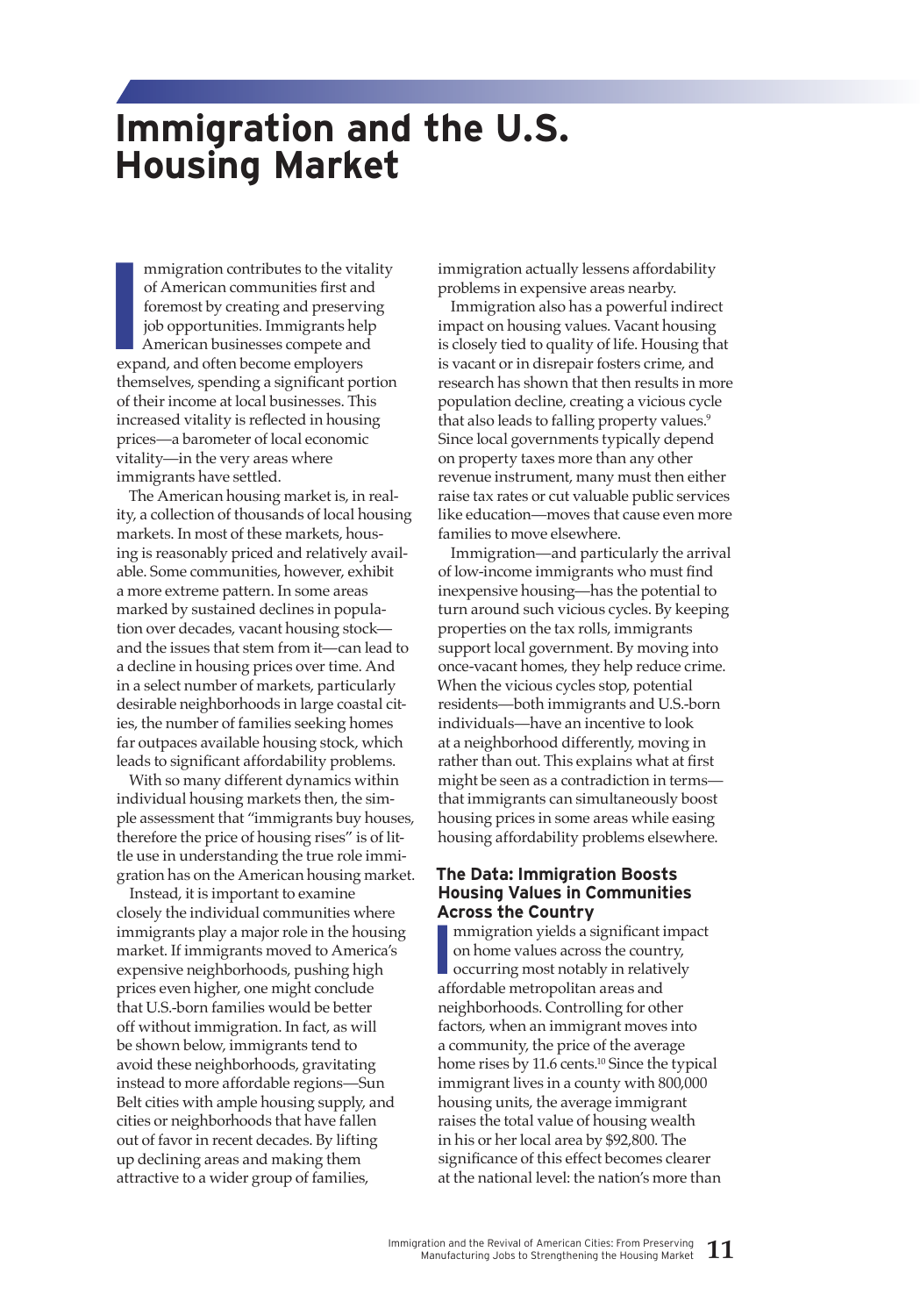## **Figure 2. How Immigrants Build U.S. Housing Wealth at the Household, County and National Levels**



40 million immigrants are responsible for an estimated \$3.7 trillion boost to home equity nationwide **[see figure 2]**. 11

But the true boost to the U.S. economy is likely much greater than \$3.7 trillion. When immigrants move to a local area and demand more housing, work is often generated in the construction industry. Construction requires significant labor, which must be provided by workers residing in the United States, including U.S.-born workers. The failure to count the income generated by these jobs is one reason why this report likely underestimates the impact of immigration on the housing market.

Much like the manufacturing data, these figures are calculated to take into account other variables that could be attracting immigrants to move to a given area. One

potential concern with an analysis of this sort, for instance, would be that immigrants could be attracted to places because of their affordability or the ample job opportunities already available. So it could be interpreted that instead of causing communities to improve, immigrants move to places that are already experiencing an upswing.

To avoid confusion of such causes and effects, this analysis used a widely-accepted statistical technique (instrumental variables regression)—also used in the manufacturing section—to analyze the data. This involved first looking at areas that already boasted immigrant communities of specific nationalities as of 1970. Because new immigrants often move where their compatriots are, the analysis then projected where immigration would be expected to occur in the decades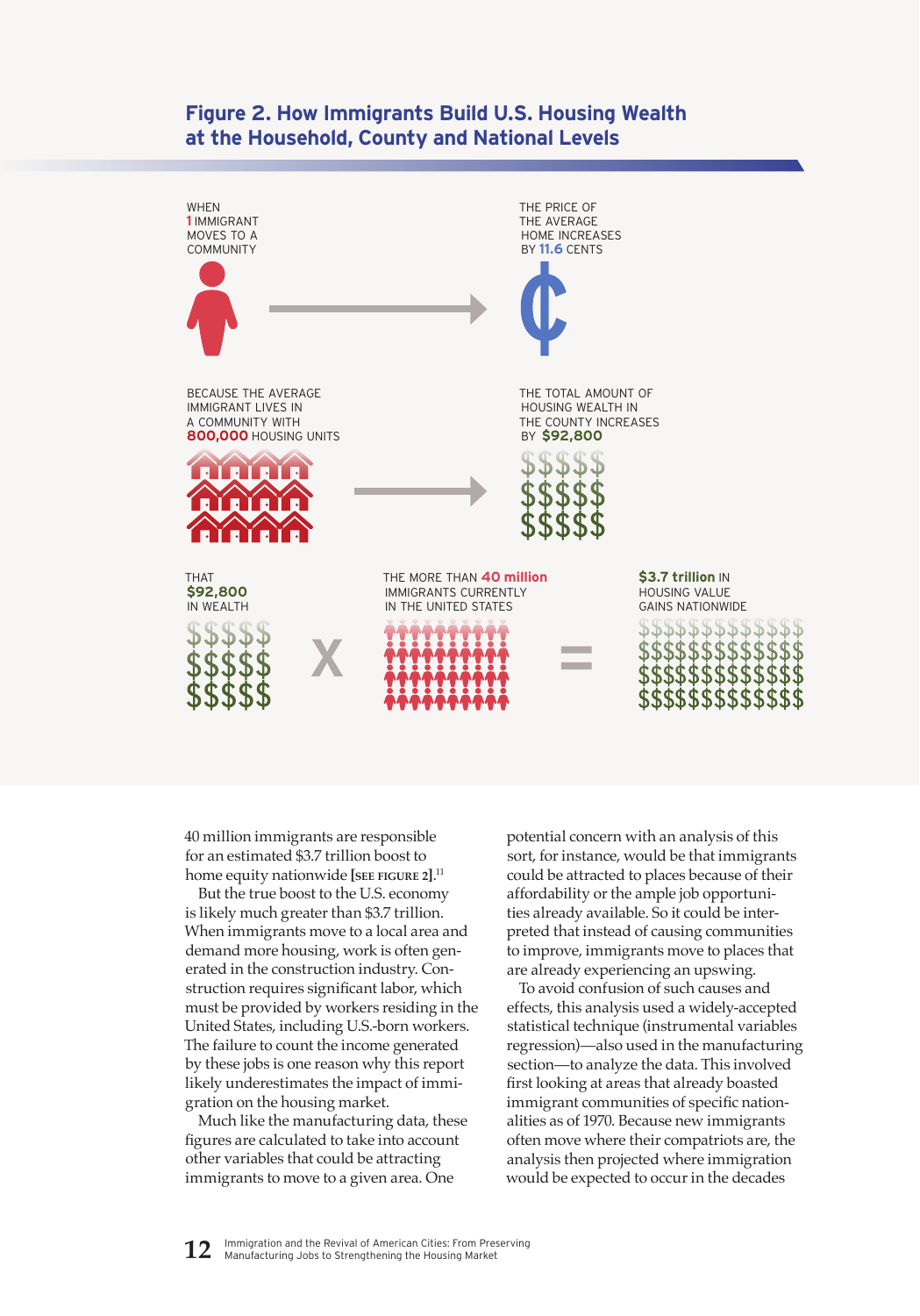after 1970—regardless of actual economic conditions on the ground. Rather than compare communities like Los Angeles to Detroit, the analysis then examined whether housing prices in Los Angeles alone (as well as Detroit alone) tended to increase more in decades when immigration was forecast to be more significant. (See the Appendix for a complete methodology discussion.)

### **The housing analysis reveals four key findings:**

### The effects of immigration<br>
are strongest in booming<br>
Sun Belt cities.<br>
Twelve counties nationwide have seen the **The effects of immigration are strongest in booming Sun Belt cities.**

impact of immigration on housing raise the value of the average home by more than \$10,000 over the last decade. For the most part, these communities are in the Sun Belt, an area spanning the South and Southwest that has attracted large numbers of immigrants and U.S.-born residents in recent years.

But the effect of immigration on these communities has not necessarily been to make them overly expensive. For example, Harris County, an area that includes Houston and its closest suburbs, experienced the largest increase in home values due to the direct and indirect effects of immigration, with the price of the average home increasing by more than \$26,000 in the last decade **[see table 3]** Even with that 20 percent rise in the value of the average home, how-

Table 3:

# **The average immigrant raises the total value of housing wealth in his or her local area by \$92,800.**

ever, median home values in Harris County remain well below the national average of \$186,200 revealed in the latest American Community Survey. The same is true in several other counties, which have experienced the largest percent increase in home values due to immigration but still maintain belowaverage housing prices. Examples include Hidalgo County, Texas, a border community that includes the city of McAllen, and Bexar County, Texas, which includes greater San Antonio **[see table 4]**.

# **2**<br>**2** Immigrants tend to avoid places<br>ability problems, in many cases **with the worst housing affordbecoming part of the solution.**

Although immigrants have raised housing values, they have not contributed to U.S. housing shortages and affordability problems. Some of the most expensive places to live in the country—including Manhat-

| IMPACT ON HOUSING VALUES, 2000-2010 |                                                                |  |  |  |  |  |  |
|-------------------------------------|----------------------------------------------------------------|--|--|--|--|--|--|
| County                              | Value added by immigration to<br>the price of the average home |  |  |  |  |  |  |
| <b>Harris County, TX</b>            | \$26,700                                                       |  |  |  |  |  |  |
| Riverside County, CA                | \$20,600                                                       |  |  |  |  |  |  |
| <b>Clark County, NV</b>             | \$19,700                                                       |  |  |  |  |  |  |
| Maricopa County, AZ                 | \$18,000                                                       |  |  |  |  |  |  |
| <b>Broward County, FL</b>           | \$14,500                                                       |  |  |  |  |  |  |
| San Bernardino County, CA           | \$13,200                                                       |  |  |  |  |  |  |
| King County, WA                     | \$12,100                                                       |  |  |  |  |  |  |
| Miami-Dade County, FL               | \$11,700                                                       |  |  |  |  |  |  |
| <b>Gwinnett County, GA</b>          | \$11,400                                                       |  |  |  |  |  |  |
| Palm Beach County, FL               | \$10,700                                                       |  |  |  |  |  |  |

## Counties where immigration had the largest impact on housing values, 2000–2010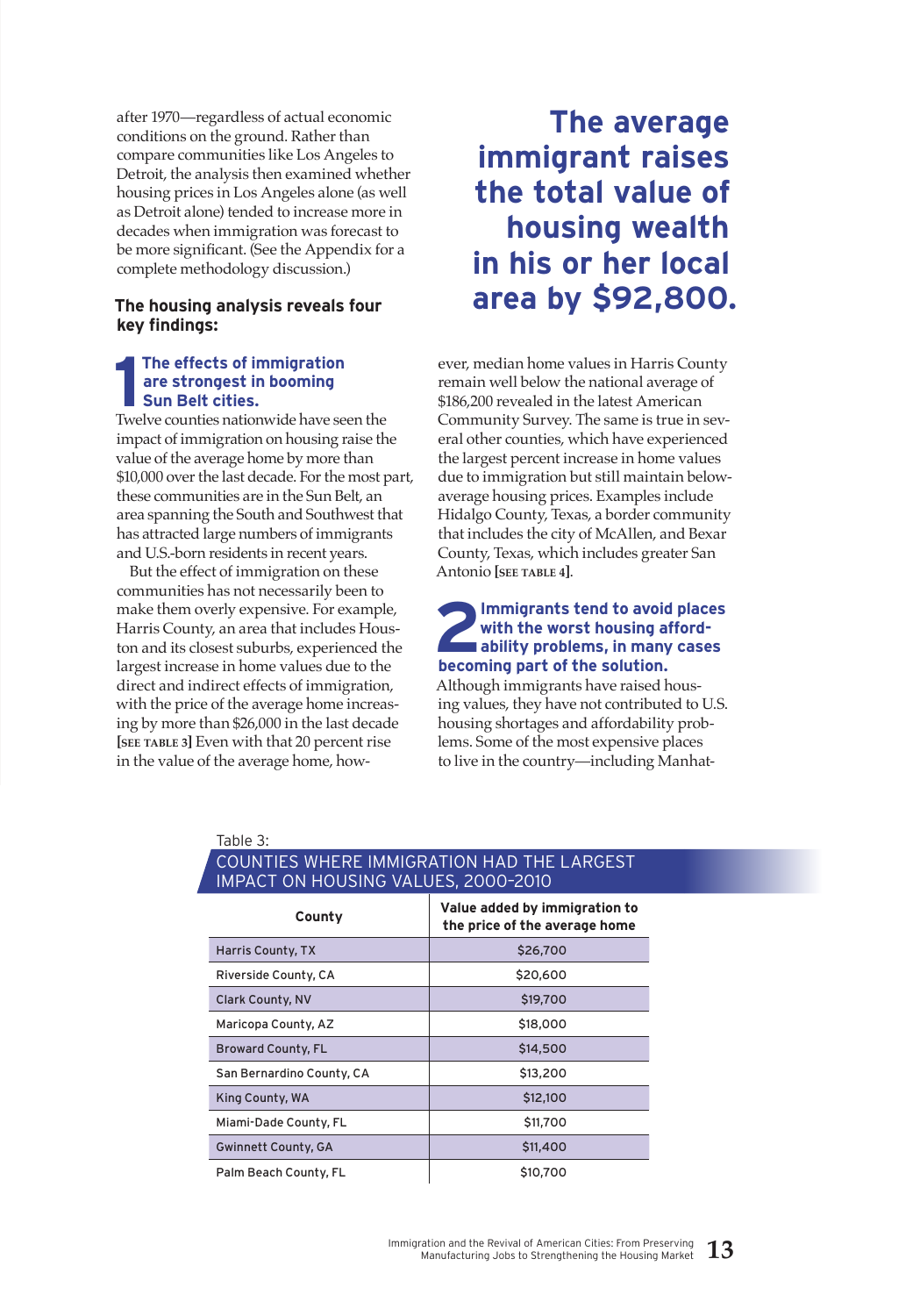| LIVENT INITACT ON HOODING VALUES, LOOD LOID |                                                                      |                   |  |  |  |  |  |  |
|---------------------------------------------|----------------------------------------------------------------------|-------------------|--|--|--|--|--|--|
| County                                      | <b>Impact of immigration</b><br>as a percent of 2010<br>median value | 2010 median value |  |  |  |  |  |  |
| Harris County, TX                           | 20%                                                                  | \$131,700         |  |  |  |  |  |  |
| Clark County, NV                            | 7.7%                                                                 | \$257,300         |  |  |  |  |  |  |
| <b>Tarrant County, TX</b>                   | 7.5%                                                                 | \$134,900         |  |  |  |  |  |  |
| Maricopa County, AZ                         | 7.5%                                                                 | \$238,600         |  |  |  |  |  |  |
| <b>Hidalgo County, TX</b>                   | 7.5%                                                                 | \$73,000          |  |  |  |  |  |  |
| Riverside County, CA                        | 6.3%                                                                 | \$325,300         |  |  |  |  |  |  |
| Dallas County, TX                           | 6.3%                                                                 | \$129,700         |  |  |  |  |  |  |
| Gwinnett County, GA                         | 5.9%                                                                 | \$194,200         |  |  |  |  |  |  |
| <b>Broward County, FL</b>                   | 5.9%                                                                 | \$247,500         |  |  |  |  |  |  |
| Bexar County, TX                            | 5.6%                                                                 | \$117,100         |  |  |  |  |  |  |

#### Table 4: Counties where immigration had the largest percent impact on housing values, 2000–2010

tan, San Francisco and resort communities such as Jackson, Wyoming—attracted few if any new immigrants over the past decade. The result is that immigration itself gives little insight into why these areas are expensive. Instead, immigrants have flocked to less expensive metro area and to the cheaper neighborhoods of expensive cities, often raising housing values in the process and making these communities more attractive to potential home buyers. This eases competition for housing within nearby expensive areas, making them more affordable in turn.

There is no overlap between America's 10 most-expensive counties and the 10 counties

Table 5:

that have seen the most dramatic growth in housing values due to immigration. In most of the nation's 10 most-expensive counties places where the cost of the average home is at least \$650,000—the impact of immigration has been modest, or even negative **[see table 5]**. Only three of the most expensive counties, all of which are in the San Francisco Bay Area, have experienced any sizable growth in home values on account of immigration, and these areas attracted large numbers of highly educated, highly skilled immigrants and U.S.-born workers alike.

If immigration does not explain the nation's worst affordability problems, what does?

| 10 MOST-EXPENSIVE U.S. COUNTIES, 2000-2010 |                                                                |  |  |  |  |  |  |
|--------------------------------------------|----------------------------------------------------------------|--|--|--|--|--|--|
| County                                     | Value added by immigration to the<br>price of the average home |  |  |  |  |  |  |
| Dukes County, MA                           | \$93                                                           |  |  |  |  |  |  |
| Marin County, CA                           | \$660                                                          |  |  |  |  |  |  |
| Nantucket County, MA                       | \$84                                                           |  |  |  |  |  |  |
| New York County (Manhattan), NY            | -\$39                                                          |  |  |  |  |  |  |
| Pitkin County, CO                          | \$51                                                           |  |  |  |  |  |  |
| San Francisco City/County, CA              | $-$ \$517                                                      |  |  |  |  |  |  |
| San Mateo County, CA                       | \$1,300                                                        |  |  |  |  |  |  |
| Santa Clara County, CA                     | \$8,100                                                        |  |  |  |  |  |  |
| Santa Cruz County, CA                      | \$87                                                           |  |  |  |  |  |  |
| <b>Teton County, WY</b>                    | \$93                                                           |  |  |  |  |  |  |

# Impact of immigration on the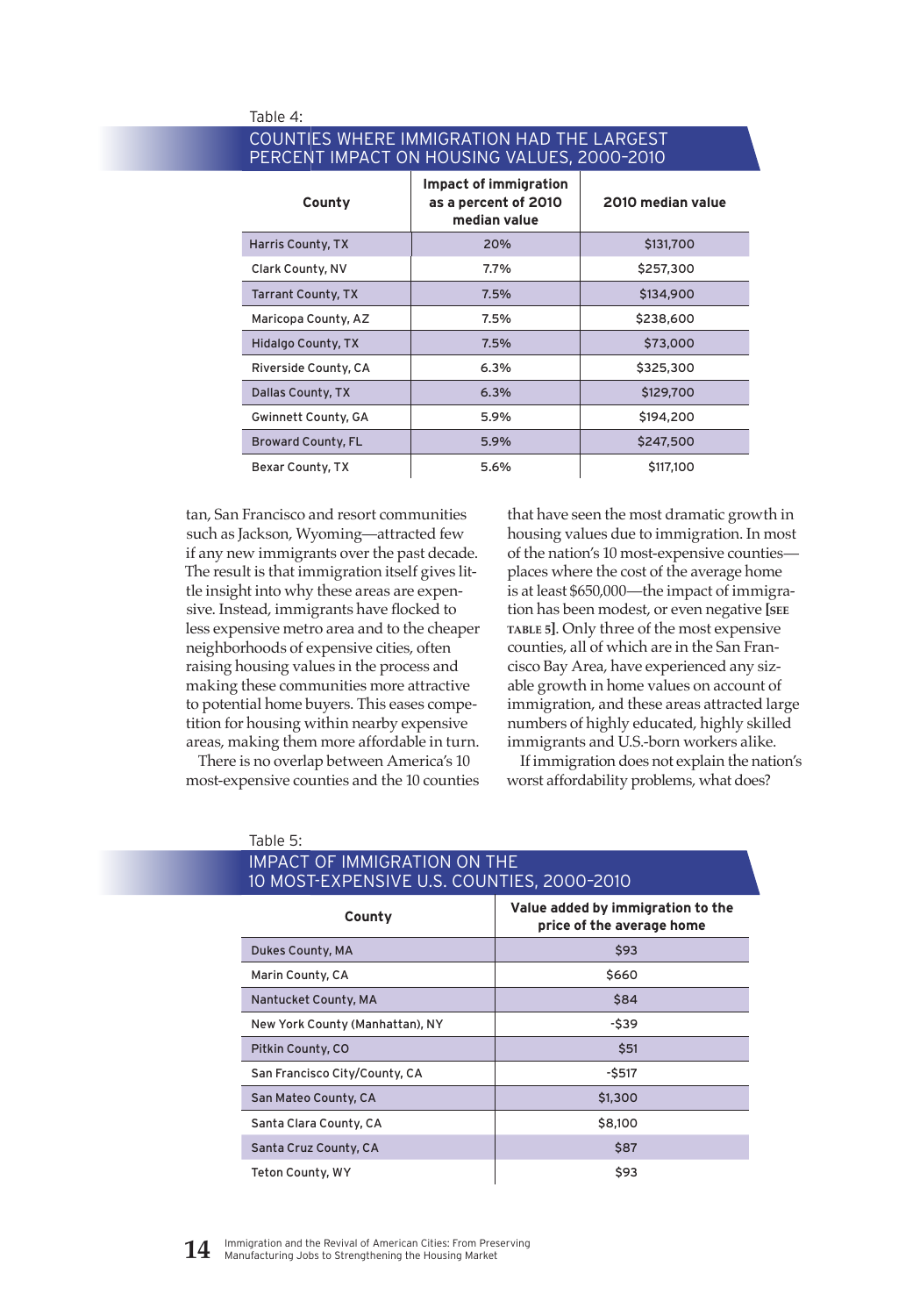Several places on this list, including New York (Manhattan) and counties in the San Francisco Bay Area, have housing affordability problems driven largely by a limited supply of developable land and local economies that rely on highly skilled, highly compensated workers. Some of these workers are foreign born, but with or without immigration these would be America's most expensive communities.

### **3** Immigrants revitalize less desir-<br>able neighborhoods in costly metropolitan areas, opening up new **able neighborhoods in costly metropolitan areas, opening up new alternatives for middle- and working-class Americans to buy homes.**

With or without immigrants, Manhattan would be the most desirable residential address in the New York City metropolitan area. The less popular addresses are found in nearby areas—the so-called outer boroughs, along with nearby satellite cities like Newark and some inner-ring suburbs. In New York City and other major U.S. cities, the impact of immigration is most dramatic in these peripheral areas.

Since 2000, the strongest impact of immigration in New York City has been in the Bronx, where the average home value is estimated to be nearly \$7,000 higher because of the arrival of new immigrants. The Bronx remains the city's least expensive borough, as measured by median home values. Immigration has raised the price of the average home in Queens by more than \$3,000, on Staten Island by nearly as much, and in Newark and surrounding Essex County, New Jersey, by almost \$2,000 **[see figure 3]**. A generation ago, these areas were in the midst of a population and housing market decline.

Similar patterns are seen in other expensive metropolitan areas. In the Bay Area of Northern California, immigration has had essentially no impact on the high prices in the city of San Francisco, or in the wealthy enclave of Marin County across the Golden Gate Bridge. It has, however, had a more tangible impact on the peripheral areas. In Alameda and Contra Costa counties in the East Bay—the historically less affluent areas home to cities such as Oakland and Richmond—the price of the average home went up by more than \$7,000 due to the inflow of over 60,000 new immigrants in each county from 2000 to 2010 **[see figure 4]**.

In the relatively expensive region around Washington DC, the largest effects of

immigration have been felt in suburban counties in Maryland and Virginia. Within the District of Columbia the impact of immigration was less than \$300 per home, and it was similarly small in the nearby Virginia communities of Arlington and Alexandria. By contrast, the over 55,000 immigrants who settled from 2000 to 2010 in Prince George's County, Maryland—the least expensive of the suburban counties ringing DC—have raised the value of the average home by more than \$6,000 **[see figure 5]**.

The role of immigration in supporting housing prices in once-declining areas is critical to local government agencies that depend on property tax revenue to fund public services. An expanded tax base provides municipal and county governments with the opportunity to deliver higher-quality services like education, police and fire protection, and park maintenance at a lower cost per family.

# **The more than 40 million immigrants are responsible for an estimated \$3.7 trillion boost to home equity.**

The role of immigration in revitalizing urban areas can also be illustrated by taking a closer look at major cities that have not experienced major immigration increases in recent years. If the immigrant population of Wayne County, Michigan, had grown at the same rate as the national average between 2000 and 2010, the typical homeowner would have \$4,000 more in home equity today—a meaningful boost to the wealth of the average family. The average homeowner in Cuyahoga County, Ohio—the area including Cleveland and its closest suburbs—would be \$2,700 richer.

Immigrants have often avoided large swaths of the country, in some cases due to state legislation that aims to restrict immigration. In Montgomery County, Alabama, which includes the state capital of Montgomery, just under 4 percent of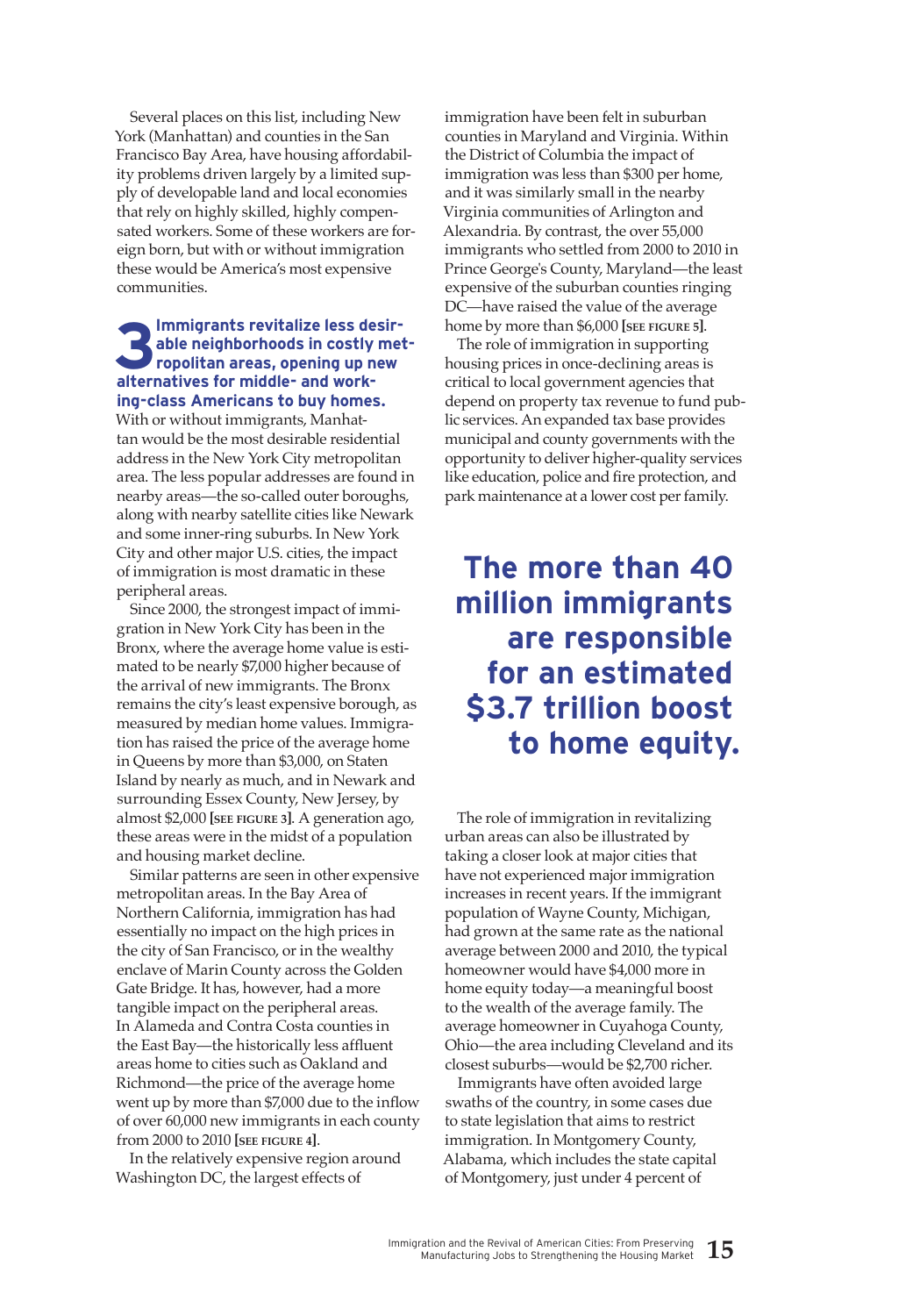# **A Tale of Three Cities:**  The Impact of Immigration on Housing Values in the New York City, San Francisco and Washington DC Metropolitan Areas

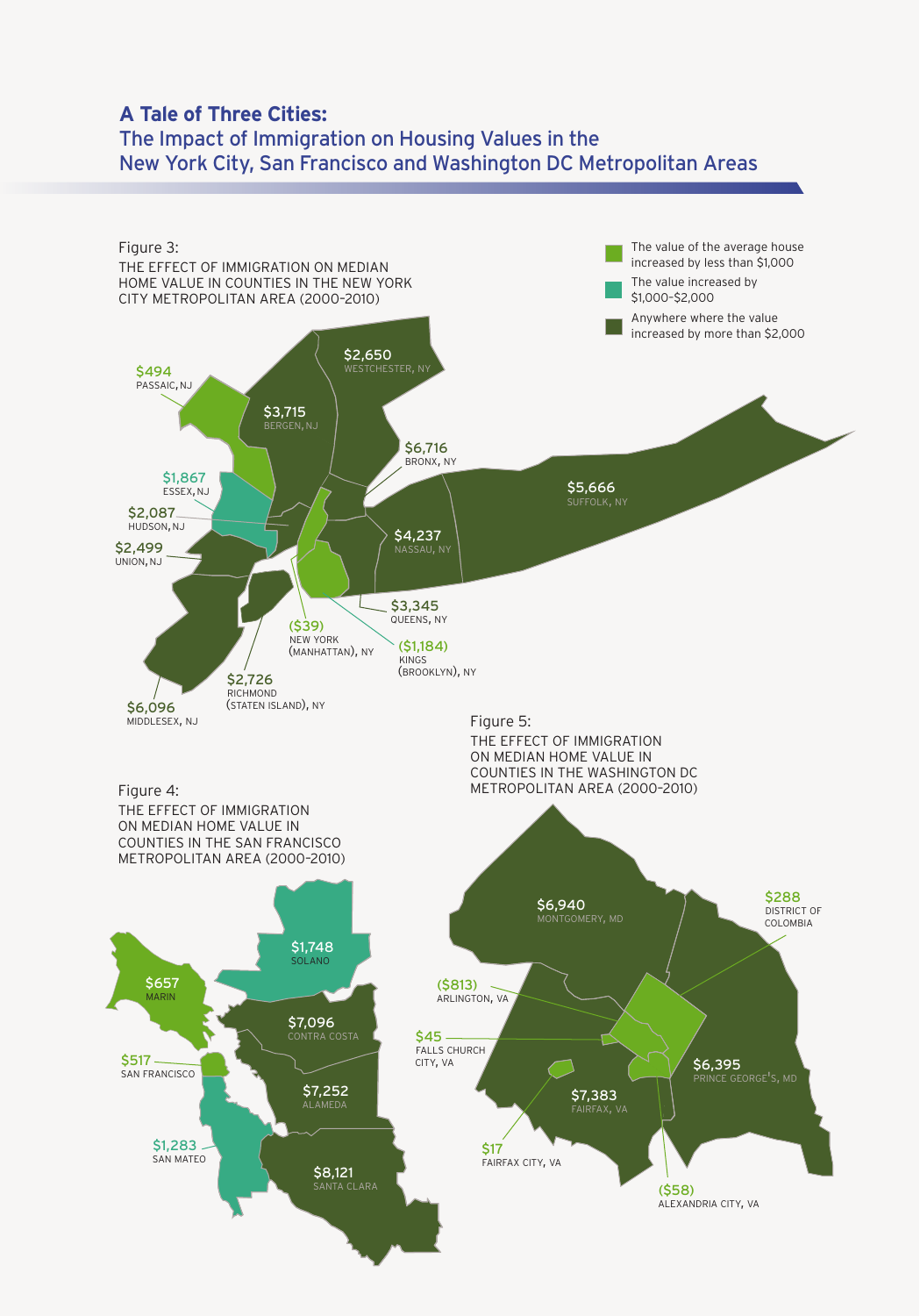the population was born abroad, less than one-third of the national average. If Montgomery County were to attract enough foreign-born families to match the national immigrant average, local homeowners would see their home equity jump by more than \$2,500 apiece.

# **4Immigration has stabilized declin-the decline of Rust Belt cities. ing rural areas and stanched**

Many rural communities across America have experienced population declines over the last century. The trend is so well established now that over the last four years alone, more than 50 percent of rural counties have seen their populations fall.<sup>12</sup> That has led to declining property values and vacant storefronts in many once-vibrant small towns. Here, once again, immigrants have played a role in helping to reverse this cycle of decline. Although housing prices tend to be modest in rural areas—and the number of immigrants arriving tends to be modest as well—immigrants still make a notable impact on housing values in rural communities.

North Carolina's coastal plain region is a region that has seen broad economic decline, as noted in the earlier section on manufacturing jobs. Duplin County counted only 1 immigrant per 1,000 residents in 1970. After a notable population decline in the 1980s, 6,500 immigrants have settled in the county, helping to reverse falling population levels and provide a \$200 boost in the value of the typical home, which costs, on average, \$83,800. Today, Duplin mirrors the nation, with one in eight residents born abroad.

The rural impacts of immigration, however, can be seen well beyond North Carolina. Many areas that could have easily seen home prices decline in the last decade have actually seen increases. Skagit County, Washington, has witnessed a tripling of the foreign-born population since 1990, boosting the price of the typical home by about \$350 since 2000. While this represents a small boost to the owners of the more expensive, ocean-view properties in the area—the average price of a house in Skagit is more than \$278,000, in part because of such housing stock—a pricing increase is notable in the agricultural part of the county just a few miles inland, where more affordable housing is widely available. In Buena Vista County, Iowa, where the U.S.-born population has dropped by about

15 percent since 1980, an influx of more than 2,500 immigrants, drawn to opportunities in local meatpacking plants, has helped to maintain stability in the housing market.

Immigrants have also played a role slowing population decreases in America's Rust Belt region. The number of U.S.-born Americans residing in Chicago and surrounding Cook County, Illinois, has declined by 900,000 since 1970. The arrival of nearly 600,000 immigrants over the same time period offset most of that decline—and most likely kept additional people from leaving—blunting what could have been a catastrophic impact on the local housing market along the lines of what was seen in Detroit and the surrounding area of Wayne County, Michigan. Estimates indicate that if the share of immigrants in the population of Wayne County were to grow to match the level of Cook County from 7.6 percent to 21 percent—average housing prices there would increase by more than \$32,000. Immigration to greater Chicago, in fact, has even helped to stabilize the neighboring region around Gary, Indiana: some 13,000 immigrants have settled there since 1990, adding \$1,500 to the value of the average home, which costs \$135,400.

**•••**

Immigration has provided a valuable boost to housing markets all over the country. From metropolitan New York City to rural North Carolina, the value of the average home has risen over the last decade because of the arrival of immigrants. In many cases, these new Americans have chosen the very communities that would be in decline without them, creating unexpected success stories and eroding affordability issues elsewhere.

By necessity, this report focuses on only a small fraction of the communities where immigrants are making a difference. Our analysis collected data from 3,091 counties in the lower 48 states. A more complete set of data, along with notes on the methodology used in the analysis, can be found in the Appendix to this report. A map with complete data for each of the counties studied can also be found online at: **www.renewoureconomy.org/housingmap** or **www.as-coa. org/interactive-impact-immigration-housing-market**.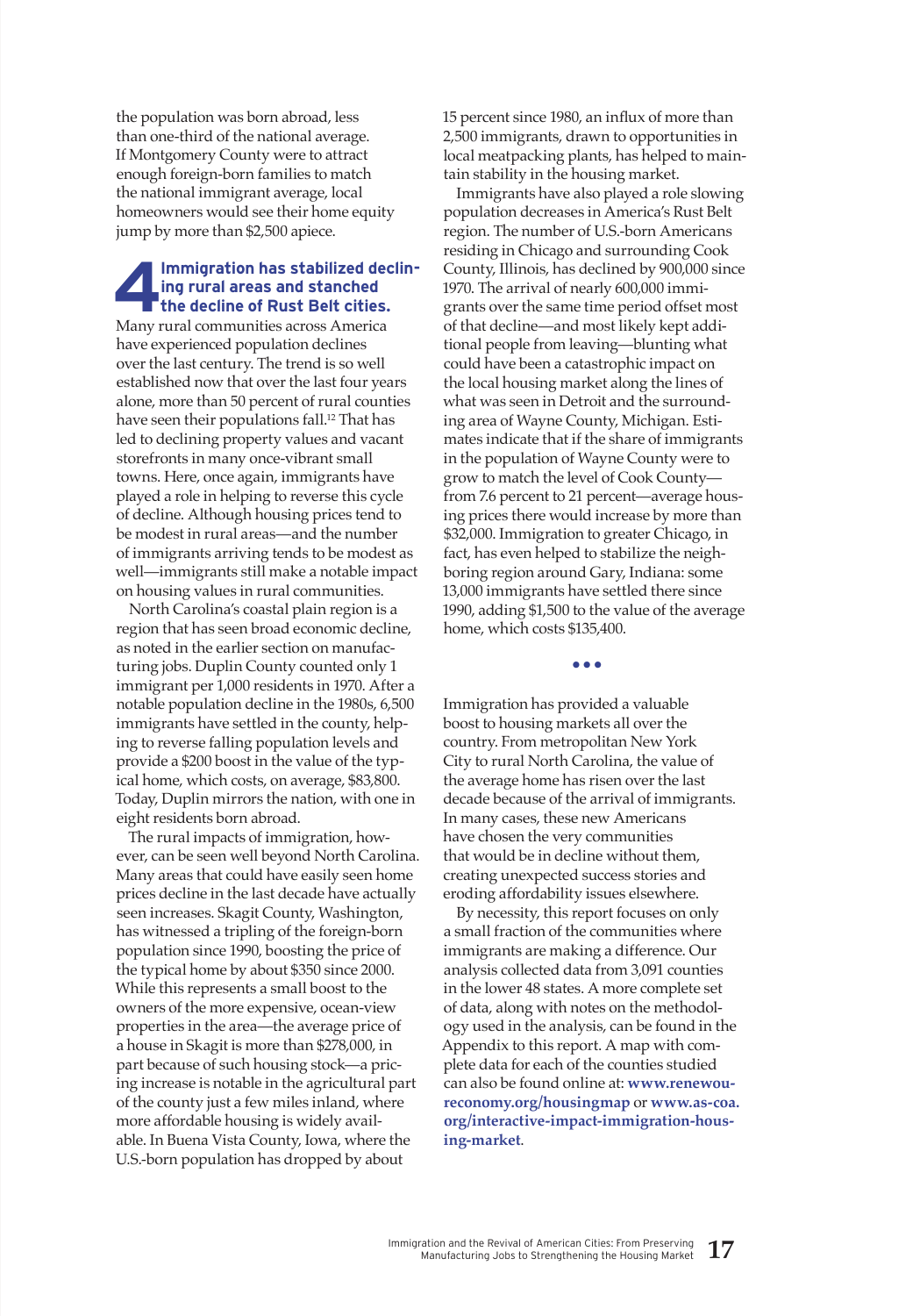# **Turning Communities into Magnets for U.S.-Born Residents**

**I** mmigrants are playing a critical role in adding to the vitality and success of American communities—largely by raising home values, becoming customers to local businesses, and preserving or creating American jobs. To understand fully how these factors interact, however, it's useful to look at the role immigrants play in making American communities more attractive to U.S.-born residents. This is a particularly important dynamic because immigrants often gravitate toward neighborhoods or cities that were formerly in decline.

This study finds that when 1,000 immigrants move to a given county,

**When 1,000 immigrants move to a given county, roughly 270 U.S. born residents settle in the area as a direct result within the next decade.**

roughly 270 U.S.-born residents settle in the area as a direct result within the next decade. But the number of U.S.-born individuals who settle in a community due to immigrants actually grows by more than that amount. Federal government statistics show that a group of 1,000 immigrants would be expected to then give birth to 150 U.S.-born children during that same period. These children—who aren't counted in the 270 figure above—become customers at

service-oriented businesses and potential entrepreneurs themselves. They are also some of America's most successful business executives and entrepreneurs including everyone from Henry Ford, the founder of Ford Motor Company, to the visionaries behind McDonald's, Home Depot and Apple.

Given findings from previous sections, it is not surprising that immigrants attract U.S.-born residents. The American population is highly mobile, and families especially younger ones—have long tended to move away from areas lacking opportunity to those where opportunities are plentiful.

By helping businesses grow and starting their own firms, immigrants create the very opportunities that make communities attractive to others. This analysis, in fact, found that immigrants in communities all across America have played an outsize role as entrepreneurs and job creators in recent years. American Community Survey data indicate that there are more than 3.2 million self-employed immigrants in the United States. In a country where less than 13 percent of the population is foreign born, immigrants account for more than a third of all workers who have created their own jobs. The rate of immigrant selfemployment is roughly three times the rate of the U.S.-born population.

Immigration has helped to stabilize and grow the U.S.-born population in some areas already highlighted in this report, including the Bronx in New York City and Lake County, Indiana. The effects of immigration, however, go well beyond these areas. Portland, Oregon, is today considered a city offering strong opportunities and a high quality of life. Yet as recently as the 1970s, Multnomah County, which includes Portland, had a U.S.-born population in decline. As U.S. born residents left, immigrants moved in, stabilizing the population and eventually sparking an economic turnaround. Today, Multnomah has 70,000 more immigrants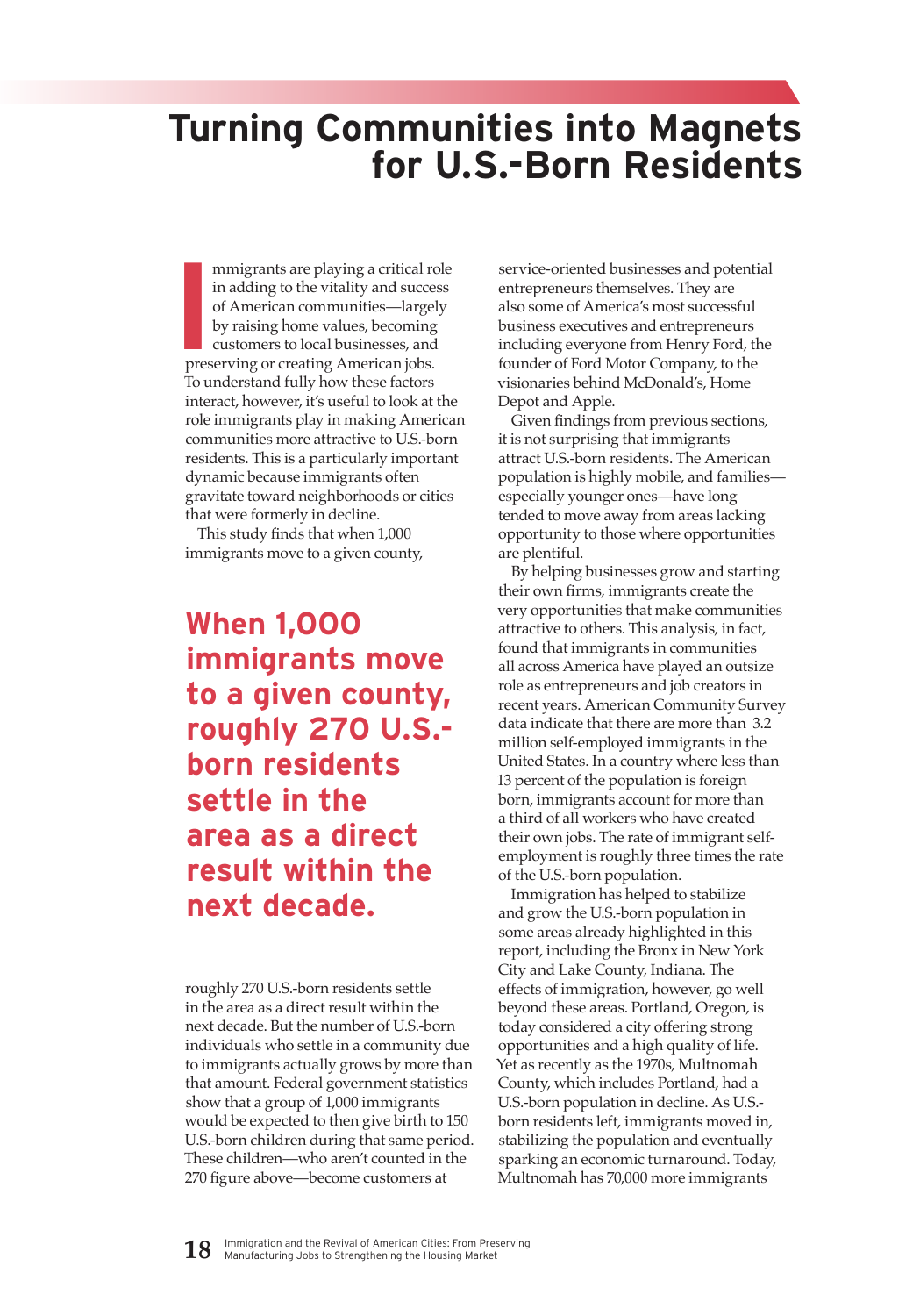**By helping businesses grow and starting their own firms, immigrants create the very opportunities that make communities attractive to others.**

than it did in 1970, along with nearly 85,000 additional U.S.-born individuals. Similar stories can be told about Providence, Rhode Island; Minneapolis,

Minnesota; and Louisville, Kentucky three cities with reputations for providing a high quality of life. These cities, along with others, share a recent history of population decline that stabilized right around the time immigrants began to arrive in significant numbers.

This pattern is repeated in both rural and urban parts of the country. Colusa County, California, a rural area in the state's Central Valley, witnessed a decline in the U.S.-born population in the 1970s, but then saw a doubling of its immigrant population between 1980 and 1990—drawing a new wave of U.S.-born residents. Bartholomew County, Indiana, lost U.S.-born residents in the 1980s, but an influx of more than 4,000 immigrants in the years since 1990 has helped stem the tide. Immigrants have also helped older suburban communities—from Cicero, Illinois, to Fairfax County, Virginia maintain their vitality in the face of population movements to both gentrifying urban areas and far-flung exurbs.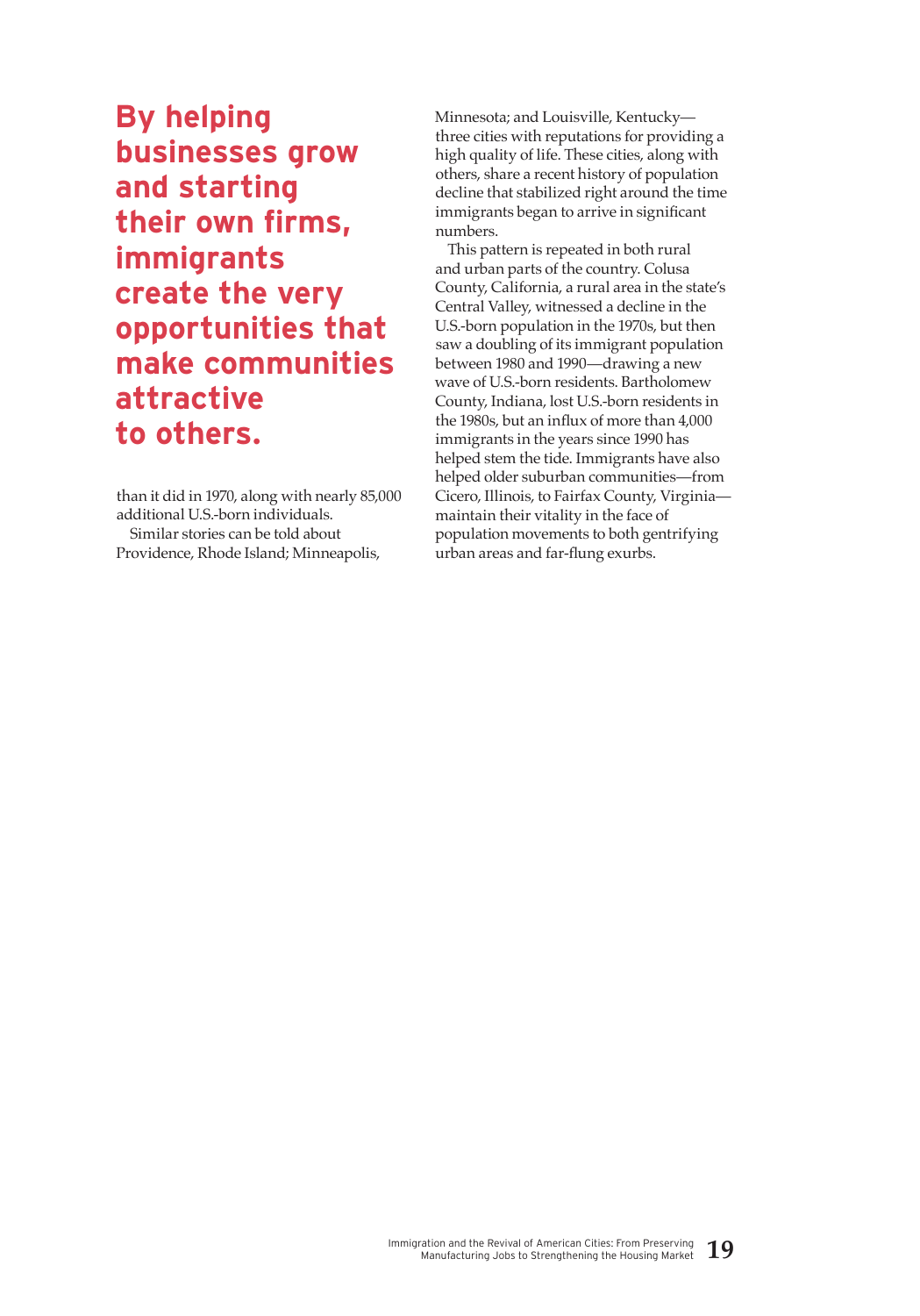# **Civic Engagement**

oday's immigrants are intrinsically<br>
linked to the future of the country.<br>
Children of immigrants, along a wive<br>
variety of dimensions, are nearly<br>
indistinguishable from those who<br>
can trace their heritage back generation linked to the future of the country. Children of immigrants, along a wide variety of dimensions, are nearly indistinguishable from those who They occupy positions of great prominence in American civic life, up to and including the presidency. But first-generation immigrants are also an integral part of U.S. society, many becoming fully participating members of their communities and showing a strong devotion to America and its values.

#### **Citizenship**

**O**f the over 40 million foreign-born residents now living in the United States, nearly 18 million—or more residents now living in the United than 40 percent—are naturalized citizens. This is notable considering that an estimated 11 million immigrants are undocumented and thus are unable to naturalize under current law. For documented immigrants, the naturalization process also imposes long waiting periods for permanent residency and citizenship. Despite this, the clear majority of immigrants who are eligible to become citizens choose to do so.

Naturalization matters to communities for a number of reasons. By becoming citizens, immigrants make a long-term commitment to the United States—a

decision that often leads them to contribute more to the communities they call home. Numerous studies have also documented that naturalized immigrants, who seek out higher education at greater rates than noncitizens, are more valuable contributors in the labor market.<sup>13</sup> They outearn migrants who are not citizens—by as much as 16 percent, according to some estimates giving them more income to patronize local businesses.14

Naturalized citizens are also eligible to work in a number of occupations that require citizenship—most notably, government-service positions or scientific research posts requiring a security clearance. And due to the increased ease with which they can apply for licenses and insurance, naturalized citizens are also more likely to establish U.S.-based businesses, creating U.S. jobs in the process.15

The table below lists the counties that boasted the largest number of naturalized citizens from 2005 to 2010, according to the American Community Survey **[see table 6]**. As the figures show, hundreds of thousands of naturalized citizens live in America's largest cities. These citizens share the burden of making American democracy work: they pay taxes, serve on juries, hold elected office, and work jobs that keep communities safe and secure. In

| COUNTIES WITH THE LARGEST ESTIMATED<br><b>NUMBERS OF NATURALIZED CITIZENS</b> |           |  |  |  |  |  |
|-------------------------------------------------------------------------------|-----------|--|--|--|--|--|
| Los Angeles County, CA                                                        | 1,580,000 |  |  |  |  |  |
| Miami-Dade County, FL                                                         | 630,000   |  |  |  |  |  |
| Queens County, NY                                                             | 563,000   |  |  |  |  |  |
| Kings County (Brooklyn), NY                                                   | 513,000   |  |  |  |  |  |
| Cook County (Chicago), IL                                                     | 491,000   |  |  |  |  |  |
| Orange County, CA                                                             | 438,000   |  |  |  |  |  |
| Santa Clara County, CA                                                        | 334,000   |  |  |  |  |  |
| San Diego County, CA                                                          | 331,000   |  |  |  |  |  |
| Harris County, TX                                                             | 316,000   |  |  |  |  |  |
| <b>Broward County, FL</b>                                                     | 275,000   |  |  |  |  |  |

### Table 6: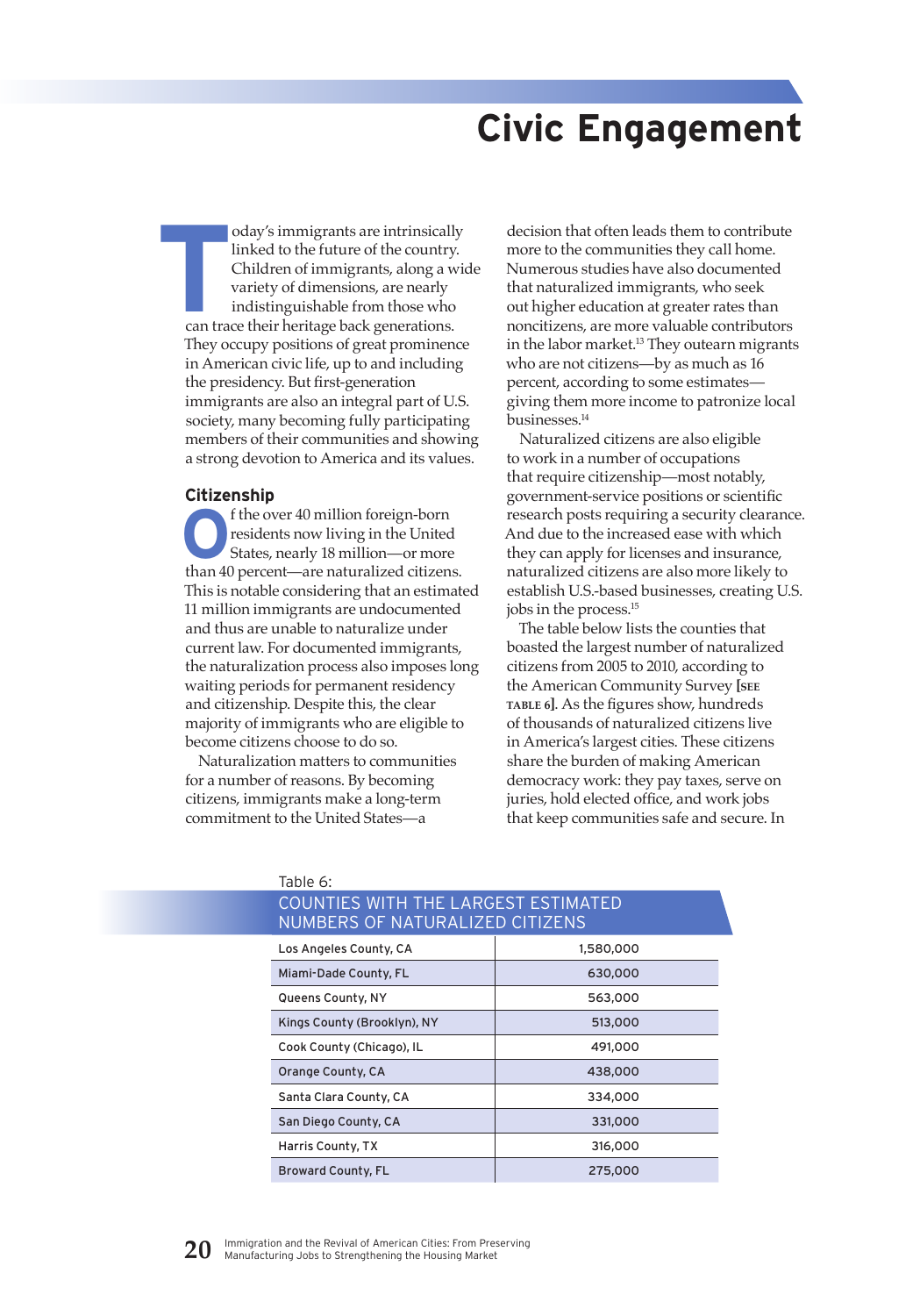| Table 7:                                                                                       |     |  |  |  |  |  |  |
|------------------------------------------------------------------------------------------------|-----|--|--|--|--|--|--|
| COUNTIES WITH THE HIGHEST ESTIMATED<br>NATURALIZATION RATES<br>(AT LEAST 100,000 FOREIGN BORN) |     |  |  |  |  |  |  |
| San Francisco County, CA                                                                       | 62% |  |  |  |  |  |  |
| Nassau County, NY                                                                              | 62% |  |  |  |  |  |  |
| Bergen County, NJ                                                                              | 57% |  |  |  |  |  |  |
| Honolulu County, HI                                                                            | 57% |  |  |  |  |  |  |
| Kings County (Brooklyn), NY                                                                    | 55% |  |  |  |  |  |  |
| San Mateo County, CA                                                                           | 55% |  |  |  |  |  |  |
| Queens County, NY                                                                              | 53% |  |  |  |  |  |  |
| DuPage County, IL                                                                              | 52% |  |  |  |  |  |  |
| Wayne County, MI                                                                               | 52% |  |  |  |  |  |  |
| Pinellas County, FL                                                                            | 52% |  |  |  |  |  |  |

New York City, for example, the most recent class of new police officers included hundreds of immigrants who came to the United States from a total of 46 countries.16 Like many cities, New York will hire only U.S. citizens to serve on its police force.

 To understand fully the American communities most affected by naturalization trends, it is also useful to look at the rate of naturalization among immigrants **[see table 7]**. In counties with a foreign-born population large enough to dispel concerns about sampling error, naturalization rates surpass 60 percent in two cases and exceed 50 percent in many others.17 Again, bearing in mind that many immigrants have either no path to citizenship or a very long path under current

**Of the more than 40 million foreignborn residents now living in the United States, nearly 18 million—or more than 40 percent are naturalized citizens.**

law, this is a clear indicator that immigrants in these areas are thriving and wish to see themselves as permanent members of the communities where they live. For those who rely on immigrants as employees, employers and neighbors, this commitment reassures them of immigrants' long-term investment in the area.

Naturalized immigrants and green card holders are also eligible to serve in the U.S. armed forces. Findings show that the rate of active-duty military service among immigrant citizens age 30 and younger—the largest group eligible to serve—is not very different from the rate of service for U.S. born residents of the same age group.18 In fact, estimates by the U.S. Census Bureau indicate that more than 800,000 foreignborn residents currently living in the United States have served in the American armed forces, including roughly 75,000 individuals who are now on active duty **[see table 8]**.

These figures are in many ways larger than would be expected. In many other countries, including France, foreign-born servicemen are recruited abroad, with military service used as a carrot to gain legal entry into the country. This is far different from the model used in the United States, where only naturalized citizens and permanent residents can enlist. Despite this, however, France—a country that has similar levels of military participation as America among the population as a whole observes a lower rate of immigrant military enlistment.19 Canada, which has a similar enlistment model to the United States, has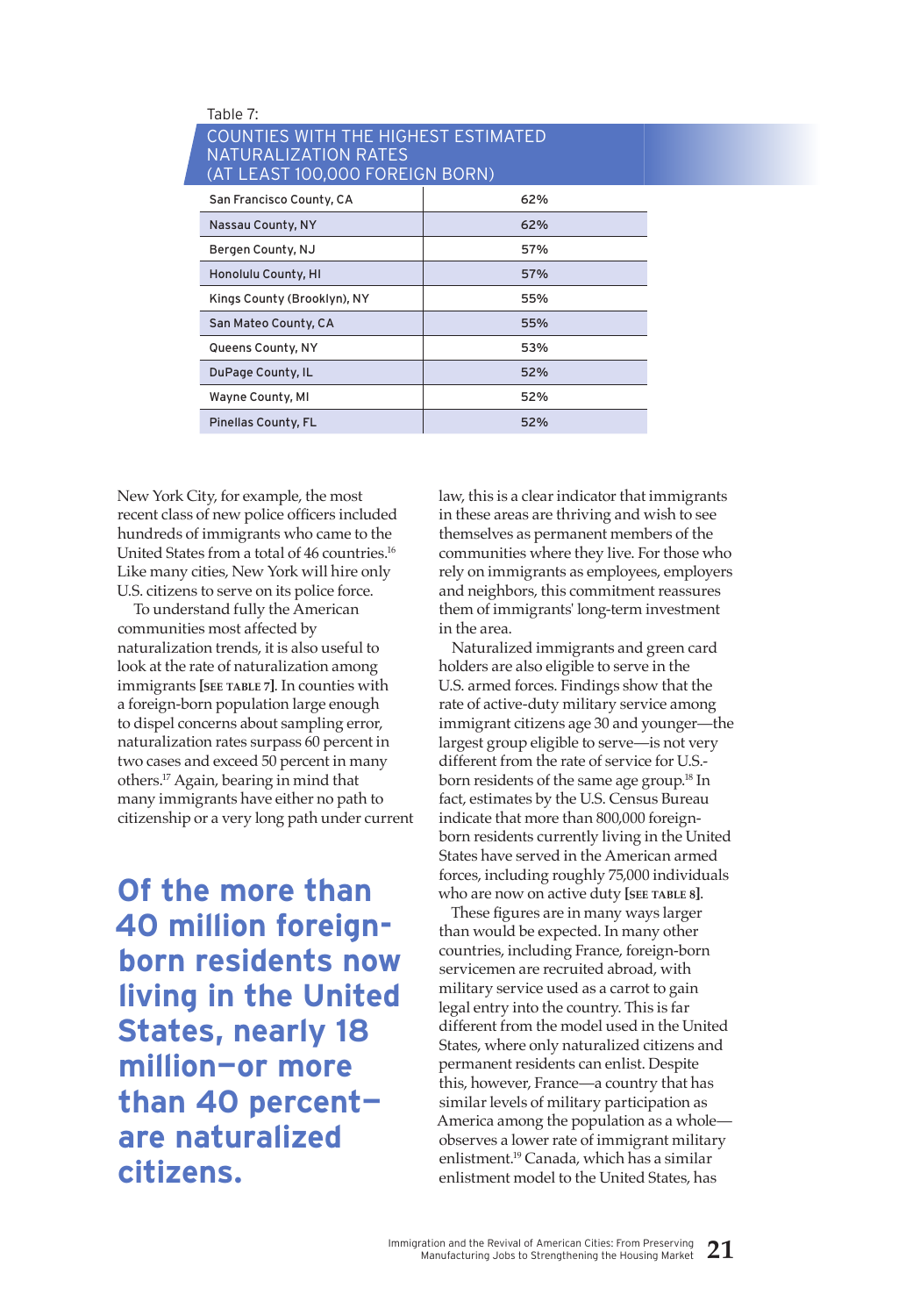**Naturalized immigrants are more valuable contributors in the labor market, and outearn migrants who are not citizens by as much as 16 percent.**

participation rate, any future legislation that allows a wider share of U.S. immigrants to become citizens would likely only boost American military enlistment numbers further. This is especially true of the Development, Relief, and Education for Alien Minors (or DREAM) Act, a bill that would allow some of the young undocumented immigrants brought to the United States as children to become permanent residents if they served two years in the U.S. military or earned a college degree.

•••

an immigrant military participation rate that is less than half the rate in America.20

In recent years, the U.S. military has also often missed recruitment targets, making the foreign-born residents that do enlist a valuable part of the overall American recruitment effort. The immigrants that enlist also provide valuable skills to the U.S. military, filling its need for linguists and other specialists. Given the United States' relatively high immigrant military

In the end, it is immigration reform that will in large part determine whether more immigrants become citizens. Making more foreign-born residents of the United States eligible for citizenship will encourage them to make even greater long-term investments in their communities. These investments range from simple acts such as improving their English-language skills or making charitable contributions, all the way up to large-scale commitments like building or expanding American businesses or committing to multiyear tours with the U.S. military.

| Table 8:                                                                              |           |                   |  |  |  |  |  |
|---------------------------------------------------------------------------------------|-----------|-------------------|--|--|--|--|--|
| ELIGIBLE IMMIGRANTS ARE NEARLY AS LIKELY AS<br>THE U.S. BORN TO SERVE IN THE MILITARY |           |                   |  |  |  |  |  |
| For every 10,000 citizens age<br>18-30, number who are:                               | U.S. born | <b>Immigrants</b> |  |  |  |  |  |
| Currently on active duty                                                              | 126       | 106               |  |  |  |  |  |
| Currently in reserves/National Guard                                                  | 59        | 46                |  |  |  |  |  |
| Veteran, active duty within the past year                                             | 70        | 76                |  |  |  |  |  |
| Veteran, active duty more than a year ago                                             | 158       | 135               |  |  |  |  |  |
| Total, all forms of past/present service                                              | 413       | 363               |  |  |  |  |  |

Source: American Community Survey, 2010 and 2011.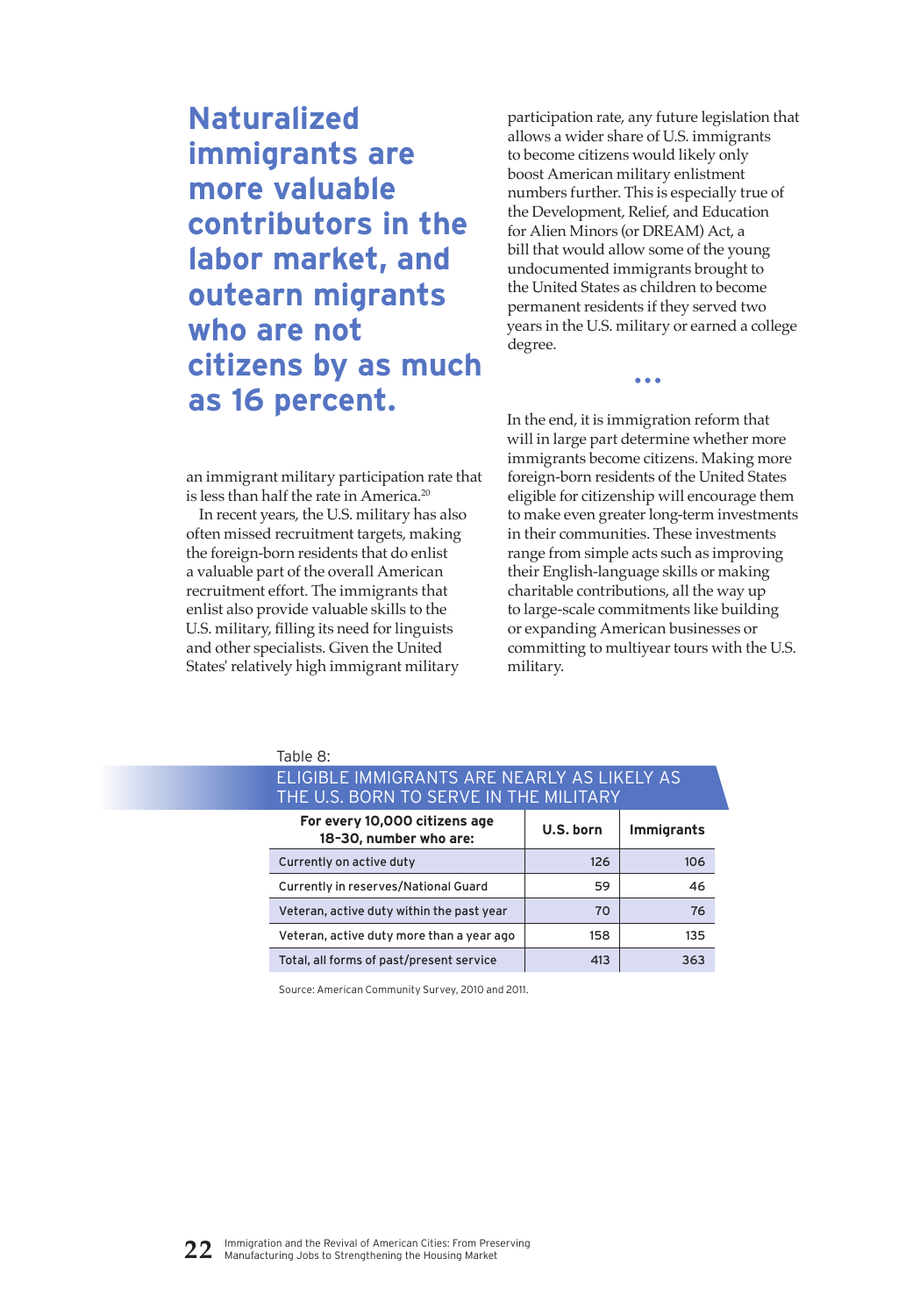# **The Financial Costs of Turning Away Immigrants**

**Example 1** he U.S. Census Bureau estimates that more than half of the over 40 million immigrants in the United States today are not citizens of this country. Some of these new Americans lack legal status; some are green card holders with permanent residence; and others are temporary visa holders. Current debates about immigration policy could have a major impact on whether these noncitizens stay in the country and how many arrive in the future. This report shows that welcoming immigrants is critical

**Our research shows that if the United States welcomed 100,000 immigrants each year, housing values would grow by \$80 billion annually.**

to enhancing the vitality of American communities and making them more attractive places to live.

The estimates produced in this report show the real costs that the United States would incur if future policy caused the immigrants currently in the country to leave, or substantially decreased the number of immigrants arriving in the future. In the manufacturing sector alone, deporting the estimated 11 million immigrants without legal status would lead to the loss of more

than half a million jobs. Such a move would also reduce American housing values—and by extension, the wealth of many American families—by more than \$1 trillion. Drawing more immigrants to America, on the other hand, would dramatically impact U.S. housing wealth. Our research shows that if the United States welcomed an additional 100,000 immigrants each year, housing values would grow by \$80 billion annually.

This impact on both job preservation and housing wealth translates into much more than just additional money and professional opportunities for American families. A strong job picture and growing housing market are key markers of community vitality. And living in a more successful and thriving local community can result in better educational and job opportunities for all Americans—foreign born or U.S. born, homeowner or renter.

By showing the contributions immigrants are making to the prosperity of local communities, this report also demonstrates why immigration reform is needed now. Today, an outdated immigration system makes it difficult for U.S. employers to recruit the talent needed to expand businesses and create more jobs. At the same time, 11 million undocumented immigrants exist in the shadows of society—not fully contributing to American life as workers or consumers. Because they are stuck in this limbo, their full potential to contribute to U.S. economic growth and community success remains untapped.

Immigration reform would deal with both of these issues, providing a sizable boost to the success and health of towns and cities across the United States. The increased flow of immigrants that would likely result from reform would do much more than just grow the local population—it would boost the housing market, keep more jobs at home, and result in greater levels of civic participation.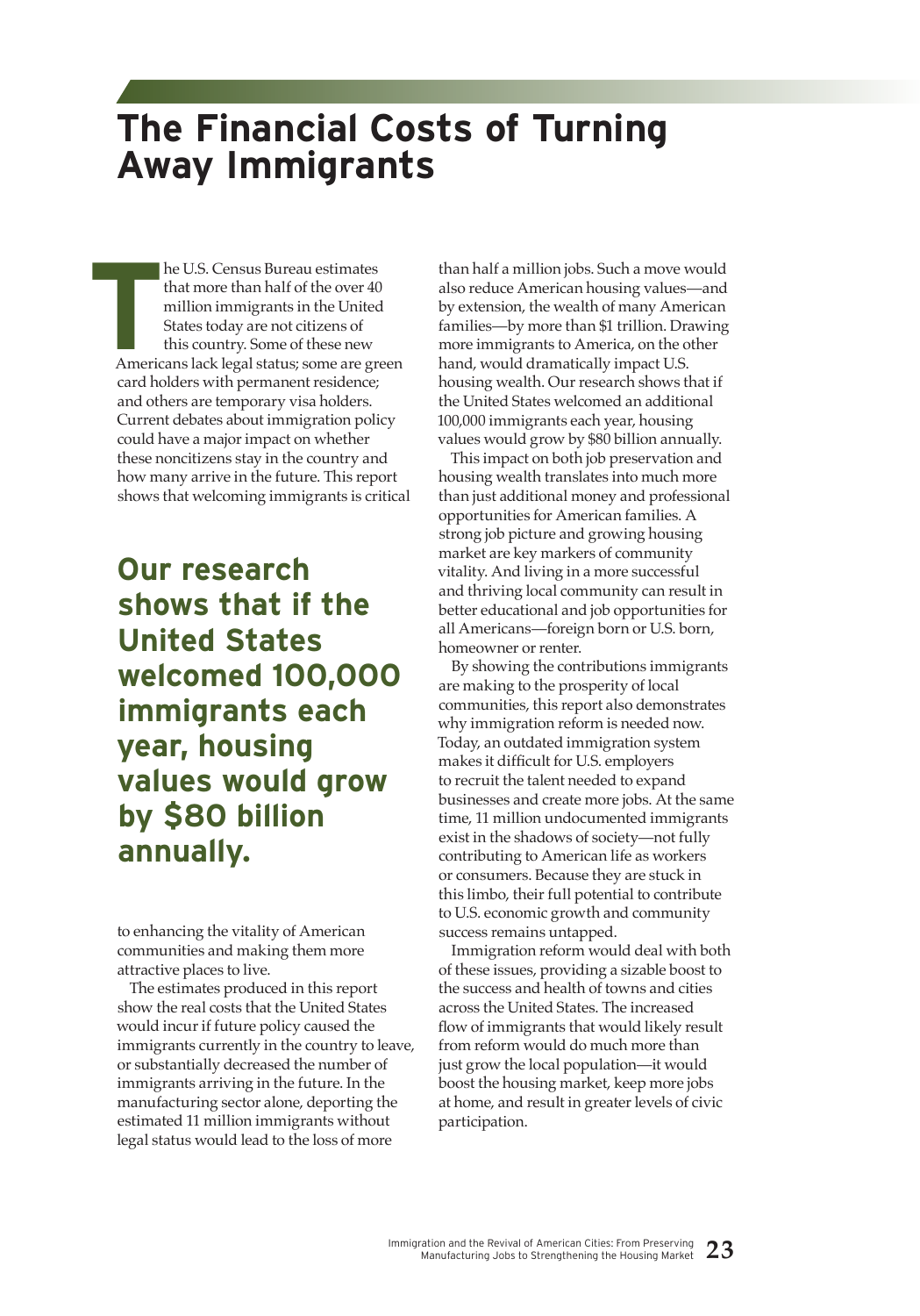# **Appendix Data and Methodology**

**TERC** of assess the impact of immigration on local housing markets, this report utilizes data on housing and population characteristics for a set of more than 3,000 counties across the United States, covering the period b on local housing markets, this report utilizes data on housing and population characteristics for a set of more than 3,000 counties across the 1970 and 2010. The study examines data from five years: 1970, 1980, 1990, 2000, and 2010. The data for these years are derived from the Census enumerations conducted each decade. The data for 2010 is taken from the 5-year sample of the American Community Survey (ACS), which reflects data collected between 2006 and 2010.

The basic statistical strategy used in the report consists of examining whether counties with more immigrants tend to have higher housing prices. While there is sound economic logic behind the prediction that immigration will boost housing prices, a potential concern is that immigrants might gravitate toward growing communities where prices would have risen with or without them, for example, because the local economy is booming and jobs are widely available. Similarly, if immigrants tend to settle in low-cost areas, we might erroneously infer that immigration has a negative association with housing prices, actually causing prices to decline.

Both worries were addressed with a sophisticated statistical strategy, known as

Table A1:

### Accuracy of forecasts based on historical data and national patterns

| Year | When the foreign-born population<br>is forecast to increase by 1,000,<br>the average actual<br>increase observed is: |
|------|----------------------------------------------------------------------------------------------------------------------|
| 1980 | 372                                                                                                                  |
| 1990 | 390                                                                                                                  |
| 2000 | 311                                                                                                                  |
| 2010 | 246                                                                                                                  |

an instrumental variables (IV) regression. This technique, which is a widely adopted method for distinguishing correlation from causality in immigration studies, relies on the existence of a factor known to increase the immigrant population. This factor must have no other link to housing prices in a community—at least no link remaining after adding control variables to the regression model. Our model uses the well-established factor that immigrants tend to favor communities that already have an existing population of immigrants from the same country. This pattern has been verified in numerous studies using both historical and contemporary migration patterns.<sup>21</sup>

Because of this pattern, the number of immigrants residing in a community can be forecast on the basis of historical demographic data—which by definition do not reflect local economic characteristics. These predictions, rather than the actual number of immigrants observed in a county in a given year, form the basis of the analysis. For example, counties with large numbers of Asian or Latin American immigrants in 1970 would be predicted to witness a significant expansion of the foreign-born population after 1970, specifically among immigrants from those regions.

The forecasts generated by using this method are not completely accurate. This inaccuracy, however, is highly beneficial. The reasons for inaccuracy—situations where the foreign-born population grew more or less rapidly than one would predict on the basis of historical patterns—most likely reflect the heavy influence of the local economy in driving immigration. The table to the left **[see table A1]** shows results of the statistical procedure that yields the synthetic measure of foreign-born population used in the analysis.<sup>22</sup>

The tendency for the forecasts to become less accurate over time is understandable: the greater the time interval, the greater the opportunity for unforeseen circumstances to introduce a deviation from the forecast. The statistical procedure underlying these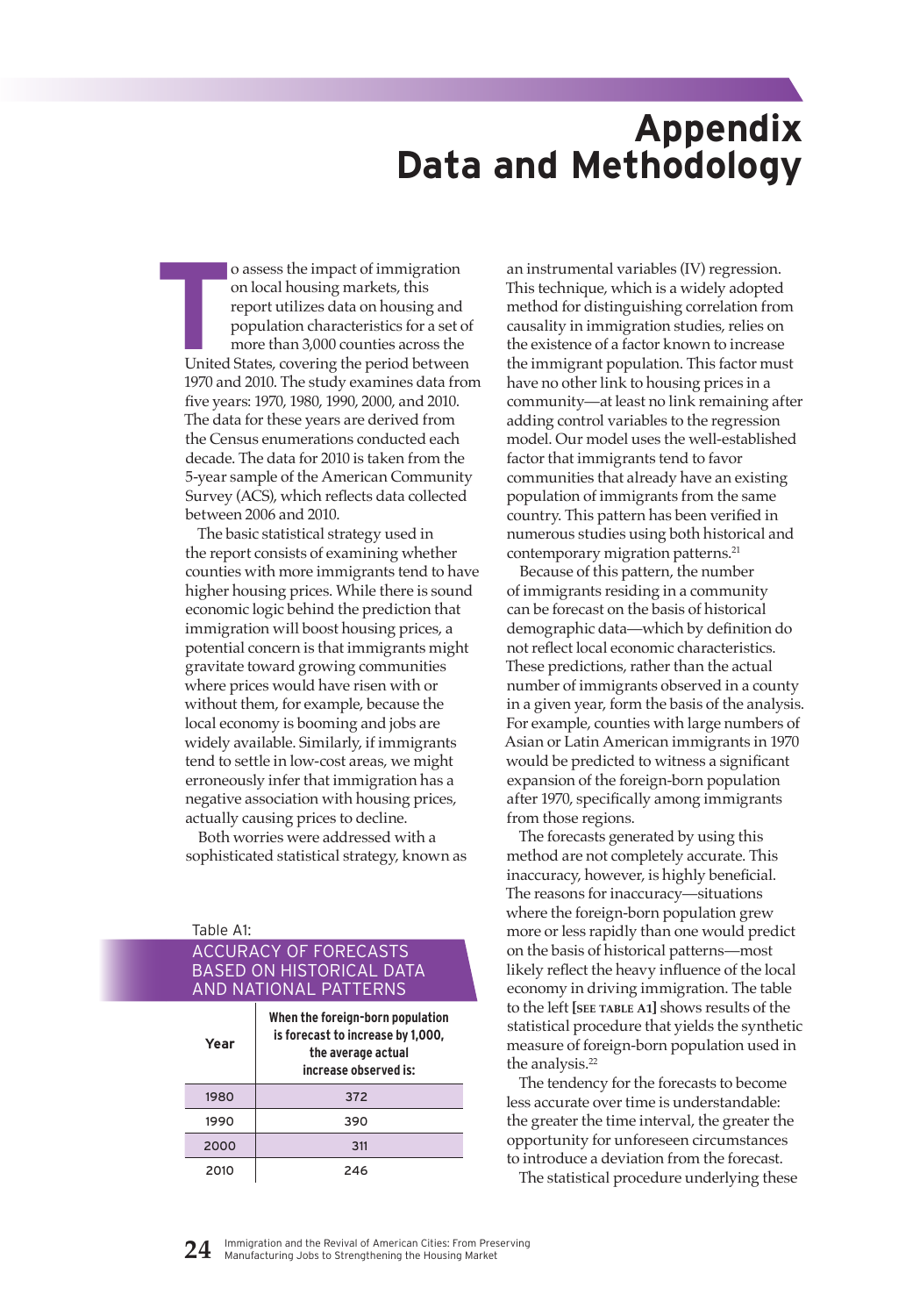forecasts of foreign-born populations in future years, a simple regression model, also controls for a number of housing market characteristics, and controls (known as fixed effects) for the year of observation and for each of the 3,091 counties used in the analysis. These controls are also employed in the housing price analysis. In terms generally applied to instrumental variables regressions, the foreign-born population forecasts serve as the first stage and housing price regressions the second stage.

The forecasts based on historical patterns and national trends are transformed into a "synthetic" foreign-born population measure using the information in Table A1, which accounts for the average degree of inaccuracy in the forecasts. The synthetic measure, by design, cannot incorporate any positive or negative local economic trend taking place after 1970.

The analysis of housing prices proceeds by evaluating whether housing prices tend to be higher in counties where the synthetic foreign-born population measure is higher. Housing prices, in this analysis, are median home values derived from the U.S. Census of Population and Housing, which are based on owners' self-reports of how much their homes would be worth on the market at the time they complete the decennial surveys. Housing prices are adjusted to account for inflation; the housing effects reported here are in terms of 2010 dollars.

To address concerns about the causal relationship between immigration and housing prices further, the regression also incorporates a set of controls that effectively forces the analysis to consider only variation in the immigrant population within a county over time. Thus, estimates of the impact of immigration on housing prices never rely on comparisons of Manhattan to rural areas in the Great Plains. In addition to these variables, the regressions control for a number of "lagged" housing market variables, capturing essential features of the housing stock 10 years before the observation of foreign-born population and median value. These indicators include lagged median value, vacancy rate, proportion of single-family detached homes in the housing stock, median age of housing units, and the total number of housing units. Similarly, the regression accounts for broad national changes in the housing market over time. This, and the timing of the data

collection, implies that the inflation of the housing "bubble" between 2002 and early 2006 does not affect the analysis.

The results of the data analysis reflect the estimated impact of immigration to a county on housing prices in that county. It should be noted that the results do not specify the impact of immigration on nearby counties. For example, the settlement of 600,000 immigrants in Chicago, Illinois, can be expected to influence the housing markets in neighboring counties even if no migrants move to those counties. For this reason, this analysis most likely understates the effect of immigration on housing prices in smaller counties at the periphery of large metropolitan areas.

To come up with the calculations showing the impact of 100,000 additional immigrants per year on total U.S. housing wealth, we assume that migrants will continue to settle in counties with an average of 800,000 housing units. Housing data for the 200 target counties is available in this Appendix **[see table A2].**

#### **Manufacturing Analysis**

 **T** o evaluate whether immigration stems the outgoing tide of manufacturing jobs, we used data from the Social Security Administration—the County Business Patterns (CBP) dataset—to determine the number and type of jobs in the manufacturing sector for each county as of 1970. The CBP dataset reports the number of employed workers in each of roughly 20 manufacturing sectors.23 Using a procedure similar to that used to forecast the foreignborn population, we then predicted the number of manufacturing jobs in each county as of 2010.

For example, counties with large numbers of primary metals manufacturers such as steel mills were forecast to lose a large number of jobs between 1970 and 2010. By contrast, counties with a large representation in the rubber and plastics industries were forecast to gain manufacturing jobs—since that is the only manufacturing sector where employment actually grew between 1970 and 2010. The forecast of manufacturing jobs in 2010 can be interpreted as follows: How many jobs would exist in this county if the various industries present in 1970 had each grown or declined at the national average rate?

We then considered how counties actually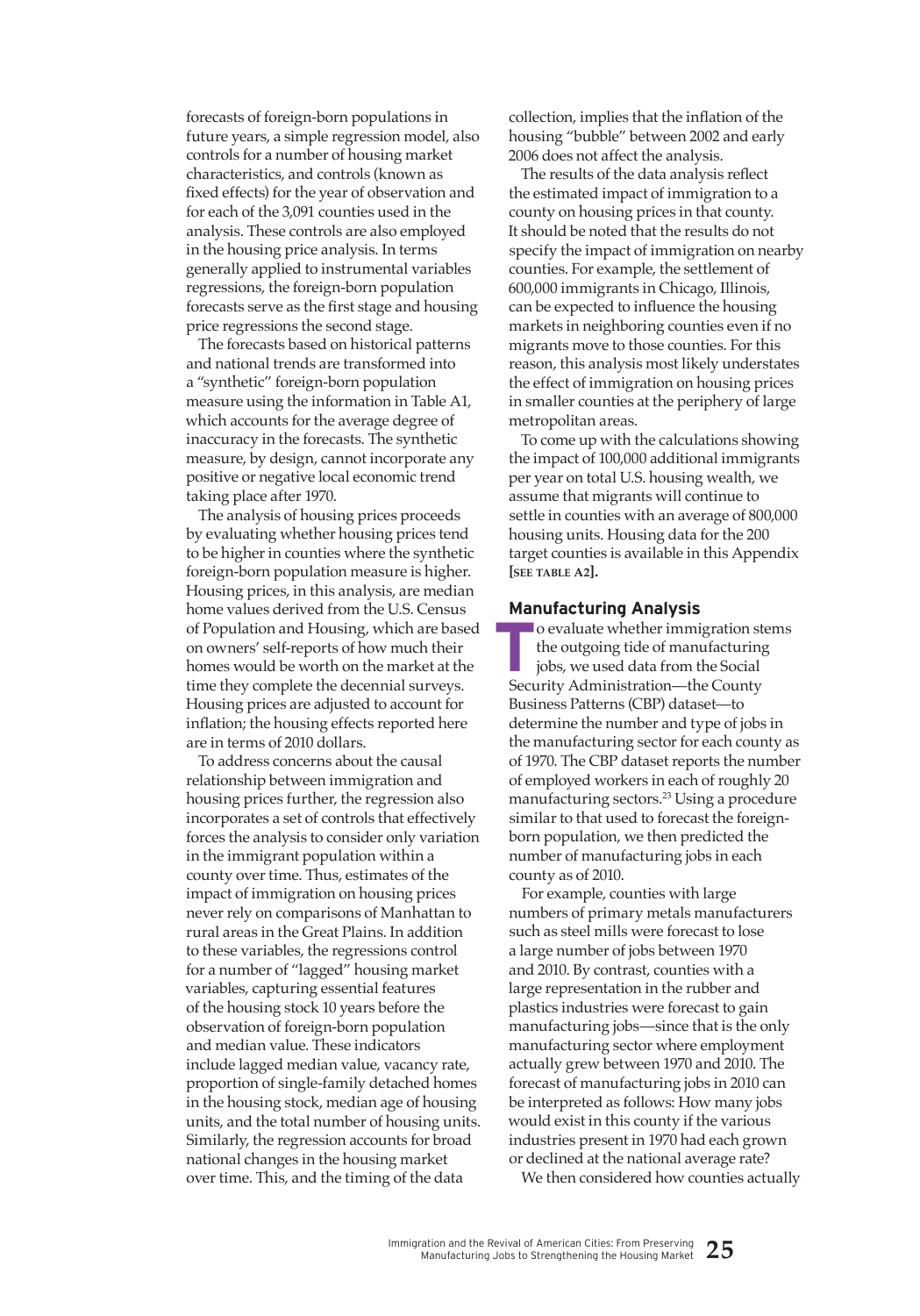fared relative to the forecast. The forecast, based on 1970 employment totals and national trends, was subtracted from the actual number of 2010 manufacturing jobs, as reported in the CBP dataset. This yields a positive number in counties where the manufacturing industry did better than expected, and a negative number in counties where it did worse than expected.

The difference between actual manufacturing jobs in 2010 and the forecast was then used as a dependent variable in a regression analysis where the main independent variable of interest was growth in the foreign-born population in a county between 1970 and 2010. To address the concerns regarding the potential for migrants to gravitate toward successful counties, we once again use the IV strategy.

In this case, we begin with a forecast of foreign-born population growth in each county between 1970 and 2010 and look at whether individual groups present in the county in the first year grew at the national rate over the subsequent four decades. This forecast, which cannot incorporate any information on local economic conditions in the county after 1970, is used in place of the actual change in foreign-born population.

The basic result indicates that counties forecast to experience immigration growth between 1970 and 2010 retained a higher number of manufacturing jobs than expected on the basis of the 1970 industry mix and nationwide trends. (Once again, like the housing analysis, immigration growth forecasts were tied to immigrant settlement patterns that existed in 1970.) This strategy yielded a calculation showing the causal impact of immigration on manufacturing employment. This result is dependent upon the condition that the size of the immigrant population in 1970 has no bearing on whether manufacturing shrinks or grows more than expected over the next 40 years, except by determining how many immigrants will move to the area over that period.

The regression analysis also controls for the initial size of the manufacturing industry in the county. These two variables—initial size and the growth in foreign-born population forecast between 1970 and 2010—explain about 74 percent of the variation in the dependent variable.

The regression analysis makes use of data for 2,156 counties. Counties were excluded from the analysis when the specific number of manufacturing jobs in those counties in either 1970 or 2010 were not reported, which is generally done to protect the confidentiality of individual employers in those counties. This primarily affects counties with very little manufacturing employment.

The CBP data were also used to derive specific information about industries that have expanded or contracted in particular counties. Manufacturing data for the 200 largest counties is available in this Appendix **[see table A2]**.

#### **Additional Analyses**

 $\blacksquare$  o assess the growth of the U.S.-born population in an individual county, or those pulled to an area by immigration, we used a variant of the IV strategy outlined above, subbing in the U.S.-born population instead of housing value as the variable to be explained. When analyzing the attractive impact of immigration on the U.S.-born population, we subtracted 150 people from our estimate. That figure represents the number of U.S.-born youth living with a foreign parent in the typical county, according to ACS statistics.

To determine the rate of immigrant entrepreneurship, we use ACS data to estimate the number of foreign-born individuals in a country who are selfemployed.

Statistics presented regarding military service and citizenship are derived directly from the ACS. The ACS samples of 2010 and 2011 were used to compute the likelihood of past or present military service for citizens ages 18 through 30. The ACS five-year sample spanning 2007 to 2011 was used to estimate rates of citizenship for the foreignborn population in large counties. Because the ACS is subject to sampling error the five-year ACS surveys the equivalent of five percent of the U.S. population attention was restricted to the set of counties with a sufficiently large sample of immigrants surveyed. The threshold of 5,000 surveyed immigrants corresponds to an approximate threshold of 100,000 immigrants in the total population.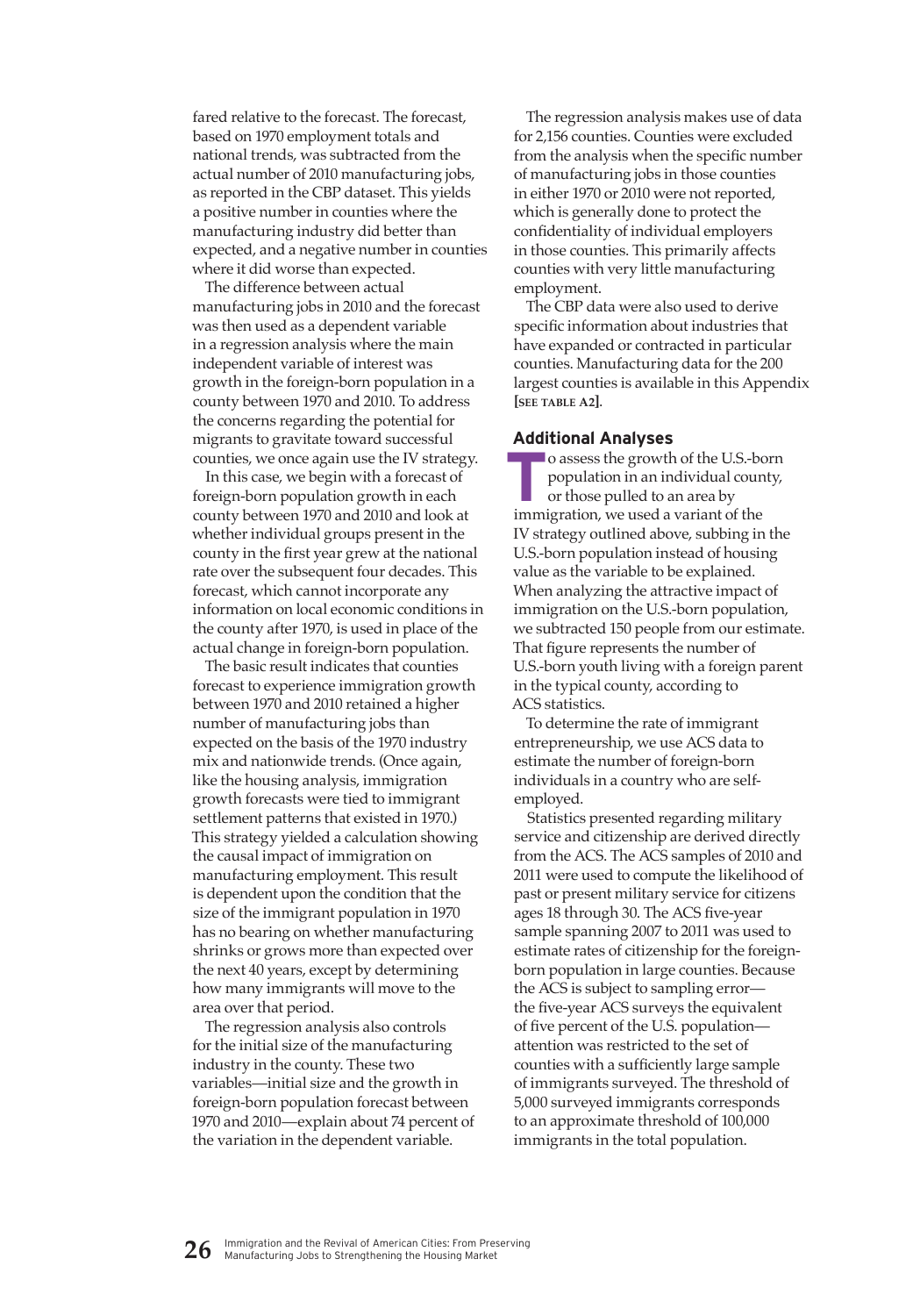### Data for the 200 most populous counties in the United States

|                      | <b>Population</b><br>2010 | Foreign-born population<br>2010 |         |                                | <b>Median</b>         | <b>Manufac-</b>        |                | <b>Contribution of</b><br>immigration to: |
|----------------------|---------------------------|---------------------------------|---------|--------------------------------|-----------------------|------------------------|----------------|-------------------------------------------|
| <b>County, State</b> |                           | NUMBER                          | PERCENT | CHANGE<br><b>SINCE</b><br>2000 | home<br>value<br>2010 | turing<br>jobs<br>2010 | HOME<br>VALUES | MANUFAC-<br><b>TURING</b><br><b>JOBS</b>  |
| Los Angeles, CA      | 9,758,256 3,477,823       |                                 | 35.6%   | 28,379                         | \$508,800             | 375,787                | \$3,292        | 159,980                                   |
| Cook, IL             |                           | 5,172,848   1,086,881           | 21.0%   | 22,178                         | \$265,800             | 179,271                | \$2,573        | 49,997                                    |
| Harris, TX           | 3,950,999                 | 987,697                         | 25.0%   | 231,149                        | \$131,700             | 147,281                | \$26,813       | 45,434                                    |
| Maricopa, AZ         | 3,751,410                 | 596,802                         | 15.9%   | 155,562                        | \$238,600             | 92,267                 | \$18,045       | 27,453                                    |
| San Diego, CA        | 3,022,468                 | 698,486                         | 23.1%   | 92,232                         | \$486,000             | 91,592                 | \$10,699       | 32,130                                    |
| Orange, CA           | 2,965,525                 | 903,037                         | 30.5%   | 53,138                         | \$607,900             | 142,424                | \$6,164        | 41,540                                    |
| Kings, NY            | 2,466,782                 | 921,519                         | 37.4%   | $-10,250$                      | \$562,400             | 20,250                 | \$(1,189)      | 20,250                                    |
| Miami-Dade, FL       | 2,445,374 1,248,803       |                                 | 51.1%   | 101,038                        | \$269,600             | 31,369                 | \$11,720       | 31,369                                    |
| Dallas, TX           | 2,321,014                 | 533,817                         | 23.0%   | 70,243                         | \$129,700             | 104,232                | \$8,148        | 24,556                                    |
| Queens, NY           |                           | 2,199,169   1,057,296           | 48.1%   | 28,957                         | \$479,300             | 22,910                 | \$3,359        | 22,910                                    |
| Riverside, CA        | 2,109,464                 | 471,927                         | 22.4%   | 178,215                        | \$325,300             | 40,317                 | \$20,673       | 21,709                                    |
| San Bernardino, CA   | 2,005,287                 | 432,631                         | 21.6%   | 113,984                        | \$319,000             | 47,691                 | \$13,222       | 19,901                                    |
| Clark, NV            | 1,895,521                 | 418,443                         | 22.1%   | 170,692                        | \$257,300             | 18,910                 | \$19,800       | 18,910                                    |
| King, WA             | 1,879,189                 | 372,845                         | 19.8%   | 104,560                        | \$407,700             | 69,406                 | \$12,129       | 17,151                                    |
| Wayne, MI            | 1,870,362                 | 142,564                         | 7.6%    | 4,795                          | \$121,100             | 63,944                 | \$556          | 6,558                                     |
| Tarrant, TX          | 1,743,300                 | 271,238                         | 15.6%   | 88,015                         | \$134,900             | 70,617                 | \$10,210       | 12,477                                    |
| Santa Clara, CA      | 1,739,396                 | 643,430                         | 37.0%   | 70,300                         | \$701,000             | 89,570                 | \$8,155        | 29,598                                    |
| Broward, FL          | 1,734,139                 | 535,828                         | 30.9%   | 125,441                        | \$247,500             | 21,028                 | \$14,551       | 21,028                                    |
| Bexar, TX            | 1,650,052                 | 208,511                         | 12.6%   | 57,171                         | \$117,100             | 31,996                 | \$6,632        | 9,592                                     |
| New York, NY         | 1,583,345                 | 452,102                         | 28.6%   | $-338$                         | \$825,200             | 20,200                 | $$^{(39)}$     | 20,200                                    |
| Philadelphia, PA     | 1,504,950                 | 172,415                         | 11.5%   | 35,210                         | \$135,200             | 24,256                 | \$4,084        | 7,931                                     |
| Suffolk, NY          | 1,482,548                 | 207,577                         | 14.0%   | 49,052                         | \$424,200             | 53,099                 | \$5,690        | 9,549                                     |
| Middlesex, MA        | 1,479,491                 | 272,296                         | 18.4%   | 48,831                         | \$420,800             | 56,239                 | \$5,664        | 12,526                                    |
| Alameda, CA          | 1,477,980                 | 455,439                         | 30.8%   | 62,783                         | \$590,900             | 63,520                 | \$7,283        | 20,950                                    |
| Sacramento, CA       | 1,395,144                 | 273,770                         | 19.6%   | 76,575                         | \$324,200             | 19,487                 | \$8,883        | 12,593                                    |
| Bronx, NY            | 1,365,725                 | 443,968                         | 32.5%   | 58,141                         | \$386,200             | 6,677                  | \$6,744        | 6,677                                     |
| Nassau, NY           | 1,329,083                 | 275,091                         | 20.7%   | 36,677                         | \$487,900             | 17,772                 | \$4,255        | 12,654                                    |
| Palm Beach, FL       | 1,299,356                 | 289,118                         | 22.3%   | 92,266                         | \$261,900             | 11,031                 | \$10,703       | 11,031                                    |
| Cuyahoga, OH         | 1,293,825                 | 90,526                          | 7.0%    | 1,765                          | \$137,200             | 67,051                 | \$205          | 4,164                                     |
| Allegheny, PA        | 1,223,066                 | 56,870                          | 4.6%    | 8,604                          | \$115,200             | 37,704                 | \$998          | 2,616                                     |
| Oakland, MI          | 1,201,113                 | 134,834                         | 11.2%   | 15,616                         | \$204,300             | 39,576                 | \$1,811        | 6,202                                     |
| Hillsborough, FL     | 1,200,236                 | 181,108                         | 15.1%   | 65,957                         | \$198,900             | 18,062                 | \$7,651        | 8,331                                     |
| Franklin, OH         | 1,141,117                 | 101,511                         | 8.9%    | 37,024                         | \$155,300             | 29,381                 | \$4,295        | 4,670                                     |
| Hennepin, MN         | 1,136,522                 | 143,183                         | 12.6%   | 32,687                         | \$247,900             | 68,876                 | \$3,792        | 6,586                                     |
| Orange, FL           | 1,116,094                 | 213,644                         | 19.1%   | 84,740                         | \$228,600             | 25,308                 | \$9,830        | 9,828                                     |
| Fairfax, VA          | 1,048,554                 | 301,594                         | 28.8%   | 63,917                         | \$507,800             | 8,470                  | \$7,414        | 8,470                                     |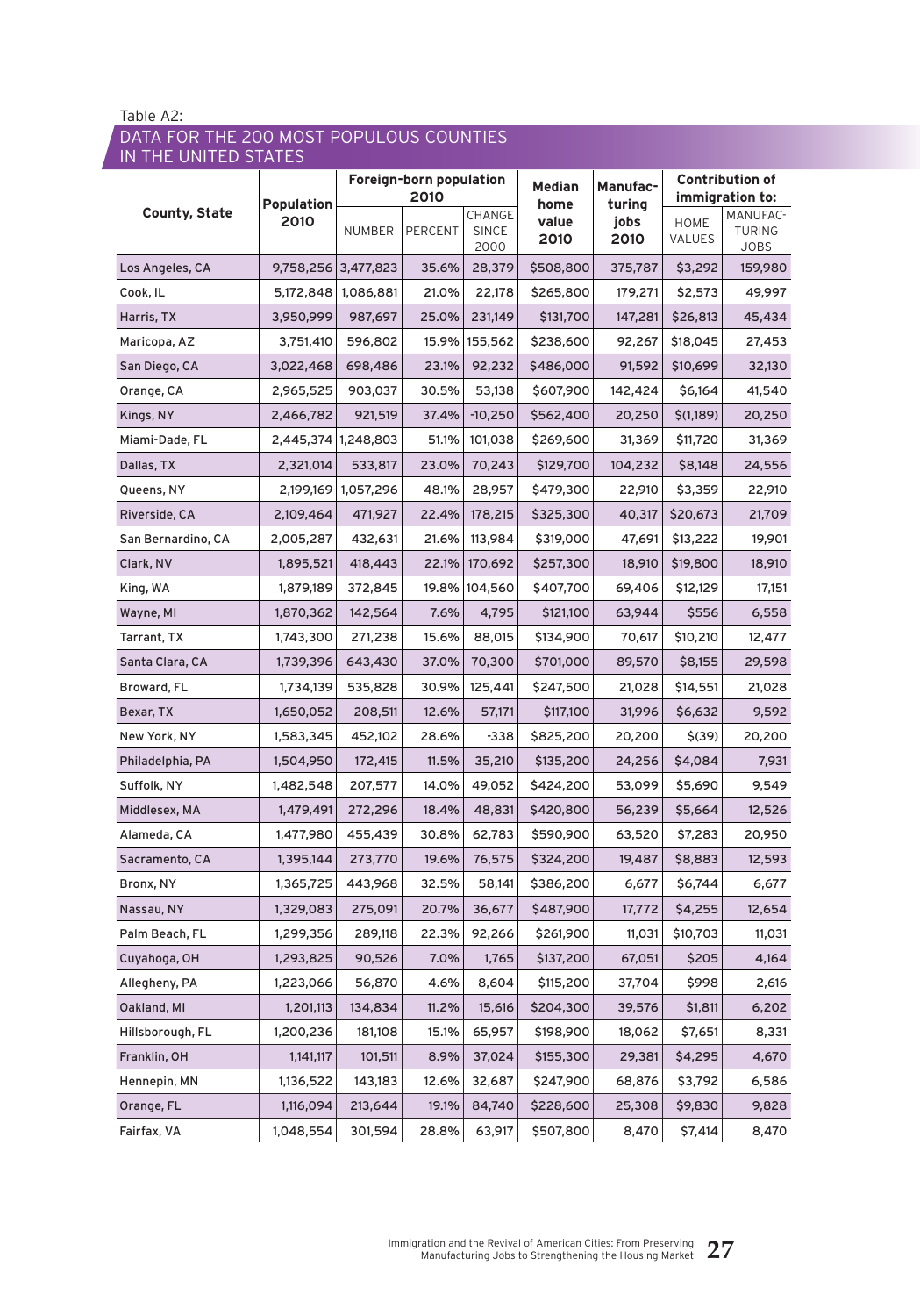### Data for the 200 most populous counties in the United States

|                      | <b>Population</b><br>2010 | Foreign-born population<br>2010 |                |                                | <b>Median</b><br>home | <b>Manufac-</b><br>turing |                       | <b>Contribution of</b><br>immigration to: |
|----------------------|---------------------------|---------------------------------|----------------|--------------------------------|-----------------------|---------------------------|-----------------------|-------------------------------------------|
| <b>County, State</b> |                           | NUMBER                          | <b>PERCENT</b> | CHANGE<br><b>SINCE</b><br>2000 | value<br>2010         | jobs<br>2010              | <b>HOME</b><br>VALUES | MANUFAC-<br><b>TURING</b><br><b>JOBS</b>  |
| Contra Costa, CA     | 1,024,809                 | 241,913                         | 23.6%          | 61,425                         | \$548,200             | 16,838                    | \$7,125               | 11,128                                    |
| Salt Lake, UT        | 1,000,155                 | 120,414                         | 12.0%          | 27,138                         | \$237,500             | 46,039                    | \$3,148               | 5,539                                     |
| St. Louis, MO        | 999,454                   | 62,114                          | 6.2%           | 19,412                         | \$179,300             | 35,608                    | \$2,252               | 2,857                                     |
| Travis, TX           | 979,712                   | 175,449                         | 17.9%          | 52,828                         | \$200,300             | 23,719                    | \$6,128               | 8,071                                     |
| Pima, AZ             | 964,462                   | 127,491                         | 13.2%          | 27,441                         | \$198,300             | 27,401                    | \$3,183               | 5,865                                     |
| Montgomery, MD       | 947,230                   | 293,071                         | 30.9%          | 60,075                         | \$482,900             | 8,613                     | \$6,969               | 8,613                                     |
| Westchester, NY      | 939,406                   | 228,371                         | 24.3%          | 22,942                         | \$556,900             | 11,952                    | \$2,661               | 10,505                                    |
| Milwaukee, WI        | 937,616                   | 80,336                          | 8.6%           | 16,688                         | \$165,700             | 49,551                    | \$1,936               | 3,695                                     |
| Honolulu, HI         | 936,984                   | 183,140                         | 19.5%          | 14,894                         | \$559,000             | 9,817                     | \$1,728               | 8,424                                     |
| Shelby, TN           | 922,696                   | 55,019                          | 6.0%           | 20,646                         | \$135,300             | 25,926                    | \$2,395               | 2,531                                     |
| Erie, NY             | 921,202                   | 56,368                          | 6.1%           | 13,482                         | \$117,700             | 41,933                    | \$1,564               | 2,593                                     |
| Pinellas, FL         | 918,263                   | 102,522                         | 11.2%          | 14,837                         | \$185,700             | 26,073                    | \$1,721               | 4,716                                     |
| DuPage, IL           | 911,481                   | 167,072                         | 18.3%          | 28,416                         | \$316,900             | 50,919                    | \$3,296               | 7,685                                     |
| Fresno, CA           | 908,830                   | 197,495                         | 21.7%          | 28,778                         | \$257,000             | 23,430                    | \$3,338               | 9,085                                     |
| Fairfield, CT        | 905,342                   | 182,327                         | 20.1%          | 33,289                         | \$477,700             | 35,737                    | \$3,862               | 8,387                                     |
| Bergen, NJ           | 896,482                   | 254,459                         | 28.4%          | 32,158                         | \$482,300             | 33,494                    | \$3,730               | 11,705                                    |
| Marion, IN           | 890,976                   | 70,722                          | 7.9%           | 31,336                         | \$122,200             | 44,702                    | \$3,635               | 3,253                                     |
| Hartford, CT         | 887,976                   | 126,216                         | 14.2%          | 25,523                         | \$247,400             | 47,270                    | \$2,961               | 5,806                                     |
| Fulton, GA           | 886,982                   | 114,966                         | 13.0%          | 36,347                         | \$253,100             | 17,333                    | \$4,216               | 5,288                                     |
| Mecklenburg, NC      | 882,761                   | 119,409                         | 13.5%          | 51,060                         | \$185,100             | 23,857                    | \$5,923               | 5,493                                     |
| New Haven, CT        | 856,688                   | 97,623                          | 11.4%          | 23,196                         | \$273,300             | 32,295                    | \$2,691               | 4,491                                     |
| Duval, FL            | 854,848                   | 76,905                          | 9.0%           | 31,254                         | \$175,900             | 20,480                    | \$3,625               | 3,538                                     |
| Prince George's, MD  | 854,722                   | 165,844                         | 19.4%          | 55,363                         | \$327,600             | 8,585                     | \$6,422               | 7,629                                     |
| Wake, NC             | 850,546                   | 107,693                         | 12.7%          | 47,091                         | \$222,300             | 13,895                    | \$5,463               | 4,954                                     |
| Macomb, MI           | 837,490                   | 81,095                          | 9.7%           | 12,088                         | \$157,000             | 46,791                    | \$1,402               | 3,730                                     |
| Kern, CA             | 815,693                   | 167,349                         | 20.5%          | 55,405                         | \$217,100             | 11,513                    | \$6,427               | 7,698                                     |
| Ventura, CA          | 809,080                   | 185,011                         | 22.9%          | 29,098                         | \$568,700             | 21,899                    | \$3,375               | 8,511                                     |
| Hamilton, OH         | 802,194                   | 37,145                          | 4.6%           | 8,566                          | \$148,200             | 44,236                    | \$994                 | 1,709                                     |
| Baltimore, MD        | 799,195                   | 82,103                          | 10.3%          | 28,319                         | \$269,900             | 17,299                    | \$3,285               | 3,777                                     |
| Middlesex, NJ        | 798,882                   | 234,531                         | 29.4%          | 52,770                         | \$356,000             | 28,410                    | \$6,121               | 10,788                                    |
| Worcester, MA        | 791,855                   | 84,881                          | 10.7%          | 25,818                         | \$282,800             | 31,279                    | \$2,995               | 3,905                                     |
| Montgomery, PA       | 790,497                   | 73,171                          | 9.3%           | 21,019                         | \$297,200             | 39,666                    | \$2,438               | 3,366                                     |
| San Francisco, CA    | 789,172                   | 281,062                         | 35.6%          | -4,479                         | \$785,200             | 7,164                     | \$ (520)              | 7,164                                     |
| Pierce, WA           | 782,681                   | 73,334                          | 9.4%           | 16,809                         | \$269,300             | 15,040                    | \$1,950               | 3,373                                     |
| Essex, NJ            | 780,872                   | 184,327                         | 23.6%          | 16,162                         | \$395,700             | 18,605                    | \$1,875               | 8,479                                     |
| Gwinnett, GA         | 778,022                   | 198,622                         | 25.5%          | 99,104                         | \$194,200             | 18,208                    | \$11,496              | 9,137                                     |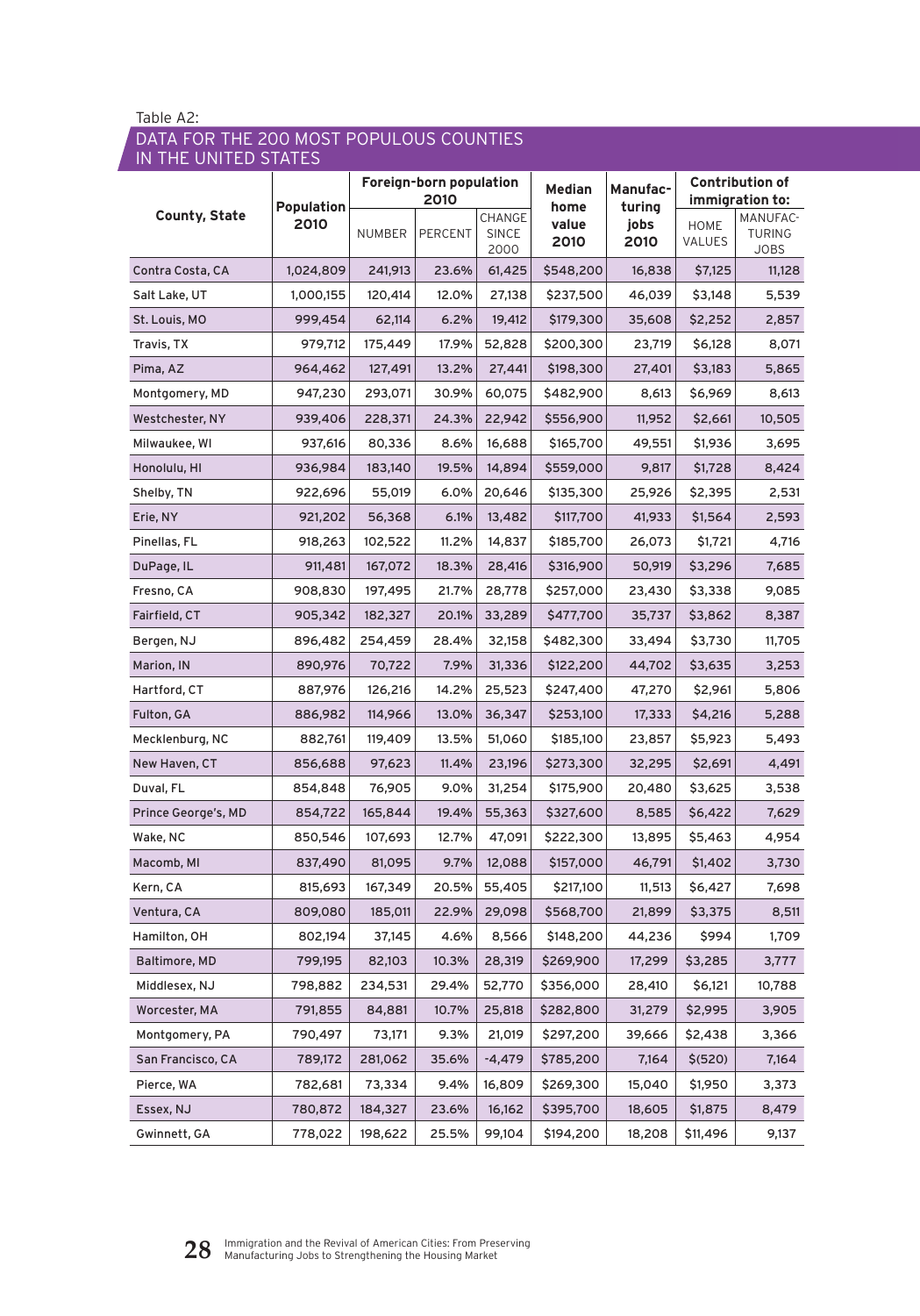|                      |                    | Foreign-born population<br>2010 |         |                         | Manufac-<br>turing    |              | <b>Contribution of</b><br>immigration to: |                                   |
|----------------------|--------------------|---------------------------------|---------|-------------------------|-----------------------|--------------|-------------------------------------------|-----------------------------------|
| <b>County, State</b> | Population<br>2010 | NUMBER                          | PERCENT | CHANGE<br>SINCE<br>2000 | home<br>value<br>2010 | jobs<br>2010 | <b>HOME</b><br>VALUES                     | MANUFAC-<br><b>TURING</b><br>JOBS |
| El Paso, TX          | 772,280            | 207,746                         | 26.9%   | 21,578                  | \$101,800             | 13,053       | \$2,503                                   | 9,556                             |
| Monroe, NY           | 741,274            | 61,941                          | 8.4%    | 8,198                   | \$130,400             | 36,222       | \$951                                     | 2,849                             |
| Collin, TX           | 738,745            | 126,739                         | 17.2%   | 61,460                  | \$199,000             | $\ast$       | \$7,129                                   | $\ast$                            |
| Hidalgo, TX          | 736,973            | 215,709                         | 29.3%   | 47,494                  | \$73,000              | 5,265        | \$5,509                                   | 5,265                             |
| Essex, MA            | 735,642            | 106,918                         | 14.5%   | 24,879                  | \$372,400             | 37,346       | \$2,886                                   | 4,918                             |
| Jefferson, KY        | 729,452            | 41,927                          | 5.7%    | 18,032                  | \$145,900             | 35,298       | \$2,092                                   | 1,929                             |
| Multnomah, OR        | 712,036            | 97,800                          | 13.7%   | 13,835                  | \$281,600             | 30,074       | \$1,605                                   | 4,499                             |
| Suffolk, MA          | 704,460            | 194,835                         | 27.7%   | 18,804                  | \$384,500             | 9,688        | \$2,181                                   | 8,962                             |
| San Mateo, CA        | 704,327            | 239,225                         | 34.0%   | 11,107                  | \$784,800             | $\ast$       | \$1,288                                   |                                   |
| Oklahoma, OK         | 704,023            | 68,862                          | 9.8%    | 21,033                  | \$117,500             | 19,264       | \$2,440                                   | 3,168                             |
| Lake, IL             | 697,179            | 125,549                         | 18.0%   | 30,013                  | \$287,300             | 42,044       | \$3,482                                   | 5,775                             |
| Snohomish, WA        | 694,219            | 94,702                          | 13.6%   | 35,688                  | \$338,600             | 48,713       | \$4,140                                   | 4,356                             |
| DeKalb, GA           | 685,371            | 111,640                         | 16.3%   | 10,320                  | \$190,000             | 11,562       | \$1,197                                   | 5,135                             |
| Cobb, GA             | 677,402            | 103,016                         | 15.2%   | 32,577                  | \$211,000             |              | \$3,779                                   |                                   |
| San Joaquin, CA      | 673,613            | 156,981                         | 23.3%   | 47,169                  | \$318,600             | 18,954       | \$5,472                                   | 7,221                             |
| Will, IL             | 667,977            | 75,927                          | 11.4%   | 40,212                  | \$240,500             | 19,092       | \$4,665                                   | 3,493                             |
| Jackson, MO          | 666,997            | 36,833                          | 5.5%    | 8,513                   | \$129,900             | 27,430       | \$988                                     | 1,694                             |
| Norfolk, MA          | 662,077            | 99,554                          | 15.0%   | 22,822                  | \$408,100             | 19,658       | \$2,647                                   | 4,579                             |
| Jefferson, AL        | 656,912            | 26,735                          | 4.1%    | 11,243                  | \$138,300             | 24,415       | \$1,304                                   | 1,230                             |
| Bernalillo, NM       | 646,881            | 70,951                          | 11.0%   | 22,878                  | \$188,800             | 12,910       | \$2,654                                   | 3,264                             |
| Providence, RI       | 628,413            | 110,248                         | 17.5%   | 13,572                  | \$258,000             | 22,695       | \$1,574                                   | 5,071                             |
| Monmouth, NJ         | 628,112            | 81,482                          | 13.0%   | 17,675                  | \$424,800             | 8,737        | \$2,050                                   | 3,748                             |
| Denton, TX           | 628,084            | 85,656                          | 13.6%   | 45,065                  | \$178,300             | 9,394        | \$5,228                                   | 3,940                             |
| Bucks, PA            | 622,859            | 50,653                          | 8.1%    | 15,211                  | \$321,500             | 25,747       | \$1,764                                   | 2,330                             |
| Hudson, NJ           | 622,123            | 252,667                         | 40.6%   | 18,070                  | \$383,900             | 7,928        | \$2,096                                   | 7,928                             |
| Baltimore city, MD   | 620,538            | 43,571                          | 7.0%    | 13,933                  | \$160,400             | 13,000       | \$1,616                                   | 2,004                             |
| Davidson, TN         | 612,884            | 70,318                          | 11.5%   | 30,722                  | \$164,700             | 16,495       | \$3,564                                   | 3,235                             |
| Lee, FL              | 606,165            | 92,740                          | 15.3%   | 52,378                  | \$210,600             | 3,888        | \$6,076                                   | 3,888                             |
| El Paso, CO          | 599,988            | 43,183                          | 7.2%    | 9,875                   | \$216,800             | 10,031       | \$1,146                                   | 1,986                             |
| Kent, MI             | 599,432            | 43,879                          | 7.3%    | 5,725                   | \$147,600             | 47,135       | \$664                                     | 2,018                             |
| Polk, FL             | 590,116            | 63,026                          | 10.7%   | 29,507                  | \$141,900             | 13,427       | \$3,423                                   | 2,899                             |
| Tulsa, OK            | 589,757            | 44,112                          | 7.5%    | 13,882                  | \$126,200             | 32,455       | \$1,610                                   | 2,029                             |
| Washington, DC       | 584,400            | 76,058                          | 13.0%   | 2,497                   | \$443,300             |              | \$290                                     |                                   |
| Denver, CO           | 578,087            | 96,230                          | 16.6%   | $-371$                  | \$240,900             | 15,842       | \$(43)                                    | 4,427                             |
| Ocean, NJ            | 569,374            | 44,157                          | 7.8%    | 11,005                  | \$294,100             | 4,817        | \$1,277                                   | 2,031                             |
| Delaware, PA         | 556,468            | 47,358                          | 8.5%    | 10,723                  | \$232,300             | 13,847       | \$1,244                                   | 2,178                             |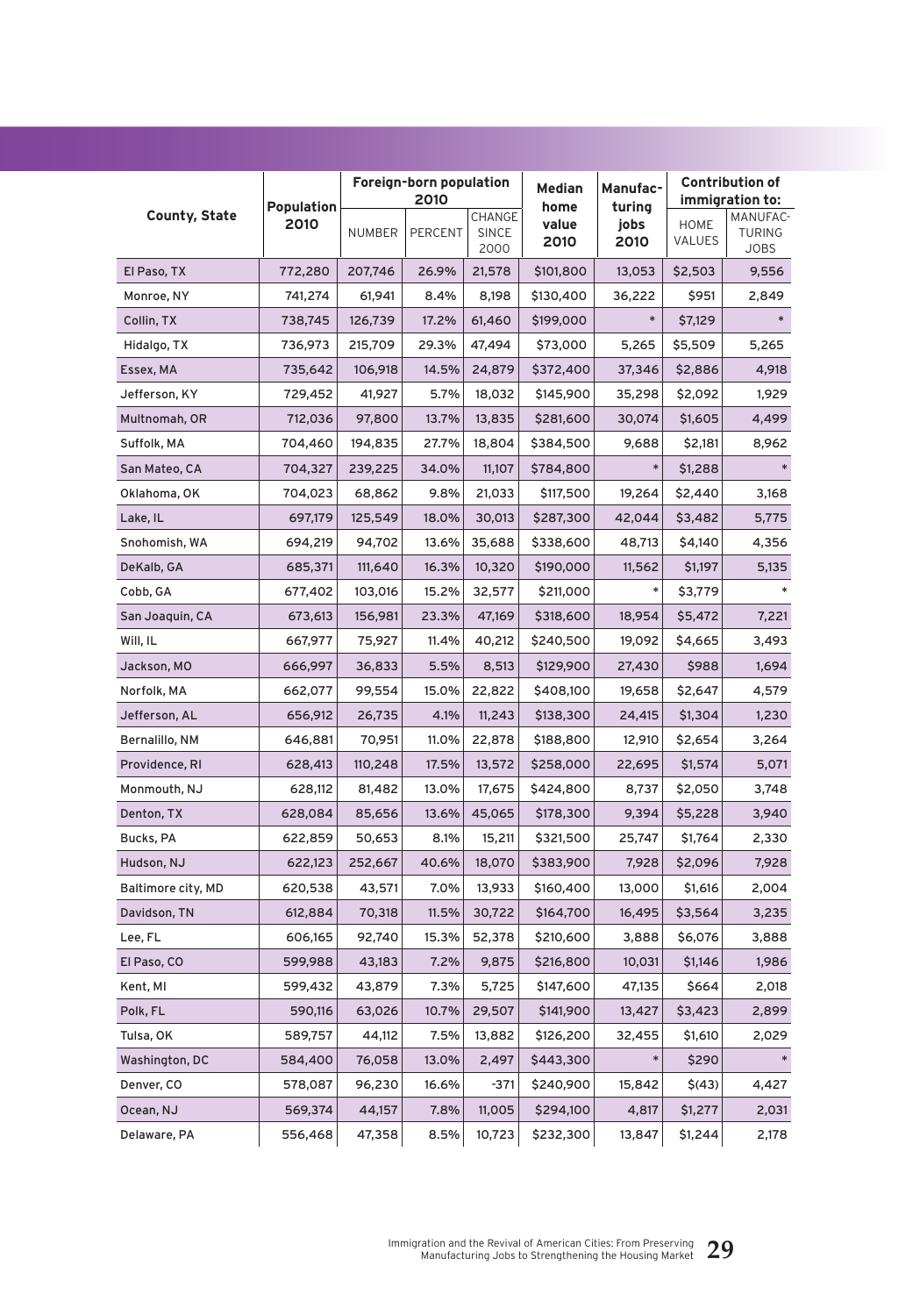### Data for the 200 most populous counties in the United States

| <b>County, State</b> | <b>Population</b><br>2010 | Foreign-born population<br>2010 |         |                         | Median                | <b>Manufac-</b><br>turing | <b>Contribution of</b><br>immigration to: |                                   |
|----------------------|---------------------------|---------------------------------|---------|-------------------------|-----------------------|---------------------------|-------------------------------------------|-----------------------------------|
|                      |                           | NUMBER                          | PERCENT | CHANGE<br>SINCE<br>2000 | home<br>value<br>2010 | jobs<br>2010              | <b>HOME</b><br>VALUES                     | MANUFAC-<br><b>TURING</b><br>JOBS |
| Arapahoe, CO         | 552,860                   | 82,414                          | 14.9%   | 28,972                  | \$232,300             | 8,117                     | \$3,361                                   | 3,791                             |
| Bristol, MA          | 546,433                   | 65,725                          | 12.0%   | 2,912                   | \$306,600             | 27,739                    | \$338                                     | 3,023                             |
| Summit, OH           | 543,150                   | 22,707                          | 4.2%    | 4,978                   | \$141,200             | 25,195                    | \$577                                     | 1,045                             |
| Fort Bend, TX        | 541,983                   | 132,774                         | 24.5%   | 67,896                  | \$171,500             | 11,344                    | \$7,876                                   | 6,108                             |
| Brevard, FL          | 540,583                   | 46,462                          | 8.6%    | 15,461                  | \$186,900             | 19,176                    | \$1,793                                   | 2,137                             |
| Montgomery, OH       | 538,461                   | 17,769                          | 3.3%    | 3,962                   | \$119,100             | 24,279                    | \$460                                     | 817                               |
| New Castle, DE       | 533,514                   | 51,419                          | 9.6%    | 18,578                  | \$252,800             | 14,420                    | \$2,155                                   | 2,365                             |
| Johnson, KS          | 531,228                   | 41,834                          | 7.9%    | 16,303                  | \$209,900             | 20,380                    | \$1,891                                   | 1,924                             |
| Union, NJ            | 529,547                   | 152,549                         | 28.8%   | 21,633                  | \$397,200             | 23,540                    | \$2,509                                   | 7,017                             |
| Jefferson, CO        | 528,614                   | 33,700                          | 6.4%    | 5,300                   | \$259,300             | 17,114                    | \$615                                     | 1,550                             |
| Anne Arundel, MD     | 527,020                   | 39,737                          | 7.5%    | 16,526                  | \$370,100             | 13,452                    | \$1,917                                   | 1,828                             |
| WA, OR               | 516,665                   | 86,613                          | 16.8%   | 23,175                  | \$303,700             | 26,143                    | \$2,688                                   | 3,984                             |
| Camden, NJ           | 513,574                   | 51,693                          | 10.1%   | 16,343                  | \$223,700             | 12,448                    | \$1,896                                   | 2,378                             |
| Lancaster, PA        | 511,250                   | 22,242                          | 4.4%    | 7,205                   | \$184,400             | 33,981                    | \$836                                     | 1,023                             |
| Stanislaus, CA       | 509,682                   | 103,821                         | 20.4%   | 22,206                  | \$285,200             | 18,229                    | \$2,576                                   | 4,776                             |
| Douglas, NE          | 505,545                   | 41,701                          | 8.2%    | 14,283                  | \$141,400             | 20,733                    | \$1,657                                   | 1,918                             |
| Ramsey, MN           | 503,113                   | 65,549                          | 13.0%   | 11,286                  | \$222,700             | 23,465                    | \$1,309                                   | 3,015                             |
| Kane, IL             | 502,628                   | 89,802                          | 17.9%   | 26,286                  | \$245,000             | 27,062                    | \$3,049                                   | 4,131                             |
| Passaic, NJ          | 496,204                   | 134,571                         | 27.1%   | 4,280                   | \$382,600             | 19,179                    | \$496                                     | 6,190                             |
| Volusia, FL          | 496,053                   | 38,061                          | 7.7%    | 9,708                   | \$186,300             | 7,213                     | \$1,126                                   | 1,751                             |
| Lake, IN             | 494,417                   | 33,083                          | 6.7%    | 7,235                   | \$135,400             | 22,782                    | \$839                                     | 1,522                             |
| Plymouth, MA         | 490,784                   | 38,702                          | 7.9%    | 9,110                   | \$360,700             | 10,108                    | \$1,057                                   | 1,780                             |
| Chester, PA          | 490,571                   | 40,791                          | 8.3%    | 17,021                  | \$334,300             | 14,971                    | \$1,974                                   | 1,876                             |
| Morris, NJ           | 489,811                   | 91,447                          | 18.7%   | 18,809                  | \$474,700             | 14,478                    | \$2,182                                   | 4,207                             |
| Sedgwick, KS         | 486,123                   | 37,184                          | 7.6%    | 7,113                   | \$117,300             | 46,253                    | \$825                                     | 1,710                             |
| Utah, UT             | 486,067                   | 35,190                          | 7.2%    | 12,003                  | \$233,800             | 14,363                    | \$1,392                                   | 1,619                             |
| Dane, WI             | 477,748                   | 35,228                          | 7.4%    | 8,442                   | \$230,800             | 22,126                    | \$979                                     | 1,620                             |
| Guilford, NC         | 475,786                   | 43,534                          | 9.1%    | 16,217                  | \$153,800             | 30,888                    | \$1,881                                   | 2,003                             |
| Sonoma, CA           | 474,047                   | 78,628                          | 16.6%   | 12,902                  | \$524,400             | 17,147                    | \$1,497                                   | 3,617                             |
| Onondaga, NY         | 463,704                   | 31,374                          | 6.8%    | 5,445                   | \$124,400             | 20,480                    | \$632                                     | 1,443                             |
| Richmond, NY         | 463,450                   | 96,258                          | 20.8%   | 23,601                  | \$461,700             | 1,050                     | \$2,738                                   | 1,050                             |
| Hampden, MA          | 462,270                   | 40,109                          | 8.7%    | 7,076                   | \$200,500             | 20,243                    | \$821                                     | 1,845                             |
| Spokane, WA          | 461,262                   | 23,228                          | 5.0%    | 4,517                   | \$187,900             | 13,473                    | \$524                                     | 1,068                             |
| Pasco, FL            | 456,514                   | 41,989                          | 9.2%    | 17,860                  | \$157,400             | 2,437                     | \$2,072                                   | 1,931                             |
| Burlington, NJ       | 447,861                   | 41,652                          | 9.3%    | 14,971                  | \$270,200             | 16,844                    | \$1,737                                   | 1,916                             |
| Lucas, OH            | 444,046                   | 16,433                          | 3.7%    | 1,951                   | \$122,400             | 18,550                    | \$226                                     | 756                               |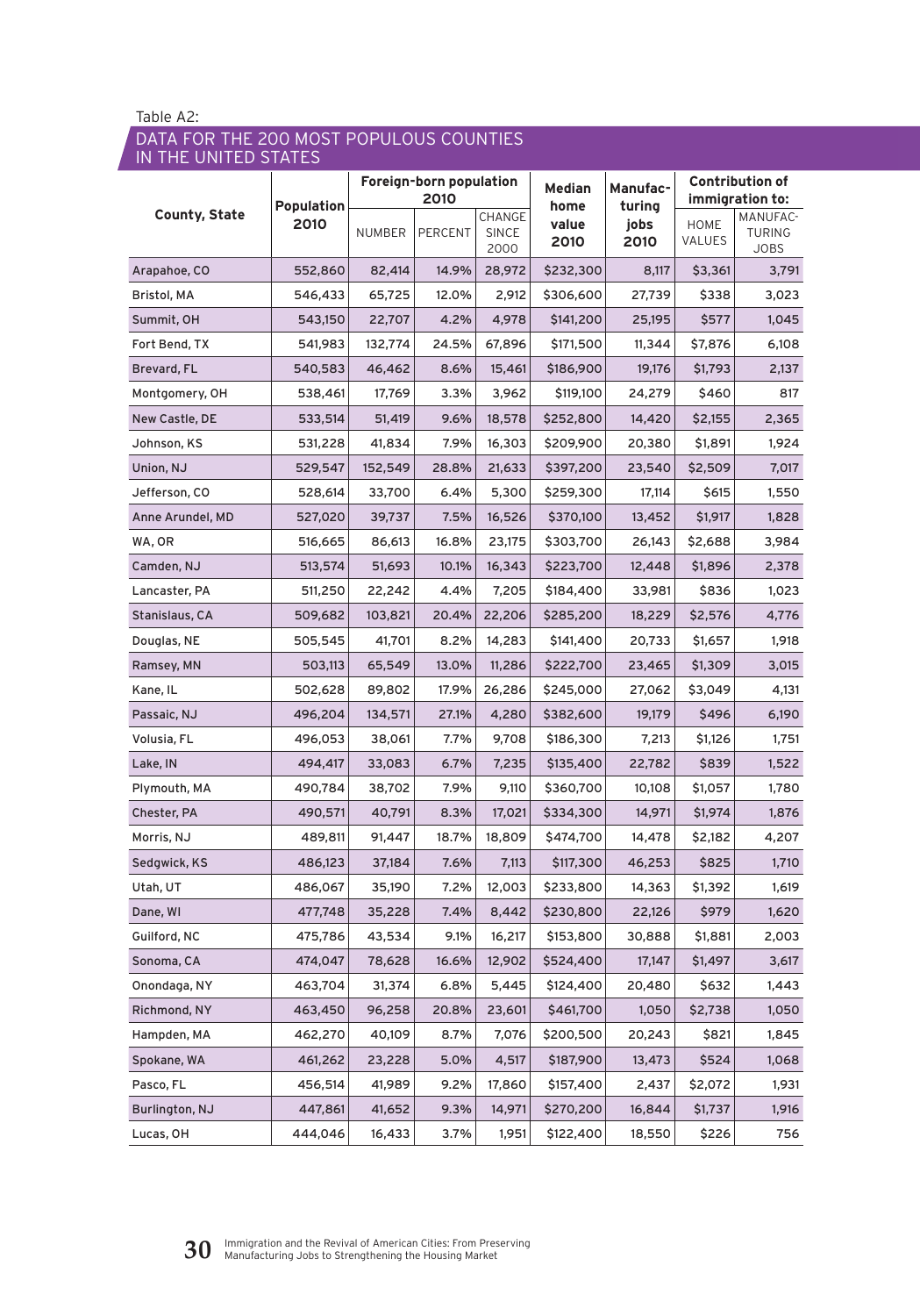| <b>County, State</b> | <b>Population</b> | Foreign-born population<br>2010 |         |                                | <b>Median</b><br>home | <b>Manufac-</b><br>turing | <b>Contribution of</b><br>immigration to: |                                          |  |
|----------------------|-------------------|---------------------------------|---------|--------------------------------|-----------------------|---------------------------|-------------------------------------------|------------------------------------------|--|
|                      | 2010              | NUMBER                          | PERCENT | CHANGE<br><b>SINCE</b><br>2000 | value<br>2010         | jobs<br>2010              | HOME<br>VALUES                            | MANUFAC-<br><b>TURING</b><br><b>JOBS</b> |  |
| Greenville, SC       | 436,437           | 34,427                          | 7.9%    | 16,007                         | \$148,100             | 26,408                    | \$1,857                                   | 1,584                                    |  |
| VA Beach City, VA    | 435,996           | 38,988                          | 8.9%    | 10,712                         | \$277,400             | 6,005                     | \$1,243                                   | 1,793                                    |  |
| East Baton Rouge, LA | 435,815           | 21,331                          | 4.9%    | 5,857                          | \$156,100             | 10,232                    | \$679                                     | 981                                      |  |
| Genesee, MI          | 433,054           | 10,108                          | 2.3%    | 755                            | \$118,000             | 10,066                    | \$88                                      | 465                                      |  |
| Jefferson, LA        | 431,019           | 45,950                          | 10.7%   | 11,888                         | \$175,100             | 10,984                    | \$1,379                                   | 2,114                                    |  |
| Tulare, CA           | 429,404           | 99,273                          | 23.1%   | 16,149                         | \$211,200             | 12,040                    | \$1,873                                   | 4,567                                    |  |
| York, PA             | 428,175           | 15,054                          | 3.5%    | 6,774                          | \$175,500             | 32,894                    | \$786                                     | 692                                      |  |
| Montgomery, TX       | 427,717           | 51,900                          | 12.1%   | 26,624                         | \$157,100             | 8,254                     | \$3,088                                   | 2,387                                    |  |
| Adams, CO            | 425,330           | 64,313                          | 15.1%   | 18,725                         | \$196,100             | 8,773                     | \$2,172                                   | 2,958                                    |  |
| Knox, TN             | 423,748           | 17,158                          | 4.0%    | 7,590                          | \$152,300             | 10,830                    | \$880                                     | 789                                      |  |
| Polk, IA             | 419,301           | 32,868                          | 7.8%    | 10,706                         | \$149,700             | 14,299                    | \$1,242                                   | 1,512                                    |  |
| Seminole, FL         | 417,330           | 47,797                          | 11.5%   | 14,512                         | \$241,000             | 6,071                     | \$1,683                                   | 2,199                                    |  |
| Santa Barbara, CA    | 416,051           | 98,785                          | 23.7%   | 13,959                         | \$576,500             | 11,955                    | \$1,619                                   | 4,544                                    |  |
| Clark, WA            | 414,816           | 41,960                          | 10.1%   | 12,603                         | \$260,800             | 11,657                    | \$1,462                                   | 1,930                                    |  |
| Washoe, NV           | 412,844           | 63,309                          | 15.3%   | 15,316                         | \$295,700             | 12,925                    | \$1,777                                   | 2,912                                    |  |
| Solano, CA           | 410,042           | 81,629                          | 19.9%   | 15,133                         | \$389,800             | 9,715                     | \$1,755                                   | 3,755                                    |  |
| Mobile, AL           | 408,620           | 13,024                          | 3.2%    | 3,891                          | \$120,700             | 15,051                    | \$451                                     | 599                                      |  |
| Monterey, CA         | 407,435           | 122,788                         | 30.1%   | 6,229                          | \$566,300             | 5,504                     | \$723                                     | 5,504                                    |  |
| Berks, PA            | 407,310           | 26,347                          | 6.5%    | 10,315                         | \$170,400             | 27,536                    | \$1,197                                   | 1,212                                    |  |
| Hillsborough, NH     | 399,555           | 32,330                          | 8.1%    | 6,537                          | \$269,900             | 26,177                    | \$758                                     | 1,487                                    |  |
| Cameron, TX          | 393,566           | 99,367                          | 25.2%   | 13,644                         | \$74,000              | 5,699                     | \$1,583                                   | 4,571                                    |  |
| Dakota, MN           | 393,380           | 30,958                          | 7.9%    | 12,909                         | \$243,700             | 16,432                    | \$1,497                                   | 1,424                                    |  |
| Williamson, TX       | 391,715           | 40,311                          | 10.3%   | 21,862                         | \$172,200             | 6,012                     | \$2,536                                   | 1,854                                    |  |
| Waukesha, WI         | 386,130           | 16,919                          | 4.4%    | 3,902                          | \$262,200             | 39,494                    | \$453                                     | 778                                      |  |
| Ada, ID              | 380,718           | 22,203                          | 5.8%    | 9,339                          | \$214,500             | 14,580                    | \$1,083                                   | 1,021                                    |  |
| Prince William, VA   | 379,415           | 80,860                          | 21.3%   | 48,674                         | \$377,700             | 1,952                     | \$5,646                                   | 1,952                                    |  |
| Pulaski, AR          | 377,060           | 19,925                          | 5.3%    | 9,089                          | \$134,300             | 13,253                    | \$1,054                                   | 917                                      |  |
| Stark, OH            | 376,346           | 7,396                           | 2.0%    | 722                            | \$128,000             | 21,918                    | \$84                                      | 340                                      |  |
| Sarasota, FL         | 376,200           | 43,482                          | 11.6%   | 13,066                         | \$235,100             | 4,521                     | \$1,516                                   | 2,000                                    |  |
| Richland, SC         | 372,597           | 19,665                          | 5.3%    | 7,019                          | \$146,300             | 10,557                    | \$814                                     | 905                                      |  |
| Clackamas, OR        | 370,479           | 31,382                          | 8.5%    | 7,282                          | \$331,100             | 15,109                    | \$845                                     | 1,444                                    |  |
| Orange, NY           | 370,201           | 41,601                          | 11.2%   | 12,891                         | \$312,100             | 6,534                     | \$1,495                                   | 1,914                                    |  |
| Westmoreland, PA     | 365,841           | 5,805                           | 1.6%    | 528                            | \$126,800             | 17,660                    | \$61                                      | 267                                      |  |
| Mercer, NJ           | 364,445           | 71,936                          | 19.7%   | 23,277                         | \$309,300             | 6,757                     | \$2,700                                   | 3,309                                    |  |
| Butler, OH           | 363,465           | 17,850                          | 4.9%    | 8,703                          | \$160,600             | 16,585                    | \$1,010                                   | 821                                      |  |
| Allen, IN            | 351,332           | 19,063                          | 5.4%    | 5,669                          | \$113,200             | 25,062                    | \$658                                     | 877                                      |  |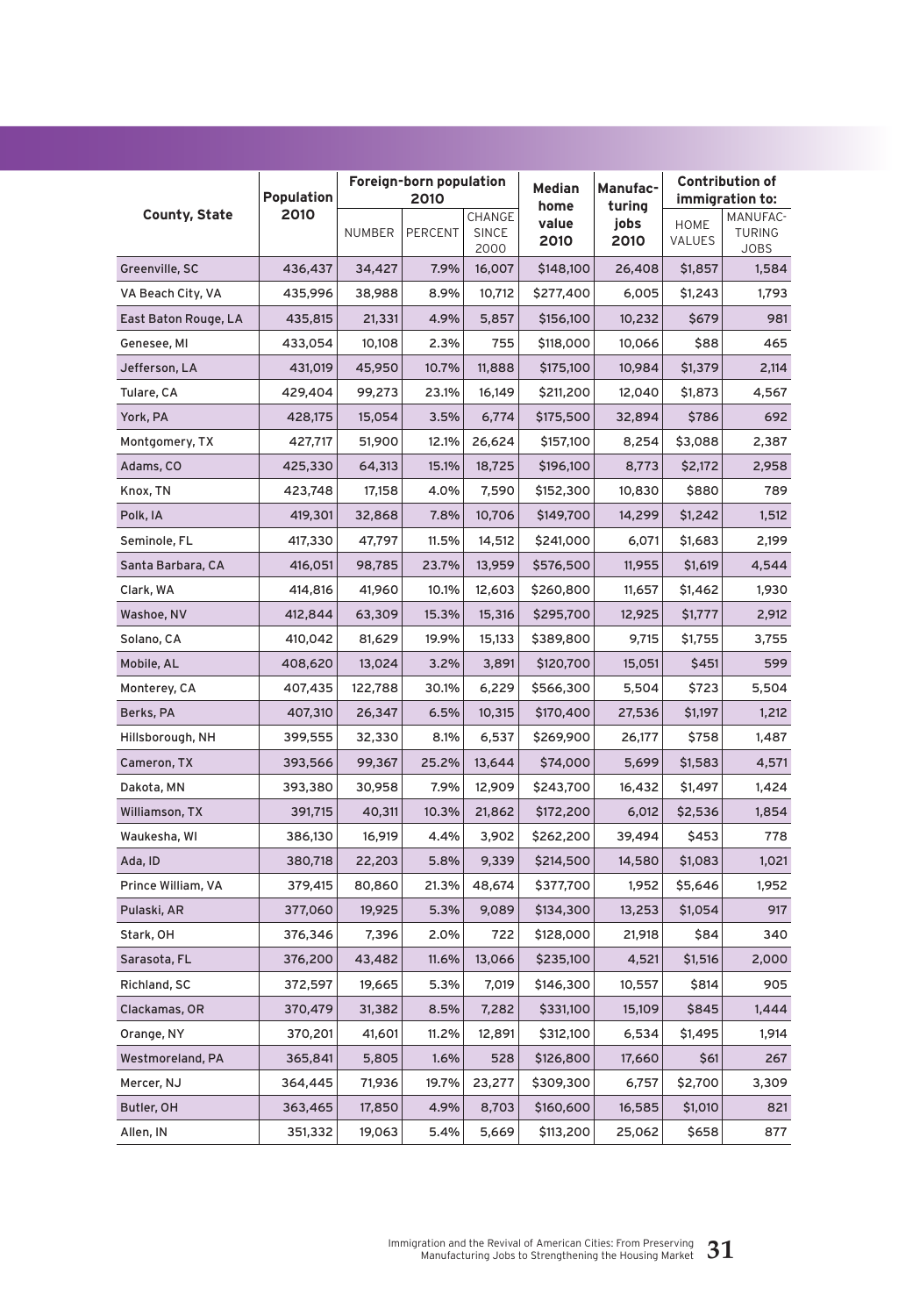| IN THE UNITED STATES |                           |                                 |         |                                |                       |                    |                                           |                                          |  |
|----------------------|---------------------------|---------------------------------|---------|--------------------------------|-----------------------|--------------------|-------------------------------------------|------------------------------------------|--|
| <b>County, State</b> | <b>Population</b><br>2010 | Foreign-born population<br>2010 |         |                                | <b>Median</b><br>home | Manufac-<br>turing | <b>Contribution of</b><br>immigration to: |                                          |  |
|                      |                           | <b>NUMBER</b>                   | PERCENT | CHANGE<br><b>SINCE</b><br>2000 | value<br>2010         | jobs<br>2010       | <b>HOME</b><br>VALUES                     | MANUFAC-<br><b>TURING</b><br><b>JOBS</b> |  |
| St. Charles, MO      | 350,606                   | 12,034                          | 3.4%    | 6,193                          | \$197,300             | 9,656              | \$718                                     | 554                                      |  |
| Lane, OR             | 347,156                   | 19,492                          | 5.6%    | 3,531                          | \$230,000             | 12,622             | \$410                                     | 897                                      |  |
| Washtenaw, MI        | 343,947                   | 38,122                          | 11.1%   | 4,958                          | \$216,200             | 12,324             | \$575                                     | 1,754                                    |  |
| Lehigh, PA           | 343.946                   | 31,002                          | 9.0%    | 11.671                         | \$203,200             | 14,555             | \$1,354                                   | 1,426                                    |  |
| Forsyth, NC          | 342,989                   | 30,523                          | 8.9%    | 10,687                         | \$149,000             | 14,566             | \$1,240                                   | 1,404                                    |  |
| Charleston, SC       | 342,434                   | 19,227                          | 5.6%    | 8,103                          | \$242,100             | 9,257              | \$940                                     | 884                                      |  |
| Placer, CA           | 336,477                   | 34,019                          | 10.1%   | 16,457                         | \$427,600             | 3,796              | \$1,909                                   | 1,565                                    |  |
| Nueces, TX           | 334,370                   | 24,946                          | 7.5%    | 4,440                          | \$103,900             | 7,390              | \$515                                     | 1,148                                    |  |
| Pinal, AZ            | 329,297                   | 34,601                          | 10.5%   | 18,358                         | \$164,000             | 2,827              | \$2,130                                   | 1,592                                    |  |
| Hamilton, TN         | 328,960                   | 15,140                          | 4.6%    | 5,843                          | \$147,200             | 23,377             | \$678                                     | 696                                      |  |
| Anoka, MN            | 327,544                   | 22,727                          | 6.9%    | 11,956                         | \$223,100             | 19,457             | \$1,387                                   | 1,045                                    |  |
| Marion, FL           | 326,833                   | 25,403                          | 7.8%    | 12,051                         | \$150,700             | 5,362              | \$1,398                                   | 1,169                                    |  |
| Madison, AL          | 323,080                   | 17,792                          | 5.5%    | 6,816                          | \$155,600             | 18,488             | \$791                                     | 818                                      |  |
| Somerset, NJ         | 319,347                   | 70,244                          | 22.0%   | 16,307                         | \$431,200             | 10,458             | \$1,892                                   | 3,231                                    |  |
| Luzerne, PA          | 319,120                   | 13,143                          | 4.1%    | 6,972                          | \$113,300             | 16,162             | \$809                                     | 605                                      |  |
| St. Louis city, MO   | 318,809                   | 21,256                          | 6.7%    | 1,714                          | \$122,200             | 17,326             | \$199                                     | 978                                      |  |
| Manatee, FL          | 318,619                   | 39,303                          | 12.3%   | 17,068                         | \$214,000             | 7,395              | \$1,980                                   | 1,808                                    |  |
| Collier, FL          | 316,931                   | 74,872                          | 23.6%   | 28,801                         | \$357,400             | 2,457              | \$3,341                                   | 2,457                                    |  |
| Cumberland, NC       | 312,994                   | 17,809                          | 5.7%    | 1,884                          | \$116,900             | 7,180              | \$219                                     | 819                                      |  |
| Marion, OR           | 309,894                   | 43,832                          | 14.1%   | 7,863                          | \$205,100             | 8,869              | \$912                                     | 2,016                                    |  |

# Data for the 200 most populous counties

**Note:** Contribution of immigration to home values evaluates the change in foreign-born population 2000–2010. Contribution of immigration to manufacturing considers the total magnitude of the immigrant population. See the appendix for methodological details.

\* Manufacturing employment data redacted by the U.S. Census Bureau to protect the employer confidentiality.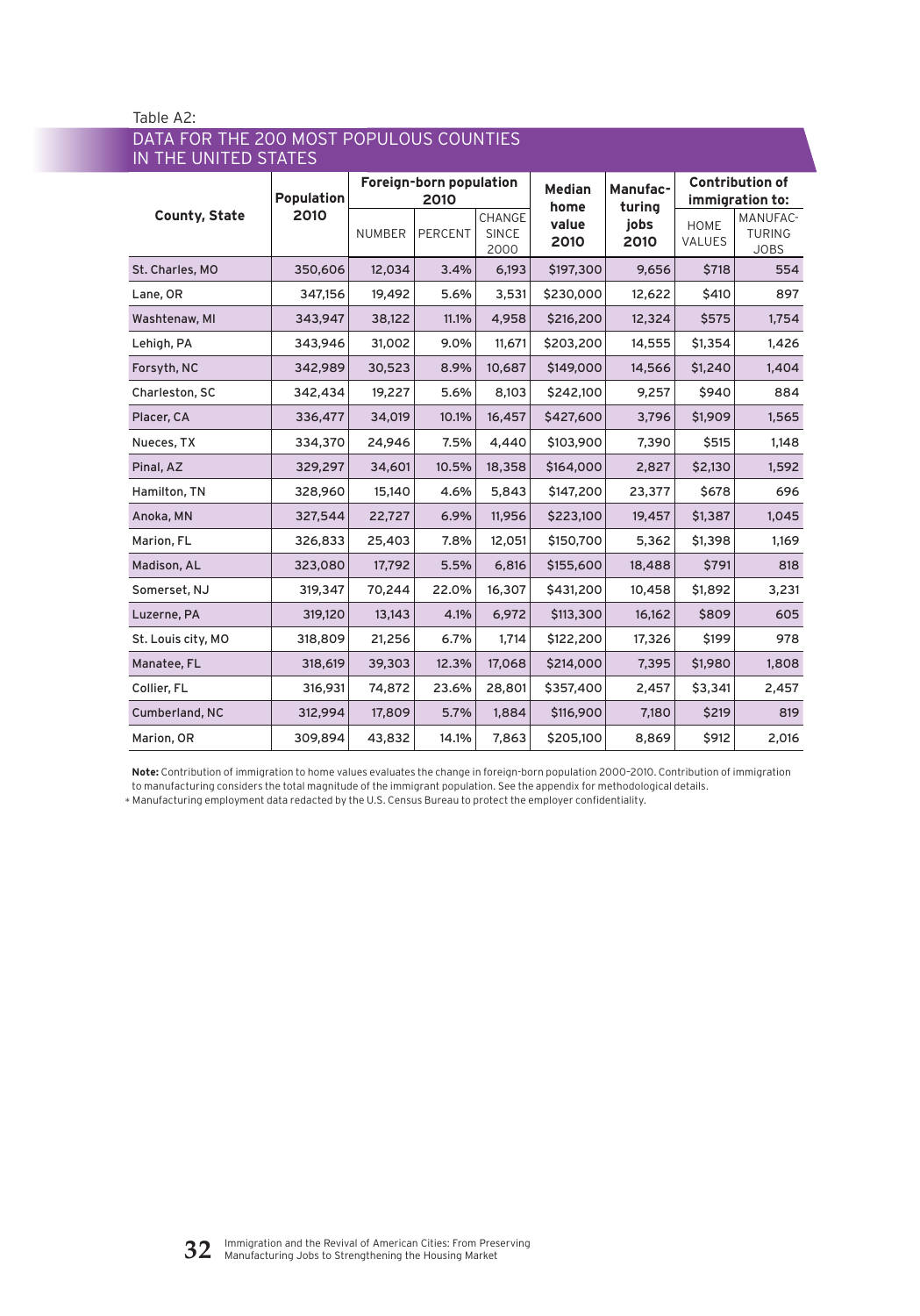# **Endnotes**

- 1 A pre-release of data from this report (June 20, 2013) estimated that for every 1,000 immigrants settling in a county, 250 U.S.-born individuals follow. Updated calculations show that in fact 270 U.S. born move to a county in response.
- 2 See Olivier J. Blanchard and Lawrence F. Katz (1992) "Regional Evolutions." Brookings Papers on Economic Activity v.23 n.1 pp. 1–76.
- 3 See, for example, George Borjas (2003) "The Labor Demand Curve Is Downward Sloping: Reexamining the Impact of Immigration on the Labor Market," Quarterly Journal of Economics v.118 n.4 pp. 1335–1374. See also David Card (2001) "Immigrant Inflows, Native Outflows, and the Local Labor Market Impacts of Higher Immigration," Journal of Labor Economics v.19 n.1. In studying the labor market impacts of immigration, both these studies restrict their attention to the effect of immigration of specific skill-level immigrants on natives of the same skill level. This is a more narrow examination than the one contemplated here; most labor economists would agree that the arrival of immigrants at one skill level is unambiguously positive for immigrants at other skill levels.
- 4 Current employment statistics are available through the U.S. Bureau of Labor Statistics at www.bls.gov/data.
- 5 Data on long-term trends in manufacturing employment can be found online at http:// research.stlouisfed.org/fred2/series/MANEMP.
- 6 National Association of Manufacturers (2013). NAM chief calls for comprehensive immigration reform as a key building block for America's workforce [Press release]. Retrieved from http://www.nam.org/Communications/Articles/2013/02/NAM-Chief-Callsfor-Comprehensive-Immigration-Reform-as-Key-Building-Block-for-Americas-Workforce. aspx
- 7 "Mexicans" (2005). In Encyclopedia of Chicago, retrieved July 20, 2013, from http://www. encyclopedia.chicagohistory.org/pages/824.html.
- 8 U.S. Department of Education, National Center for Education Statistics, Integrated Postsecondary Education Data System, 2009 data, compiled July 26, 2012.
- 9 See Julie B. Cullen and Steven D. Levitt (1999) "Crime, Urban Flight, and the Consequences for Cities." Review of Economics and Statistics v.81 n.2 pp. 159–169.
- 10 The report's methodology is explained at greater length in the appendix.
- 11 Compare Albert Saiz (2007) "Immigration and Housing Rents in American Cities," Journal of Urban Economics v.61 n.2 pp. 345–371; Gianmarco Ottaviano and Giovanni Peri (2011), "The Effects of Immigration on Wages and Rents: A General Equilibrium Approach" in Migration Impact Assessment: New Horizons. Nykamp, Poot, and Sahin, eds. London: Edward Elgar.
- 12 Christopher Doering. (2013, Jan. 13). "As More Move to the City, Does Rural America Matter?" USA Today. Retrieved from http://www.usatoday.com/story/news/ nation/2013/01/12/rural-decline-congress/1827407/.
- 13 A discussion of naturalization appears in Jacob L. Vigdor (2009) From Immigrants to Americans: The Rise and Fall of Fitting In. Rowman & Littlefield. See also Bernt Bratsberg, James F. Ragan, and Zafar M. Nasir (2002) "The Effect of Naturalization on Wage Growth: A Panel Study of Young Male Immigrants," Journal of Labor Economics v.20 n.3.
- 14 Robert Lynch and Patrick Oakford, "The Economic Effects of Granting Legal Status and Citizenship to Undocumented Immigrants," Center for American Progress, March 20, 2013.